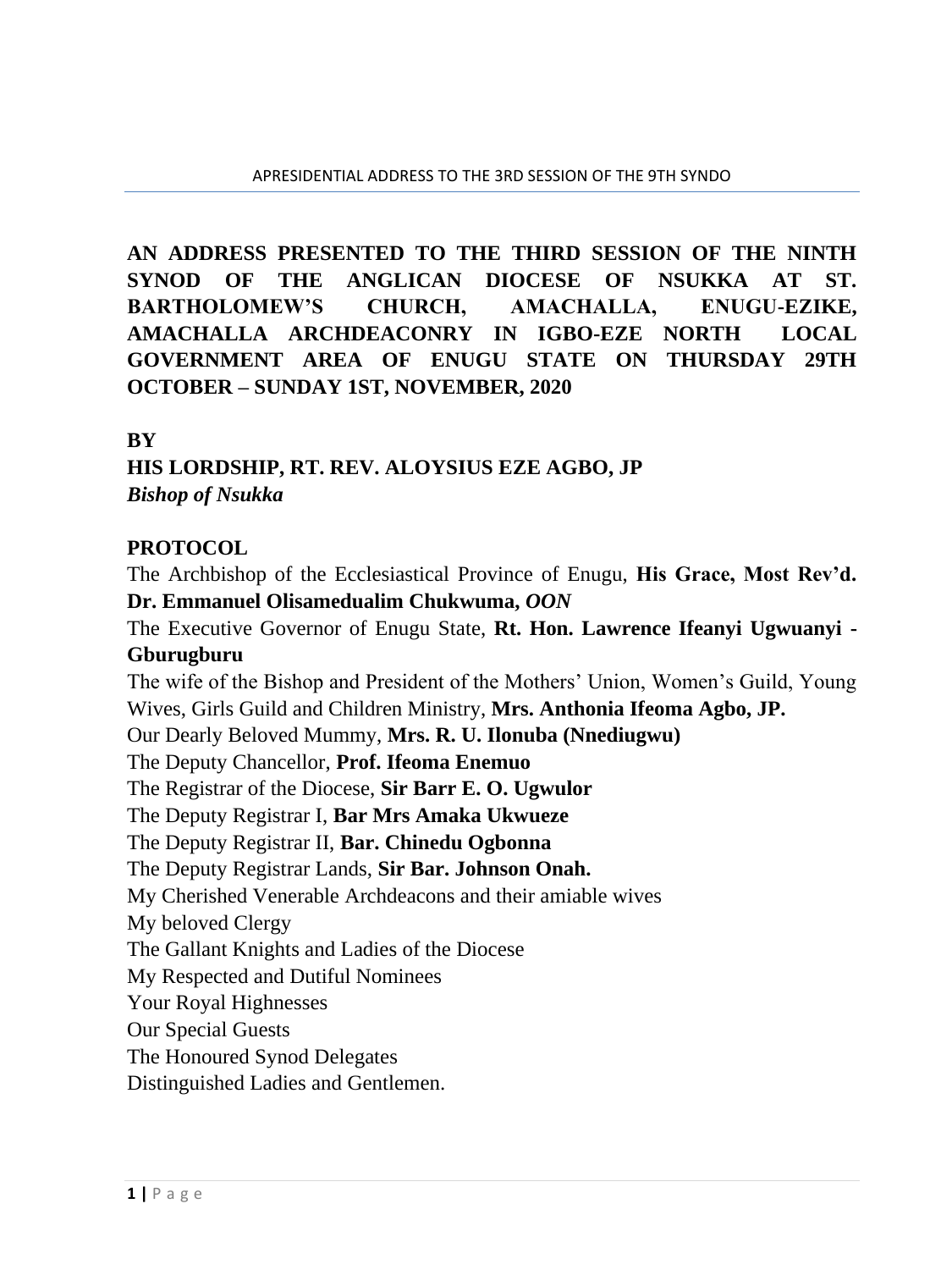### **PREAMBLE**

With heart full of joy and great ecstacy, we welcome you all to the Third Session of the Ninth Synod of our beloved Anglican Diocese of Nsukka, held here at St. Bartholomew's Anglican Church, Amachalla, Enugu-Ezike.

In thanksgiving to God for His great deliverance this year, can we stand, and join in saying these Psalms together.

If the LORD had not been on our side — let Israel say —

if the LORD had not been on our side when people attacked us,

they would have swallowed us alive when their anger flared against us;

the flood would have engulfed us, the torrent would have swept over us,

the raging waters would have swept us away.

Praise be to the LORD, who has not let us be torn by their teeth.

We have escaped like a bird from the fowler's snare; the snare has been broken, and we have escaped.

Our help is in the name of the LORD, the Maker of heaven and earth. (Psalm124:1-8;)

Whoever dwells in the shelter of the Highest will rest in the shadow of the Almighty. I will say of the LORD, "He is my refuge and my fortress, my God, in whom I trust."

Surely,he will save you from the fowler's snare and from the deadly pestilence.

He will cover you with his feathers, and under his wings you will find refuge; his faithfulness will be your shield and rampart.

You will not fear the terror of night, nor the arrow that flies by day, nor the pestilence that stalks in the darkness, nor the plague that destroys at midday.

A thousand may fall at your side, ten thousand at your right hand, but it will not come near you.

You will only observe with your eyes and see the punishment of the wicked.

If you say, "The LORD is my refuge," and you make the Most High your dwelling, no harm will overtake you; no disaster will come near your tent.

For he will command his angels concerning you to guard you in all your ways (Psalm 91:1-11).

We welcome the Archbishop of the Ecclesiastical Province of Enugu, His Grace, Most Rev'd. Dr. Emmanuel Olisamedualim Chukwuma, OON and other Bishops for loving us so much and supporting us every time.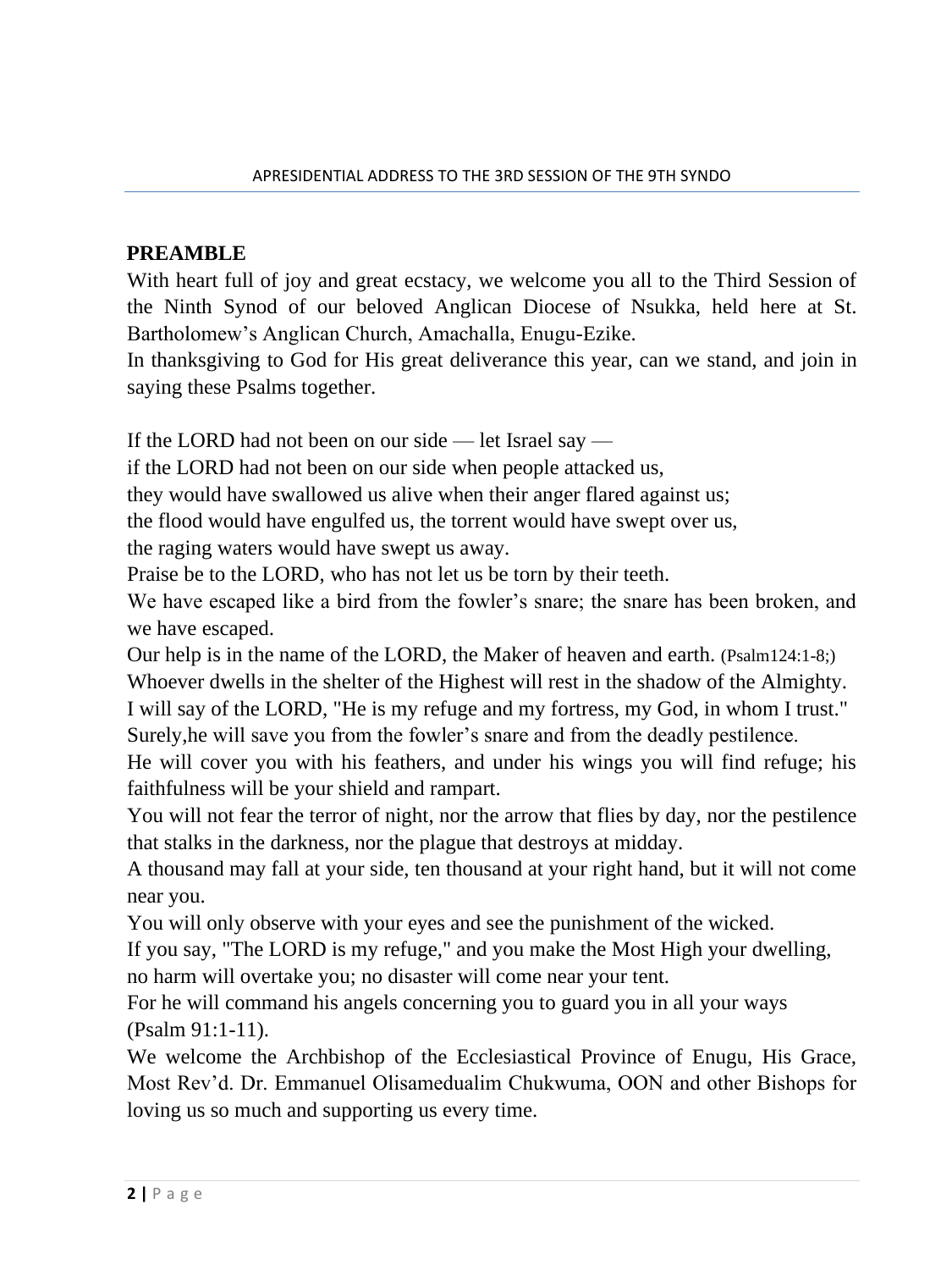We appreciate the Deputy Chancellor, Lady Prof. Ifeoma Enemuo, the Registrar, Sir Barr. E. O. Ugwulor and all other Legal officers here present. God bless you for your labour of love to this Diocese.

Our dear Archdeacons, you and your wives are most wonderful, all the clergy and their wives, the Lay Pastors and their wives, our gallant Knights ably led by Sir Professor NnaemekaIkpeze, the Diocesan Officials, our Nominees, Chairpersons and members of different Boards and Committees, the Secretariat Staff under the watch of the Synod Secretary, Ven. Chinedu Geoffrey Onah, who has made our work load lighter with his effective representation and humble disposition displayed in all his responsibilities. You are a blessing to the Church. May God reward you! We equally appreciate all my personal staff- my Administrative Assistant, Rev.Emma Isiwu and my committed Clerical Officer, MrsOgechukwu Nnamani. I appreciate my Chaplain, Rev. Engr. Oliver Onyeke, my Driver, Bro. Emmanuel Felix and my senior driver, Francis Nnaji. I also thank all the Directors of Directorates and Chaplains of organizations. You are the secret behind the holistic growth and success in the Diocese. God will reward you accordingly.

I appreciate my brothers, Mr. Linus Agbo and Hon. Jonathan Agbo, my Nephews, Ambrose, Sunday, Eugeen, Blessing and their wives, my mother-in-law,Mrs Esther Nnamani, and all my extended family members.

I specially thank my children: Gift and Aka-Jesus, Emmanuel, Elijah, Chinonye, Chidiebere, Ngozi, Oluchi, Odinaka, Patience, Joy, Comfort, Ebere, Ngozi, Oguguo, Chinedu, Tochukwu, and all the Bishop'scourt family. May the Lord bless you all for your genuine love, prayers, and the joyful atmosphere you have created at the home. Your selfless and sacrificial services and commitments have been a great source of blessing to my ministry. May God reward your love and sacrifice!

We also thank the Diocesan Synod Planning committee ably led by the "professor" of Synod, Sir Dr. Augustine EmenikeOnwurah. Doctor, thank you for your continued commitment to the work of the Lord. God bless you. Amen.

Most importantly, I sincerely appreciate my beautiful, very gentle, quiet, lovely, resourceful, virtuous, caring friend, sister, companion, confidant, mother, Mama Ejima, and my wife, Mrs. Anthonia Ifeoma Agbo, JP (the President of the Mothers' Union, Women's Guild, Young Wives, Girls' Guild). Mummy, the hand of God is upon you and you are forever blessed.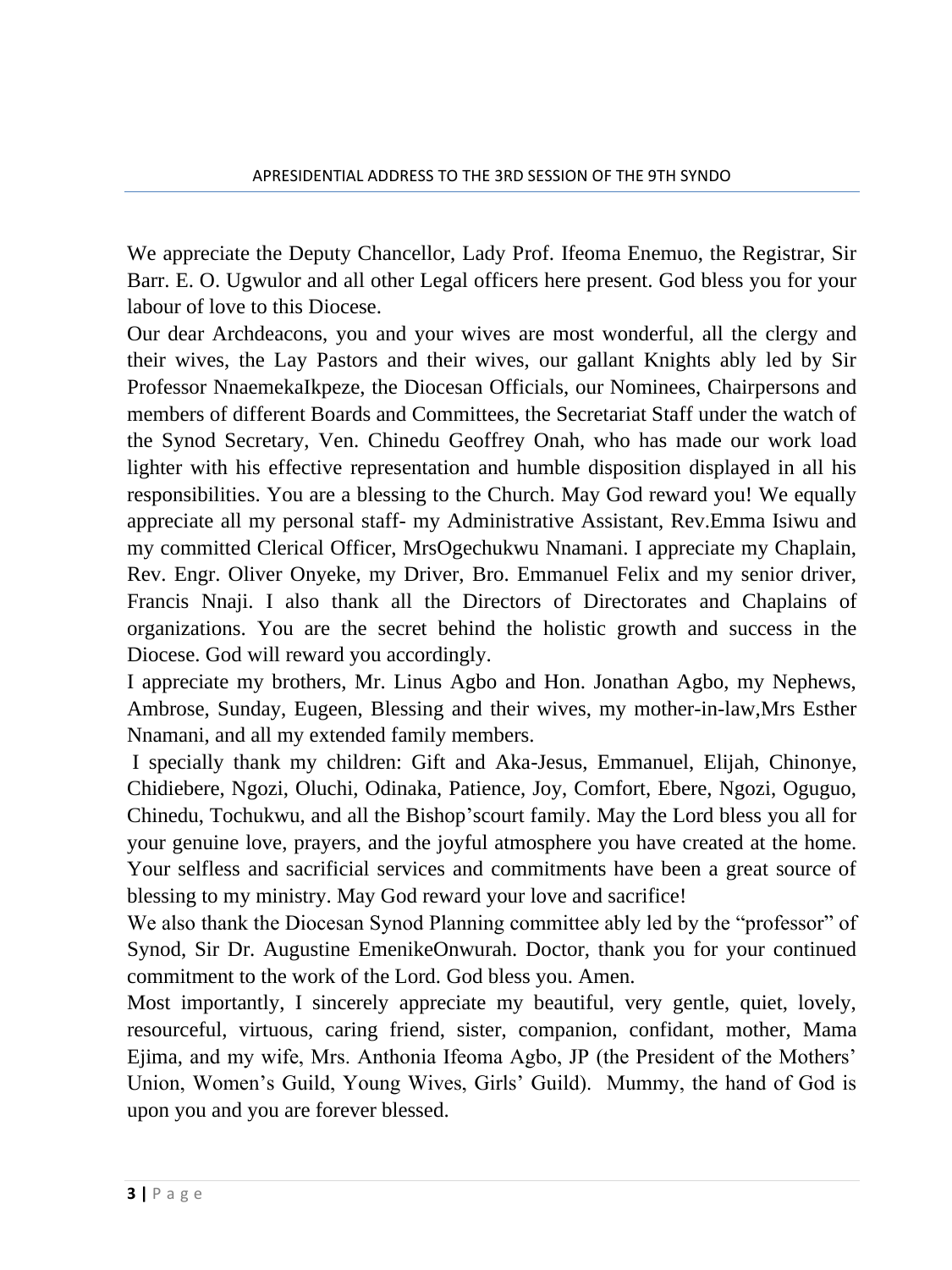#### **THE HOST ARCHDEACONRY**

We sincerely appreciate the entire people of Amachalla Archdeaconry for courageously accepting to host this Synod. It is not an easy task to host Synods ordinarily, so you can imagine what it looks like hosting it in 2020, a year when many foundations have been shaken, when our faith has been tested, the year that COVID 19 is ravaging the entire globe. Amachalla is still a youg archdeaconry and Synod has never been hosted here. But the team spirirt exhibited, and your determination to make it a success despite all odds have resulted in your hosting one of our best Synods.There is no doubt, you labored and prepared for a successful Synod as we have started enjoying the fruits of your labour since our arrival yesterday, both in the infrastructural face-lift of the entire premises especially in the rising of this glorious edifice and in the financial contributions and organisations. I am aware that you tasked yourselves to bring this church building to this stage in preparation for the hosting of this synod. May God bless you.

We thank the Pastoral staff in the Archdeaconry, for the leadership they provided:

- ❖ Ven. Kenneth and Dr. Mrs Chinwe Onah,
- ❖ Rev. Chukwudi Chibunile and Mrs Blessing Elejere.
- ❖ Rev. Kingsley Osinachi and Mrs Patience Ogbonna.
- ❖ Rev. Isaac and Mrs.ChidiebereUgwuanyi.
- ❖ Rev. Oliver and Mrs.Florance Ajibo
- ❖ Rev. Michael and Mrs.Oluchukwu Ugwuanyi
- ❖ Pastor Theophilus and Mrs.Ukamaka Nwenyi.
- ❖ Pastor Afamefuna Ugwoke.
- ❖ Pastor Samuel and Mrs. Ethel Okenyi.

We appreciate the hard-working Local Organising committee, especially their unassuming and indefatigable chairperson, Lady Gloria Eya, with her powerful team; Hon. ChijiokeUgwu-Vice Chairman, Bro. Uzochukwu Eze-Secretary, Mrs Roseline Ukwueze the Archdeaconry Clerk and Financial Secretary. These are David's mighty men who sacrificed all for God's name to be glorified in this Synod. We pray that God will remember your labour of love and reward you.

Amachalla Archdeaconry is made up of four Parishes, namely:

- 1. St. Bartholomew's Parish Amachalla.
- 2. St. Andrew's Parish Uroshi.
- 3. Christ Church Parish Igbelle.
- 4. St. Mary's Parish Ikpiga.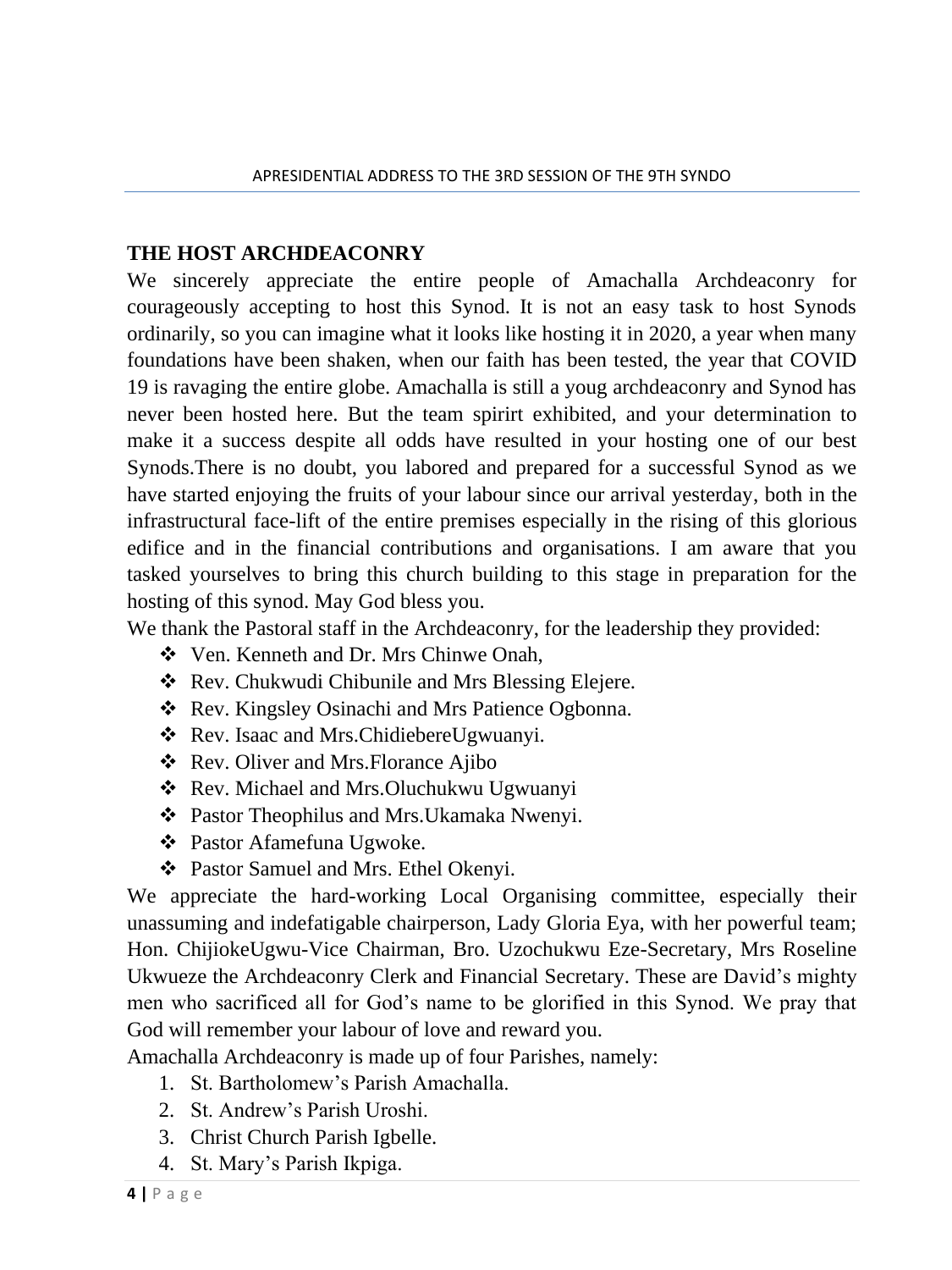Amachalla Archdeaconry was inaugurated on  $16<sup>th</sup>$  May 2015 by Rt. Rev. A. E. Agbo and St. Bartholomew's Church Amachalla became the Archdeaconry headquarters.

### **ST. BARTHOLOMEW'S CHURCH AMACHALLA**

The birth of St. Bartholomew's Church Amachalla was precipitated by the extension of Western education by the CMS Missionaries. In 1932 one Eze Nwa Okoro of Amachalla who was later given the name Enoch at his baptism fell from a palm tree while tapping wine and was badly wounded. Healing within the community proved futile and he was taken to Rev. Jackson's dispensary, which was the only medical outfit in Nsukka division then. Jackson was a priest and incidentally, Enoch received the gospel while receiving treatment there. Enoch was accommodated by Rev. A. N. Asiekwu from Asaba in his house at Odenigbo Nsukka. It was from there that he attended his treatment at the dispensary.

Enoch's relationship with Rev. Asiekwu grew more intimate and consequently Rev. Asiekwu resolved to visit his place and people. So, Rev. Asiekwu and his evangelical team, including Rev. Jackson who came with his gramophone, came to Amachalla. They stayed at AjiUgwuanyiOnu's compound where they played the gramophone and preached the gospel to the people who gathered to watch them. AjiUgwuanyi became the first to accept the message. He then sent his son, Ali NwaAji, who later was named Daniel at his baptism to school at Amufie. He lived with Mr. Okwuadi, the then church catechist.

Around October 1932, several other parents, in fear of being "enslaved" by Daniel's father after his son becomes educated, also sent their own children to school. Here are the names of those who became school pupils/church members through the instrumentality of Enoch: Godwin Eya, Apollos Mama, Michael Eze, Emmanuel Ugwu, Gladys Onoja, Joseph Udaya, and Jeremiah Ugwu. The parents of these school pupils built a school/church in Amachalla in 1933 with E.N. Nwosa who stayed from 1933 to 1936 as the first teacher. He left for Itchi and Mr. F.U. Adibe took over the station. Those of them who attended school at Amufie had to come back to Amachalla following the opening of the school in 1933. Many more people started school at that time.

This history will be incomplete without mentioning the following pioneers in the evolution of the church namely, Moses Eze NwaEya, Oyiga Mama, Abraham Ugwu Onoja, Udaya Eya, Ogara Omada, Aji Eya, Matthias Eze Nwonu, Ojobo Nwonu, Eze Agbedo, Ossai Agbaji, Enoch Eze Okoro, Omadaja Idoko, Oboo Ogara, Idoko Eke,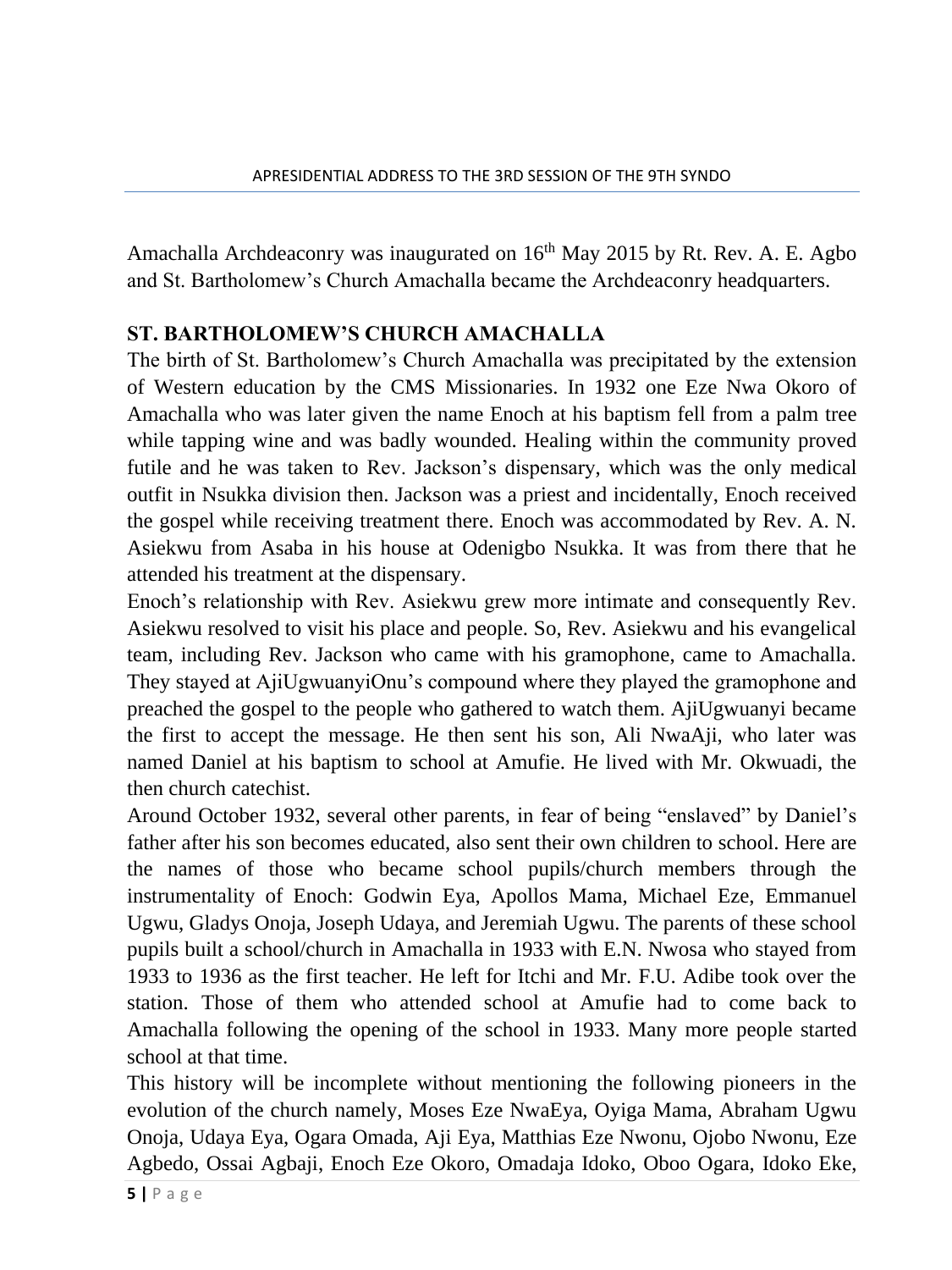OmeNwa Ojobo and OnuNwa Apeh. Besides these was one Azegba Egwa from Igogoro who played a prominent role in the work of evangelism in Amachalla. Again, Ernest Oshemi, who joined later, also played a major role in the church's mission.

Since then (1933), the growth and development of the church, spiritually and structurally, has known no bounds, with several workers both lay and ordained having laboured in this church. She got her first catechist in the person of E.N. Nwosa in 1933. Others were F.U. Adibe, Nwoga, Simon Idoko, Odumegwu, Emmanuel Onoja, Nelson Mbachu, GeofreyUgwu, Christian Ogbochie, Alfred Ike, Godwin Idoko (now Rev.) who served in this church twice, Clement Omeke, Gideon Onwuzulike (now Rev.) and Theophilus Onah (now a Rtd. Priest).

The first resident priest was Rev. Dan Omeje (now Archdeacon) who eventually became the first vicar of Amachalla Parish after the inauguration of the parish on  $6<sup>th</sup>$ August 2000 by the then bishop of Nsukka, Rt Rev. Dr J.C. Ilonuba (now late). Other priests include Rev. Samuel Ezema (now Ven), Rev. OkwuchukwuAyogu (now Ven.) Rev. Ekene Eze (now Ven.), Rev. Solomon Onyeke (now Ven.), Ven. George Asadu, Ven. Eric Ugwu- the first Archdeacon of Amachalla Archdeaconry and currently Ven. Kenneth A. Onah. With the inauguration of Amachalla Archdeaconry on  $16<sup>th</sup>$ May2015, St. Barth's became an Archdeaconry headquarter and today, she is hosting the first synod ever held in Amachalla Archdeaconry. To God be the glory.

## **HOLY TRINITY CHURCH AMACHALLA AGU**

Holy Trinity Church was planted by St. Bartholomew's Church Amachalla as an extension Church. This took place when the members of the PCC along with some elders of the church such as Rufus Agbedo and late Chief E.O. Ugwu took the decision to start up an extension of St. Barth's at Agu, having done with the planting of a church at Igogoro-ulo (Church of Advent). Their reason was to reach the unreached and to bring the church close to the aged members who were finding it difficult to trek a long distance to St. Barth's for worship. With the help of Kenneth Onu, Francis Eze, Chief E. O. Ugwu, all of them late and other members of St. Barth's, a piece of land was purchased for the launch of the church.

The first priest that helped in the establishment of the church was Rev. Sam Ezema (now Ven.). Through his effort, H.T.C. started worshipping at Migrant Farmers Children School (MFCS) at AmachallaAgu. However, he did not stay long there for he was transferred.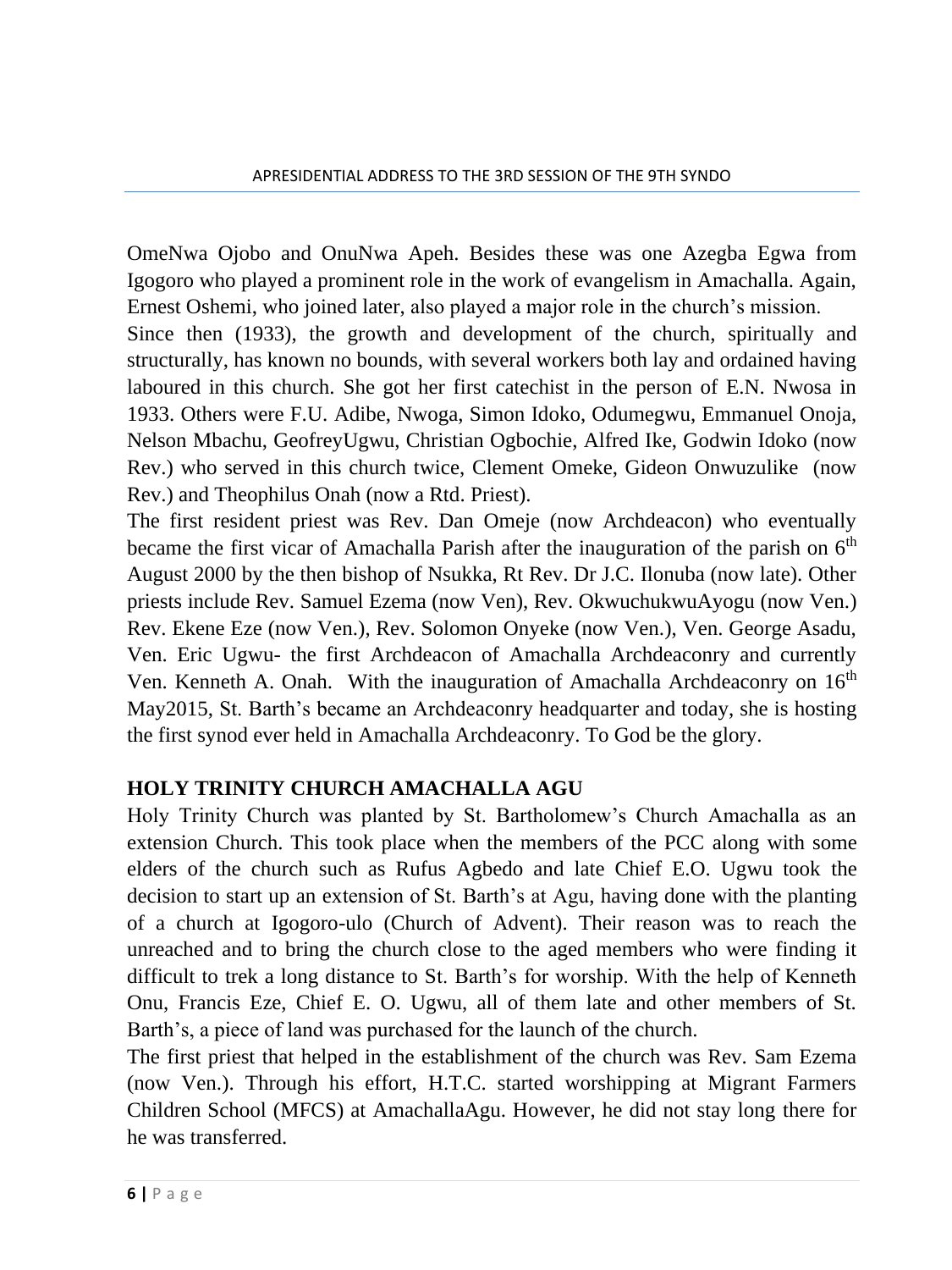Rev. OkwuchukwuAyogu, who succeeded Rev. Ezema, continued with the development of the church. Rev. Ekene Eze took over from Rev. Okwuchukwu and it was during his tenure that H.T.C was given her first pastor in the person of Caleb Ugwuobute (now Rev.). Before then, St. Barth's and H.T.C. (baby church) used to hold combined services rotationally. Rev. Ekene, on his arrival, saw that such an arrangement would not help H.T.C to grow so he then made a request for a lay pastor. When Pastor Caleb left for theological training in 2009, Rev. Paul O. Odo was sent to replace him. The coming of a priest made some of the members to stop attending church services. They felt that the church was insufficiently developed to require a priest. But before the end of Rev. Paul Odo's stay in the church in 2013, the church came full swing.

Other workers who have served in the church include Pastor Alaka, Ord. Collins Ugwu (now Rev). Pastor UchennaArua (now Rev.), Pastor Christian Agbara (now Rev.), Rev. Benson Ezea, Rev. Christopher Eze, Rev. George Michael, and Rev. Michael Ik. Ugwuanyi, who is still serving.

The name Holy Trinity Church was given to the church by Rt. Rev. A.E. Agbo (JP) during his familiarization visit to all the churches in the Diocese in 2010.

# **ST. MARY'S CHURCH IKPUIGA**.

The journey of St. Mary's Church Ikpuiga started long ago in the early 50's when the late Edward Ogbonna Eya, an apprentice to a bicycle repairer at Amufie, embraced the gospel and became a member of St. Luke's Church Amufie.

He then decided to come home and evangelize his people and in May 1952, he succeeded in planting St. Mary's Church Ikpuiga. The first teacher sent to the church was Chief Emmanuel Odo from IhenyiEhamufu. Others were Felix Okoro, from Adani, Samuel Ugwu from Ikem, Clement Otobueze from Amawobia, John Ayogu from Umuopu (late Rev. Canon), Edwin Ngwu from Obukpa (now Rev.), Edwin Attah Eze from Uda, Christopher Ezeja (now Canon) from Ibagwa-Aka, Fidelis Ugwoke from Obukpa, Adolphus Ebune (now Rev.) from Ohebedim, and Abel Eke from Amufie.

The first priest to serve in St. Mary's Church was Rev. Solomon Onyeke (now Ven.) from Ovoko. Other priests include Rev. Alphonsus Odo from Itchi, Late Rev. Can. John Ayogu who was the first vicar of the parish, Rev. Sam Olinya from Ehamufu, Rev. Anthony Nwobi and at present Rev. Kingsley Osinachi Ogbonna.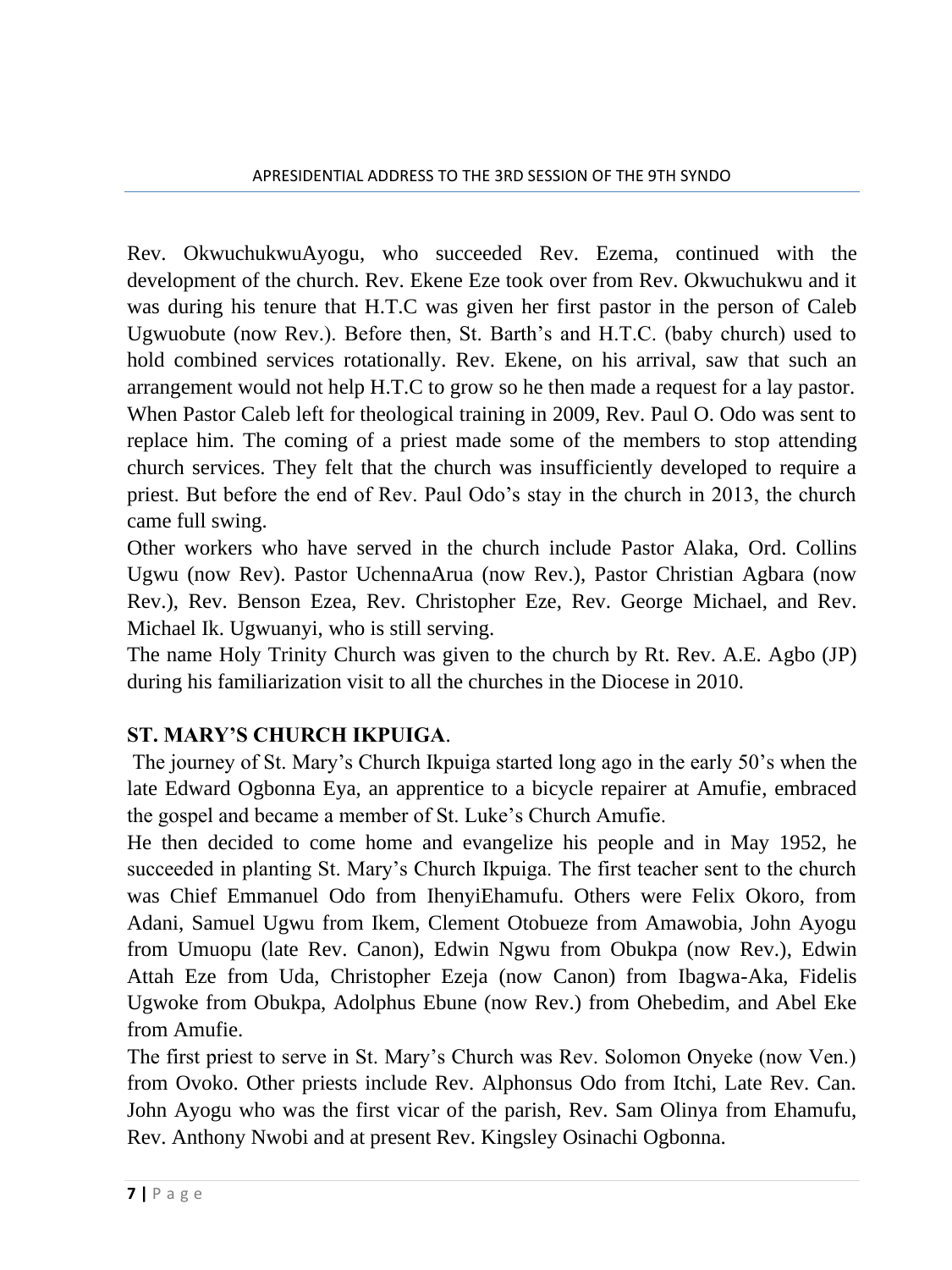The present Church building of St. Mary's Church was started under the then ordinand Samuel Ugwu (now Rev.) from Olido. He laid the foundation of the church. To the glory of God, the church became a parish headquarters on  $21<sup>st</sup>$  March 2013 and by His grace, she is growing stronger numerically, spiritually, and otherwise.

### **H.T.C. UMUAGBEDO AGU. AMACHALLA**

Holy Trinity Church Umuagbedo-Agu was established on 23<sup>rd</sup> Nov. 2013 with a colourful church service officiated by Rev. S.E. Ezema (now Ven.). The pioneer members who took part in the service were Mr.&Mrs Francis Idoko, Mr.&Mrs. Emmanuel Arji, Mr.& Mrs. Cyril Odoabuchi, Mr.& Mrs. Emmanuel Odo, Mr.& Mrs. Alphonsus Ogbonna, Mr. Patrick Odo, Mrs. SerahIdoko, Mrs.Ahugwe Augustina Ossai, Mrs. Ngozi Arji, Mrs. Loveth Odo, Mrs.ChinagoEya, Promise Idoko and some of their children. The first service was held at Community Primary School Umuagbedo-Agu.

Bro. Maxwell Odoabuchi (now Rev.) was then appointed to shepherd the new church as a local helper, which he successfully did from  $23<sup>rd</sup>$  Nov. 2003 to  $30<sup>th</sup>$  Jan. 2011. The church suffered severe persecution from our sister denomination to the extent that they were asked to vacate the primary school. This development motivated Bro. Maxwell, who mobilized other members of the church to raise some funds with which they procured a piece of land upon which a church building project is ongoing.

The workers who at one time or another served in this church include: Pastor Leonard Nwachukwu, Rev. Canon Ifeanyi Onodu (on Clergy Mission), Pastor ChukwunosoAsadu, Pastor Harrison Amah, Pastor Chinedu Nwani, and the present Pastor Samuel C. Okenyi.

### **ALL SAINTS CHURCH IKPAMODO**

All Saints Church Ikpamodo came into existence on 3<sup>rd</sup> May1998. Before this date, the Late Mr. Michael Eya, who voluntarily donated his piece of land for the erection of the church building, was attending church services at St. Mary's Anglican Church Ikpuiga along with his wife, Felicia Eya. Other pioneer members include Juliana Ugwuanyi, Theresa Idoko, Juliana Ogbese, and Anthonia Ukwuaba.

Around August, same year, the church was planted.Bro.Goddy Eze (now Ven.) led a team of EFAC members who organized the first crusade in the church. This helped in no small measure in strengthening the church. The pioneer members of this church struggled to raise a temporal structure for their worship,which St. Bartholomew's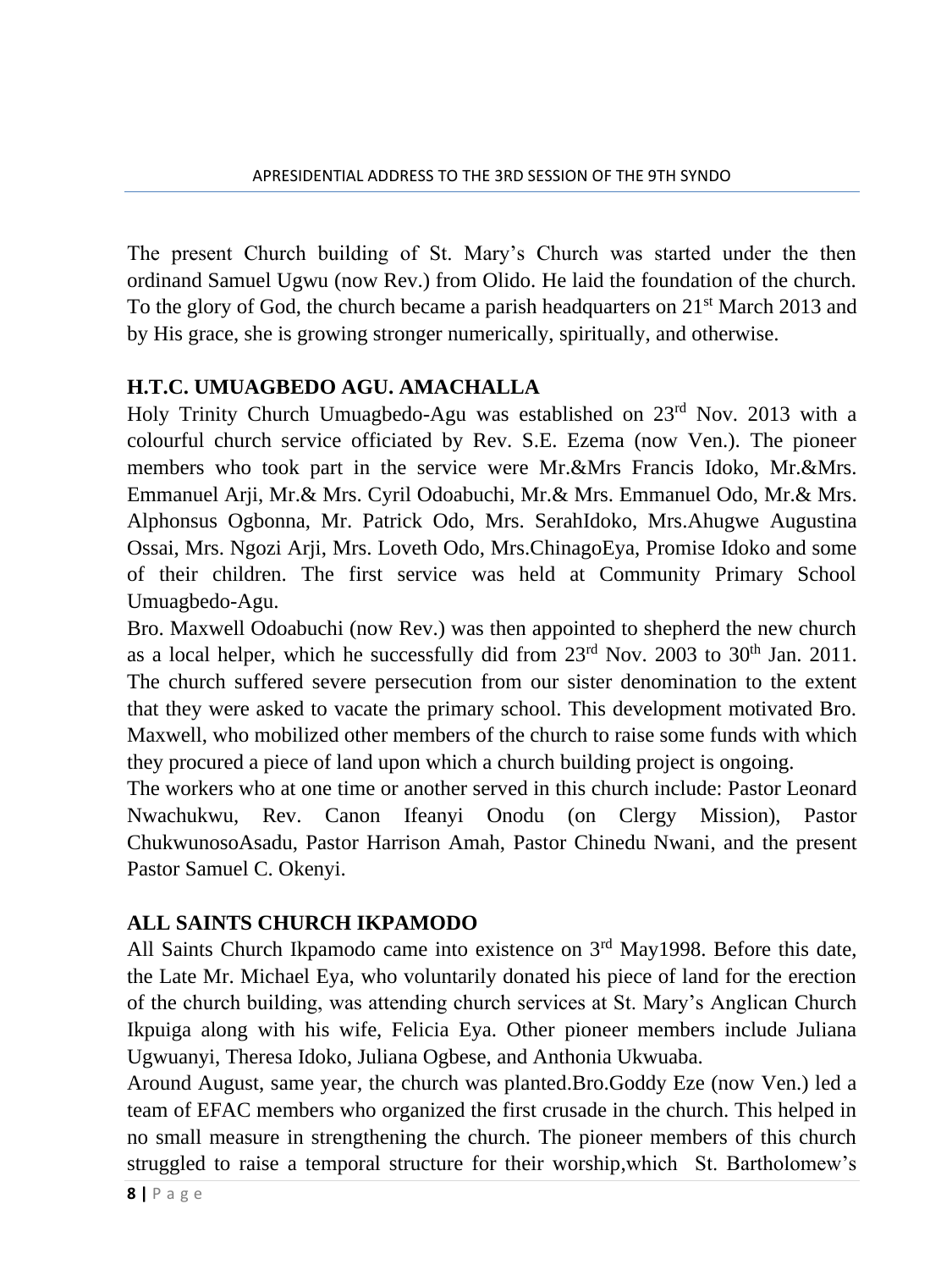church Amachalla assisted them to complete and went further to provide for them some long benches and tables. St. Barth's also made arrangement for a local helper in the person of Mr. Silas Odo. He was their first pastor.

In November the same year, the then vicar of Amufie parish, Rev. Ephraim Asogwa (now Ven.), sent Bro. Sylvanus Ukwuoma (now Rev.) to the church. Ukwuoma labored greatly for the growth and development of the church but the members were so few that they could not feed him. It was St. Mary's Ikpuiga that housed and fed Sylvanus Ukwuoma on behalf of the church.

The church had a setback when the donor of the land, Mr. Michael Eya, died along with his wife and mother. Although the church was then seen as a death trap, God has been faithful in building his church.

Other pastors and church helpers who served relentlessly to see that the church stands include Mr. Michael Ugwuanyi from Amachalla, Pastor Christian Ajibo from Okpuje (nowRev.), Pastor Samson ChikwadoIdoko from Amachalla, Pastor Godwin Japhet from Ibagwa, Pastor John Nwachi and currently Pastor Theophilus U. Nwenyi.

### **ST. ANDREW'S CHURCH UROSHI**

The church in Uroshi was established in the early 50s. The two Christians at that time from Uroshi, namely Jonah Idu and Stephen Eze, were attending church service with their families at St. Luke's Church Amufie between 1940-1950. Their Catechists then were Mr. Vincent Ajibo from Achi and Mr. E. Ogenyi from MgbujiEha-Amufu. In the year 1951, Jonah and Stephen demanded that they should be allowed to return to their hometown, Uroshi and have their own church. The church encouraged them to do so but when they came back, they could not get a piece of land at Uroshi for the church. This development made them move out of Uroshi to other neighbouring villages in search of land for the establishment of the church. It was during their searchthat they met Mr. Ogbonna Ayigwa from Igbelle, who agreed to give them a portion of land for the church.

On reception of the land,Jonah and Stephen, with the help of some boys and even men who at this time had developed interest in joining the church, cleared the land and erected a thatched mud house which served as both school and church. The two men went to Amufie again in search of a teacher and Mr. Michael Ugwu was recommended and he became the first catechist/schoolteacher. The church was then known as CMS church Igbelle/Uroshi. He would conduct church service on Sunday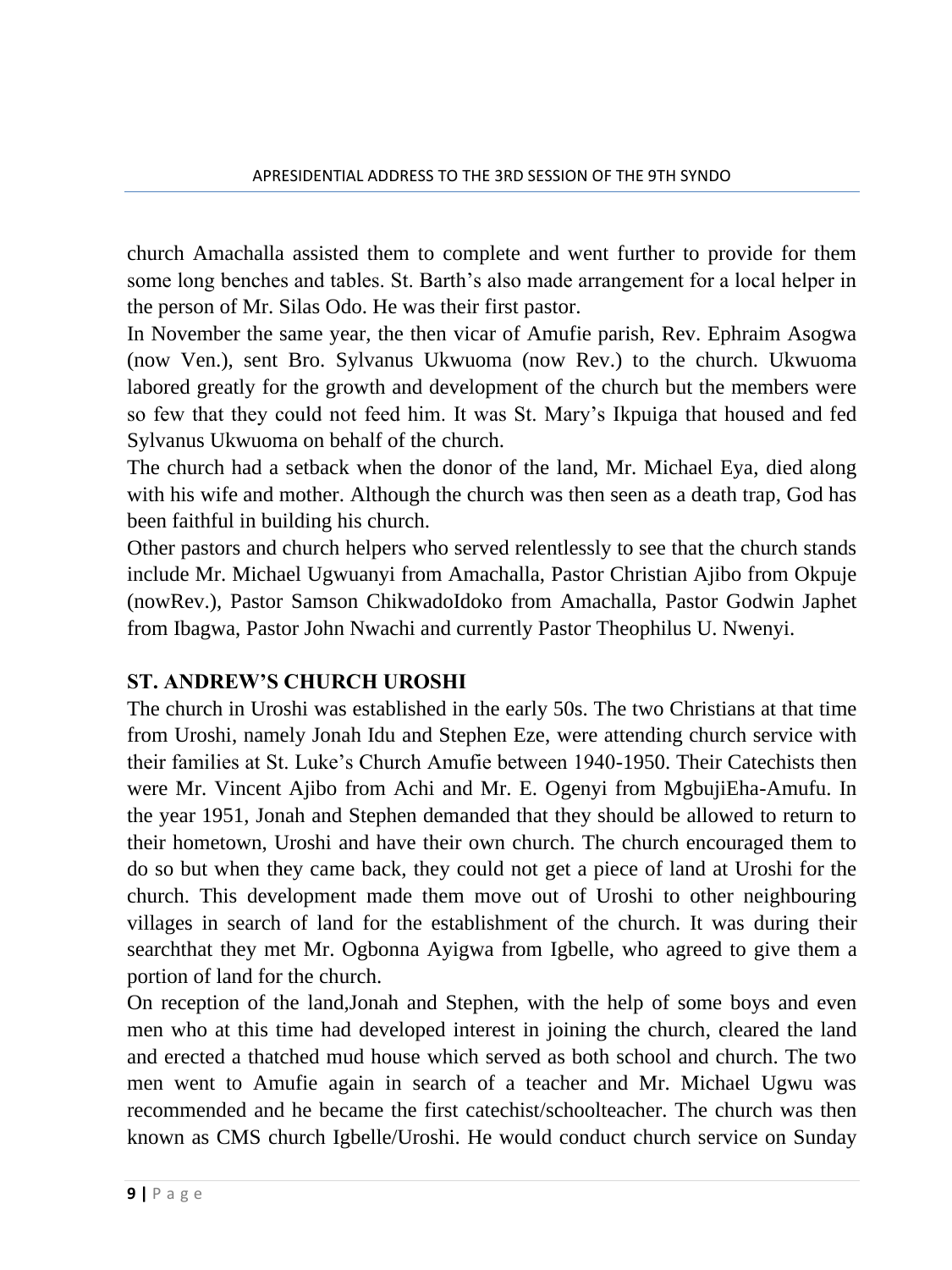and then move round the communities in search of little children for church membership and school pupils.

After the war in 1970, when the government took over the school, members of the church from Igbelle and Uroshi sat in a meeting and decided to build a church in Uroshi and retain the school at Igbelle. This arrangement worked for years to the effect that church services were being rotated between the two communities until the time of Rev. Jude Oga (now Ven) as the priest. In 2009 the members from Igbelle requested to have their own church at Igbelle. This request was considered and granted, leaving only people from Uroshi as members of St. Andrew's church.

This church was made a one-church parish on Saturday,  $28<sup>th</sup>$  February 2015 by his lordship, the Rt. Rev. A.E. Agbo (JP) Bishop of Nsukka.

Mr. Michael Ugwu, the first catechist that served in this church, was followed by others such as Amos Eze from Edem Ani, Emma Ugwu from Amufie, Jonah Iduh from Uroshi, Cletus Urama from Igbelle, Mr. Odo from Ikem, John Ayogu(deceased Rev. Canon) from Umuopu, Frank Ilo (now Rev.) from Inyi, Jonas Ugwu from Ibagwa-Aka, Andrew Ogbochie (now Ven.) from Unadu, Edwin Ngwu (now Rev.) from Obukpa, and Leonard Ukwueze (now Rev. Canon) from Iheakpu-Awka.

The first priest in this church was Rev. David Nwede followed by Rev. Jude Oga (now Ven), Rev. Cyprian Ezugwu, Rev. Philip Ogbodo (now Canon) Rev. Stephen Ugwu and Rev. Isaac AfamUgwuanyi currently serving.

#### **HISTORY OF CHRIST CHURCH IGBELLE**

The church Missionary Society (C.M.S) came into Igbelle in the year 1945 through the frantic efforts of Mr. Kenneth Eze. Mr. Ogbonna Ayigwa donated a small portion of land for the church building.

The church suffered chronic spasmatic growth because the number of the members then was few. The church merged with Uroshi to account for the R.C.M., which was brought into the village out of jealousy in the same year by Abugu Eze Omada.

The first church attendants then were, Mr. Kenneth Eze, Mr. Johnson Eze Ogbaje, Mr. Clement Ogbonna, Mr. Jeremiah Eze, Mr. Cletus Urama, Mr. ShedrackOgboona I, Mr. Godwin Eze Nweje, Mr. Benjamin Eze, Mr. Benson Eze, and others.

Because their number was few, they joined those people from Uroshi, namely Mr. Stephen Eze, Mr. John Idu, Mr. Samuel Idu, Mr. Jonah Idu, and Mr. James Ugwu, who were by then attending services at Amufie in the name of Igbelle in the year 1949. At the time, they were all bachelors except Mr. John Idu, Stephen Eze and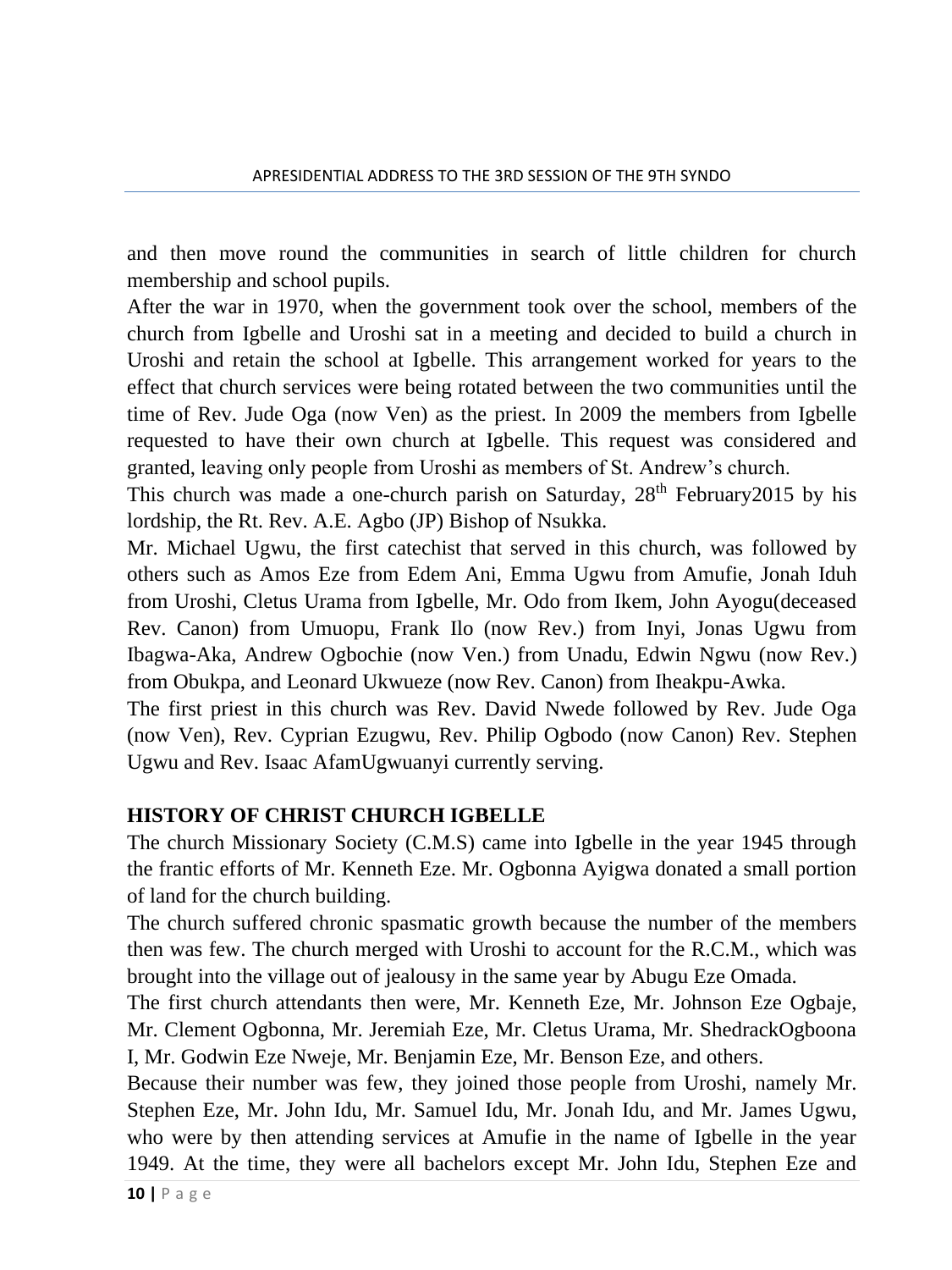James Ugwu. By then both church services and school were conducted at Igbelle. In 1974, a peace talk was held and it was resolved that the church at Igbellewould be converted to a school while the church would be sited at Uroshi. This amicable resolution was reached that when the church grows, the church will also be restored at Igbelle and the school be built at Uroshi as well.

On 27th June 1979, Mr. Clement Ogbonna of Umuidoko in Igbelle, out of magnanimity donated more pieces of land for the erection of the church building and extension of the church premises.

As the church continued to grow, Mr. Samuel Idu (late), during the men's prayer meeting held in the then catechist Jonah Edward Ugwu's house, suggested that the members should be split into two zones in the name of St. Andrew Uroshi and St. Peters Igbelle. Then and there, the lot was cast and a group of people mainly from Igbelle constituted the membership of St. Peters; Mr. Cletus Urama was the secretary. This creation of zones was done for the purpose of effective administration and evangelism following the trend of creation of zones. The catechist initiated the conduction of service at Igbelle on every UkaOrie. This development was also embraced by the first priest in the church in the person of Rev. David Nwede. This arrangement however was later abrogated during the time of Rev. Jude Oga. This development gave rise to the rebirth of church in Igbelle. Some individuals sacrificed their time, energy and resources for the restoration of the church. These were Cletus Urama now late, Emeka Ogbaje, Raymond A. Eze, Christian Ogbonna, Ikechukwu Ogbaje and others.

The church had her first normal church service around June  $12<sup>th</sup>$ , 2009 and their inauguration and naming ceremony as Christ Church Igbelle on Tuesday  $21<sup>st</sup>$  June 2009 by Ven. A.N.C. Ogbochie (JP), the then Archdeacon of Amufie Archdeaconry. About110 members were in attendance that day. This service was a source of encouragement to the church and the entire community. Christ Church was made a Parish headquarters on 1<sup>st</sup>March 2015 with the Inauguration of Igbelle Parish.

The following workers have served in this church since her inception in 2009 namely: Pastor Onyekachi Okoye,  $13<sup>th</sup>$  September 2009 to  $6<sup>th</sup>$  February 2011, Pastor Basil Okenyi (now Rev.)  $13<sup>th</sup>$  February 2011 – June 2012, Pastor Oliver Ajibo (now Rev.) August  $2012 - 6$ <sup>th</sup> January 2015 and presently, Rev. Chukwudi E. Elejere – January  $6<sup>th</sup>$ , 2015 to the present.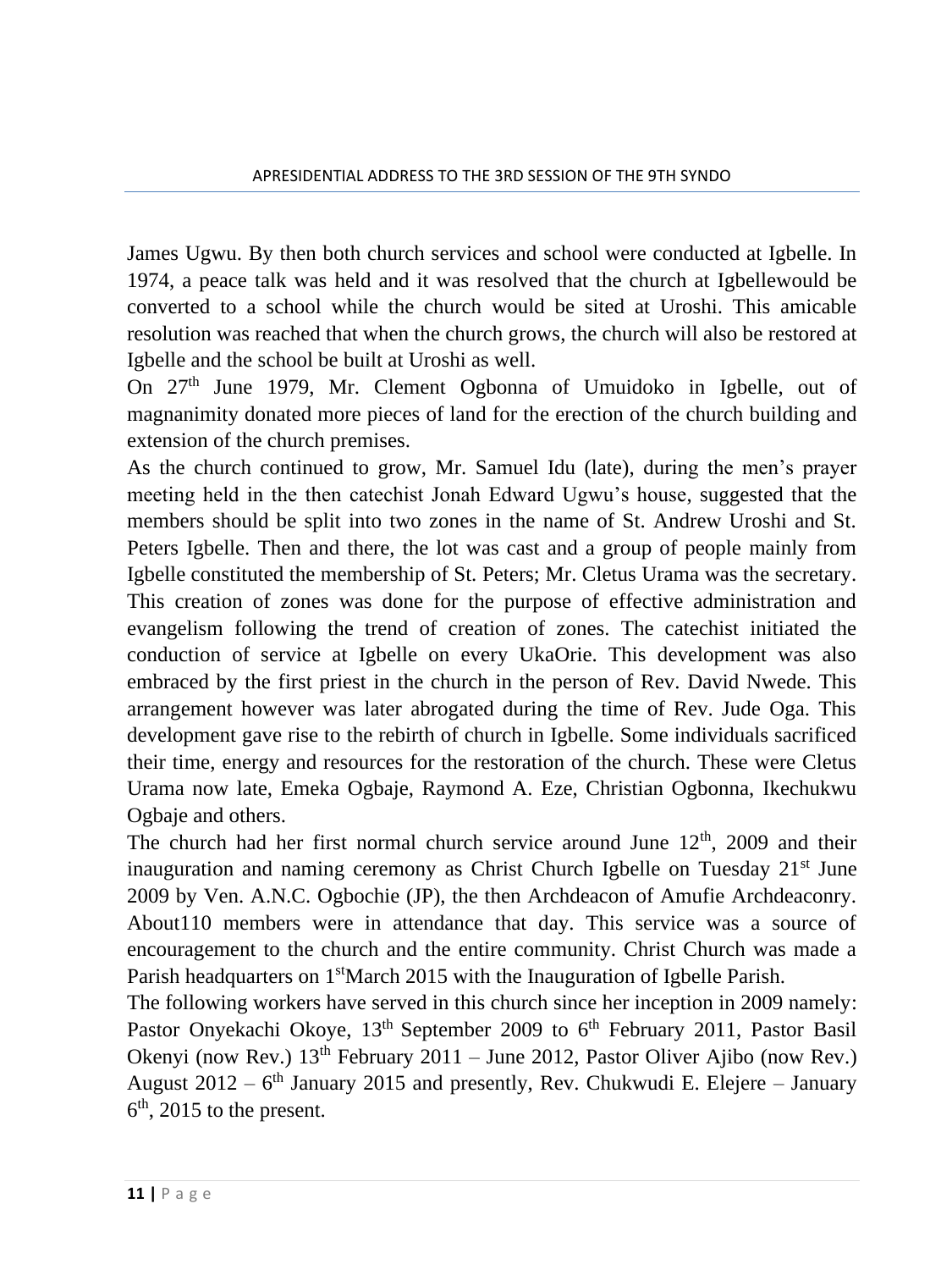### **ST. PETER'S CHURCH IGBELLE**

St. Peter's Church Igbelle was established through the frantic effort of the then Pastor Oliver Ajibo (now Rev.) and his wife on the  $5<sup>th</sup>$  of October 2014, as an extension church of Christ Church Igbelle. The laity who worked with Pastor Oliver to ensure the successful establishment of this church include Mr. and Mrs. Joseph Eze, who offered their house to accommodate the pastor that would serve in the church and promised to feed the pastor to the best of their ability. Others were Bro.ChukwudiItodo, Emmanuel Ali, ChijiokeUgwuanyi, EuchariaUgwuanyi, Joy Ogbe, to mention but a fewactive pioneer members of the church.Umuagbo village, where the church is located, offered their village hall to the church for her Sunday services and other activities free of charge from inception to the present. The first and the present pastor of the church in the person of Pastor Matthew AfamefunaUgwoke arrived on 9thJanuary 2015 and has been doing his best to see to the growth and development of the Church.

The naming of the church was done by the bishop of Nsukka, the Rt. Rev. A. E. Agbo (JP) during the Inauguration of Igbelle Parish on  $1<sup>st</sup>$  March 2015. We thank God for the growth of the church so far.

### **NSUKKA DIOCESE: THANKS FOR YOUR UNEQUIVOCAL LOVE.**

The arrival of our triplets on  $4<sup>th</sup>$  October 2019, opened a deeper level of relationship between the Diocese and my family. It was like an opportunity you have been waiting for to pour your love on us. Your prayers, your visits, your gifts, both as individuals and as churches and organizations overwhelmed us. The way you took over the planning and execution of the dedication of these children was impactful. I have never been in doubt of your love for me, and you have always demonstrated it each time you have the opportunity. But this year, the expression, the demonstration, and the practical proof of your love was extraordinary, unusual, beyond measure and a true godly love. It is difficult for me to express my feeling, but I must make the attempt even if it is less than sufficient.

On May  $15<sup>th</sup>$  this year, my most senior brother, Mr. Philip OgbodoAgbo, who has been my father since the demise of my father when I was seven years old, went to be with the Lord, and was buried on 7th August 2020. Throughout the events of his burial, you didn't just condole with me, you bore the grief.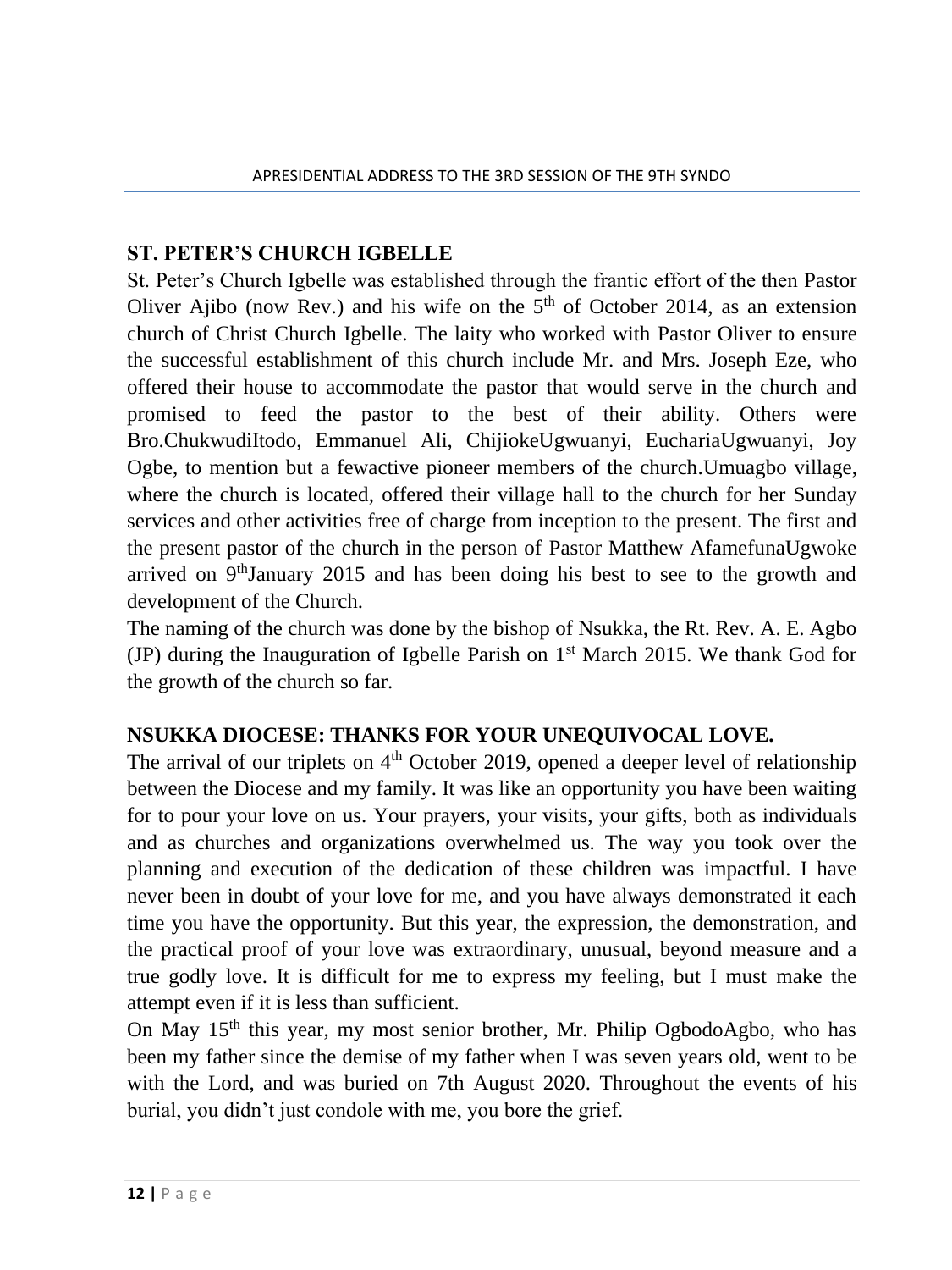I want to use this opportunity, on behalf of my wife, Mrs Anthonia Ifeoma Agbo, the family of IgwenezorohaAgboNwodo and the entire UmuAgboedeayi family, to express our profound gratitude to the entire Diocese of Nsukka.

It is difficult to mention all by name, but I must say thank you to the entire Clergy and their wives, and the Laity of the Diocese, the Diocesan Board, the Legal Officers, the Women Ministry, Nsukka Diocesan Council of Knights, the Lay Pastors and wives, Nsukka Diocesan Choir, Diocesan Secretariat Staff, Diocesan Boys' and Girls' Brigade, the Christian Men's Fellowship, the Anglican Youth Fellowship, Diocesan Education Board, my ministry Partners and Friends, my Nominees, our representatives in the National and State assemblies, the Traditional Rulers, the Thanksgiving and Dedication Planning Committee, and the Burial Committee.

Thank you for your love. Thank you for your care. Thank you for your friendliness.

You can see I have added weight this year. And this is because I felt loved, I experienced the care of brethren. May God remember these things and reward all of you abundantly beyond your imagination both here on earth and eternally.

### **FELICITATIONS**

We wish to felicitate with our brethren who were blessed in some special ways within the year under review.

#### **NEW BIRTHS**

We rejoice and congratulate all that have received these blessings and we want to mention these few families:

#### **Clergy Families:**

| 1. Rev. Ndubisi & Mrs Chinenye Okenyi       | -baby girl  |
|---------------------------------------------|-------------|
| 2. Rev. Alphonsius & Mrs Princess Odo       | -baby girl  |
| 3. Rev. Sunday & Mrs Bernadine Akubue       | -baby boy   |
| 4. Rev. & Mrs Amara Ozulu                   |             |
| 5. Ven. Kingsley S.C. & Mrs Ifeyinwa Obeta  | -baby girl  |
| 6. Rev. Osinachi&Mrs Patience Ogbonna       | -baby girl  |
| 7. Rev. Daniel & Mrs. Amoke                 | -baby boy   |
| 8. Ven. Prof. Chris & MrsOgelkem Okoye      | -baby girl  |
| 9. Rev. Emmanuel and Mrs Happiness Chukwuma | - baby boy  |
| 10. Rev. Ifeanyi Mrs Blessing Isiwu         | -baby girl  |
| 11. Mrs Roseline .U. Ilonuba                | -grandchild |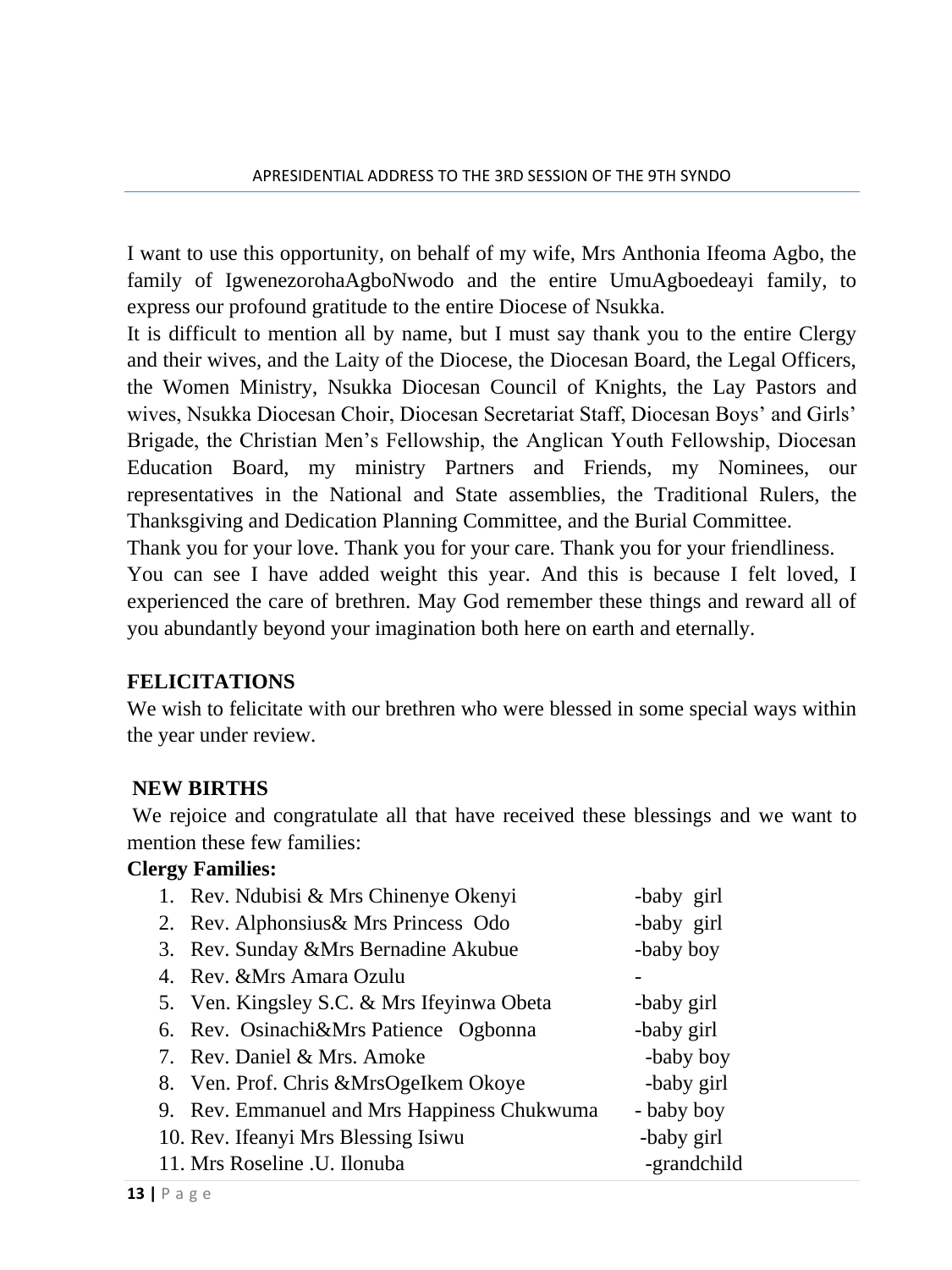| 12. Rev Can. Samuel & Mrs Theresa Ugwu       | -grandchild  |
|----------------------------------------------|--------------|
| 13. Rev. Emmanuel & Mrs Roseline Ali         | - grandchild |
| 14. Rev. Godwin & MrsEbereDiara              | -grandchild  |
| 15. Prof. Mrs Patience Osadebe               | -grandchild  |
| 16. Ven. Samuel & Dr. Mrs Amaka Obeta        | -grandchild  |
| 17. Rev. Can. Samuel & Mrs Christiana Ezugwu | -grand hild  |
| 18. Ven.Chijioke& Prof. Mrs Kay Onyechi      | -grandchild  |
| 19. Rev Lawrence and MrsEleje                | -grandchild  |

# **Lay pastors:**

| $\mathbf{1}$ . | Pst. Andrew & Mrs Deborah Amedu                 |   |           |
|----------------|-------------------------------------------------|---|-----------|
| 2.             | Pst Chidinma and Mrs Nwafor                     |   | baby boy  |
| 3.             | Pst. Christopher and Mrs blessing Ugwueze       |   | baby girl |
| 4.             | Pst. Nnamdi and Mrs Roselline UgochiIdoko       | - | baby girl |
| 5.             | Pst. Chikodili and Mrs Nnenna Ezugwoke          |   | baby boy  |
| 6.             | Pst. Anthony Mrs Amarachi Lawrence              |   | baby girl |
| 7.             | Pst. Samuel and Mrs Chinenye Abonyi             |   | baby boy  |
| 8.             | Pst. Levi and Mrs JulietOgbaje                  |   | baby girl |
|                | 9. Pst. Peter and Mrs Joy ChidiebereTochukwu    |   | baby girl |
|                | 10. Pst. Joseph and Mrs ChinyereEzea            |   |           |
|                | 11. Pst. ThankGod and Mrs Chinasa Elebe         |   | baby girl |
|                | 12. Pst. Patterson and Mrs Omeje                |   | baby boy  |
|                | 13. Pst. Jeremiah and Mrs Charity Onwurah       |   | baby boy  |
|                | 14. Pst. Osmond and Mrs Euphemia Ogbu           |   |           |
|                | 15. Pst. Kelechi and Mrs Charity Chekwube Ossia |   | baby girl |
|                | 16. Pst. Benjamin and MrsChitor                 |   |           |
|                | 17. Pst. Vincent Cijioke.                       |   |           |
|                | 18. Pst. Isaiah Amah.                           |   |           |
|                | 19. Pst. Ikeakaghichi Ogbonna.                  |   |           |
|                | 20. Pst. Chukwudi Dingwoke                      |   |           |
|                | 21. Pst. Anayo Onugwu.                          |   |           |
|                | 22. Pst. Chidiebere Onoduoma                    |   |           |
|                | 23. Pst. Emeka Akubue.                          |   |           |
|                | 24. Pst. Chijioke Igara                         |   |           |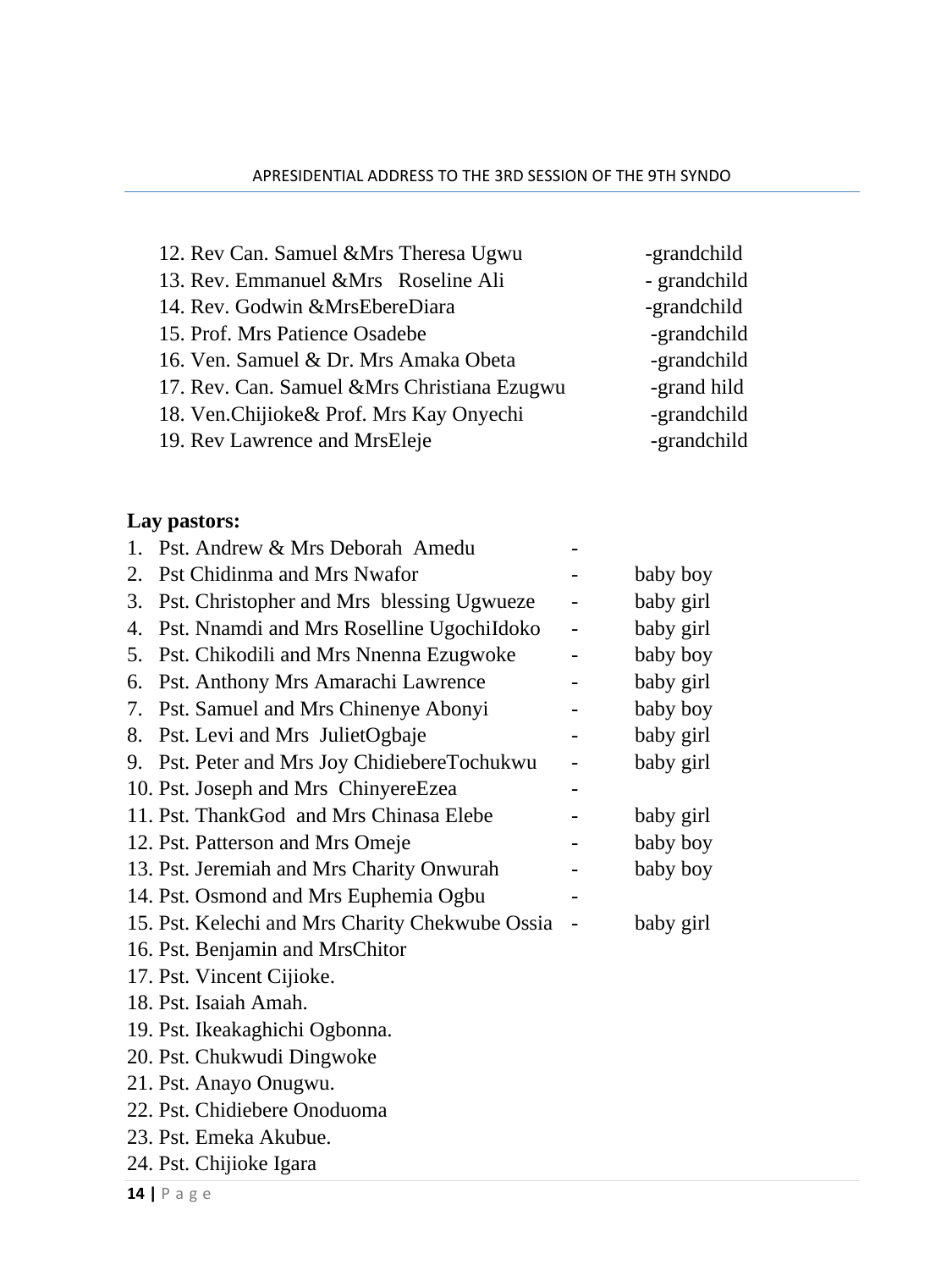#### **Others are:**

| • Pastor Paul and MrsNjidekaNwodo   |        | baby boy   |
|-------------------------------------|--------|------------|
| • Mr Ekene and MrsOge Nnamani       |        | baby girl  |
| • Mr. Ndubisi and MrsChideraEjiyi   |        | baby boy   |
| • Sir & Lady Ogbodo                 |        | grandchild |
| • Sir Simeon & Lady Promise Okonkwo | $\sim$ | grandchild |
| • Engr. Alex. & Mrs Promise Ugwuda  |        | baby boy   |

### **Wedding:**

- Rev. & Mrs Ekene Ugwuja
- Rev. & Mrs Matthew Nkwachukwu
- Rev. Micheal & Mrs. OluchukwuUgwuanyi
- Mrs.Samuel & Ekpereka Nnamani
- Mr. & Mrs. Christian & Chioma Opata

### **Promotions/Appointments**:

- 1. Prof. Johnson Urama Deputy Vice Chancellor Academics UNN.
- 2. Prof. Joshua Umeifekwem -- Dean
- 3. Prof. Mrs. Stella Madueme ……….. Pioneer Director, Central Bank of Nigerian Center of Economics and Finance, University of Nigeria Nsukka. There are 3 centers in Nigeria at University of Nigeria Enugu Campus, Ahmedu Bello University Zaria, and University of Ibadan.
- 4. Ven. Engr. Prof. T. C. Madueme………..Appointed Member of Research and Development standing Committee (RDSC), of Tertiary Education Trust Fund. It is a committee that has a pool of 160 Professors and professionals from the industry to be the driver of research and development in the Knowledge Economy.
- 5. Hon. Okey Ukwueze………………. SSA to Enugu State Governor on….
- 6. Hon. Benjamin Ugwoke………… SSA Enugu State Governor on Security
- 7. Hon. Ajogwu……………….. SSA to Enugu State Governor on
- 8. Hon. Celestine ChukwudiNnadozie Chairman, Uzo-Uwani, Local Government Area.
- 9. Hon. Peter Andy Omeje Chairman, Igbo-Eze South, Local Government Area.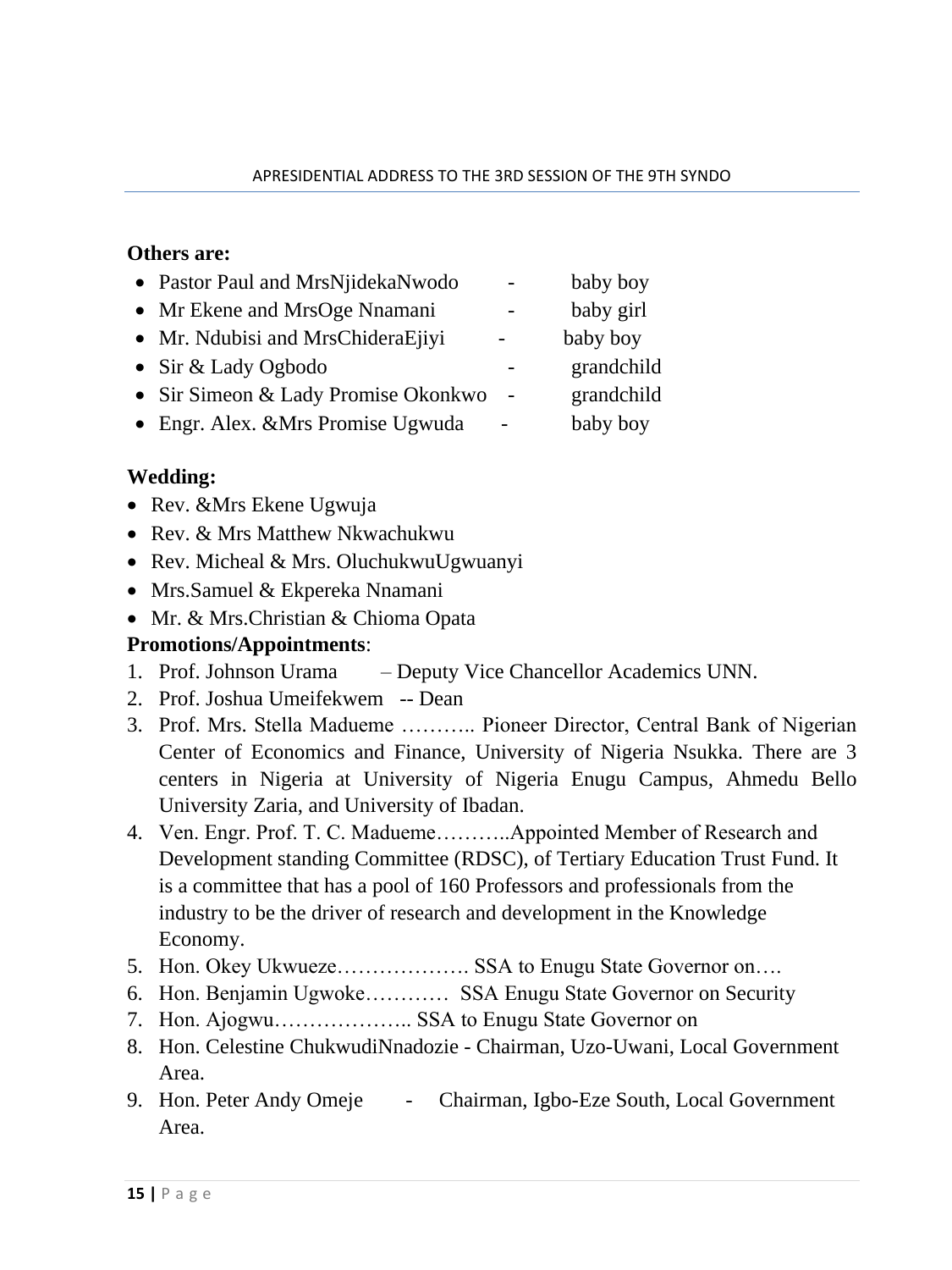#### **OUR SORROWS**

Within the year under review, we were bereaved of the following members and friends of the diocese:

- 1. Rev. Canon John C. Ayogu, who died on  $28<sup>th</sup>$  Nov. 2019
- 2. Ven. Jonathan Nwaka Eze 21st July 2020
- 3. Ven. William Ezechukwu 28th August 2019
- 4. Rev. Emmanuel UmenwabeOmeje 15th September 2020
- 5. Rev. Isreal Sunday Ugwunnadi, who went to be with the Lord on Monday 5<sup>th</sup> October 2020.
- 6. Sir. Hon. Justice Fidelis Ifeanyichukwu Nwachukwu Ngwu, who went to be with the Lord on 27<sup>th</sup> June 2020 and was buried on 29<sup>th</sup> August 2020.
- 7. Mrs. Edith AnulikaUgwu (lay pastor's wife) 15th September 2020.
- 8. Pastor David Chidi Okoro, a newly appointed pastor, who died in a road mishap.
- (a) Others are:
- Mr. Philip OgbodoAgbo My senior Brother (father).

| Sir Prof. Noble J. Nweze     | 9th Dec. 2019  | A Knight of St.<br>Paul                |
|------------------------------|----------------|----------------------------------------|
| Prof. Emmanuel               | 12th Dec. 2019 | Bishop's Nominee                       |
| EsogbuonyeAgomuo             |                |                                        |
| Monica Okwor                 | 13th Dec. 2019 |                                        |
| Mrs. Anthonia Agbo           | 25th Feb. 2020 |                                        |
| Nneokwukwe Rebecca N. Agbo   | 27th Mar. 2020 |                                        |
| Sir Chief Elias Attama       | 27th Mar. 2020 | A Knight of St.<br>Paul                |
| Lady PhilominaIfeyinwaUgwoke | 24th Jul. 2020 | A lady of the<br>Diocese               |
| Sir. Vincent UmezurikeUgwu   | 25th Jul. 2020 | A Knight of St.<br>Paul                |
| Mrs. Angelina Ugwuezema      | 19th Aug. 2020 | Mother of Rev.<br>Christopher<br>Ezema |
| Madam Mary Oyibo Ogbonna     | 27th Aug. 2020 |                                        |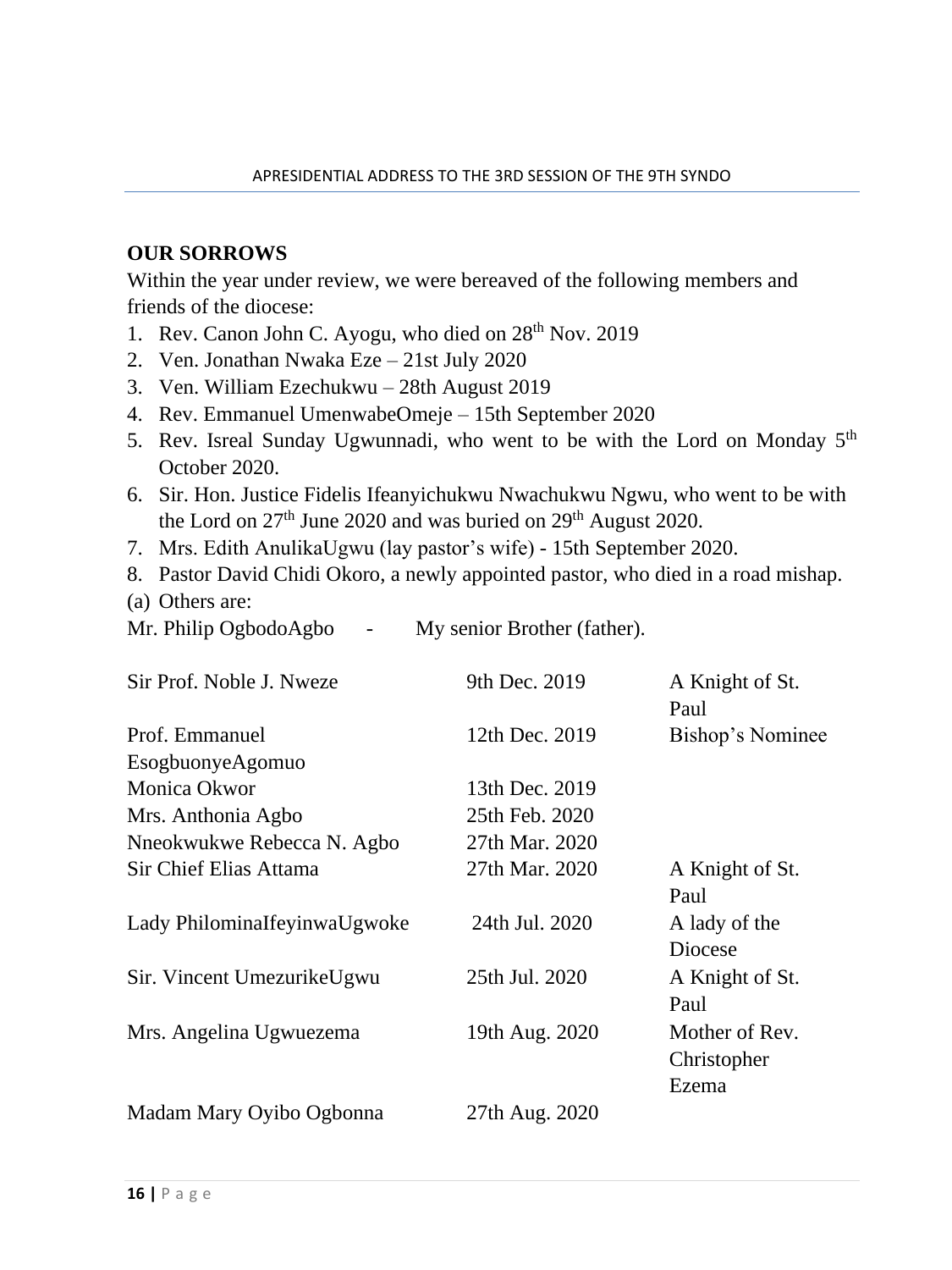#### APRESIDENTIAL ADDRESS TO THE 3RD SESSION OF THE 9TH SYNDO

| Sir Luke Nwoboo                              | 12th Sept. 2020                 | A Knight of St.<br>Paul                  |
|----------------------------------------------|---------------------------------|------------------------------------------|
| Mr. Monica OriefiOdo                         | 2nd Oct. 2020                   |                                          |
| Mr. Edward Ugwuanyi                          | 3rd Oct. 2020                   | Father of Bro.<br>Onyebuchi<br>Ugwuanyi. |
| Mrs. Gladys Onyenwife Chidebe                | 17th Sept. 2020                 | Awka North LGA<br>Anambra                |
| <b>HRH</b> Igwe Lawrence Ossai               | 12th Aug. 2020                  | <b>Traditional Ruler</b><br>Amufie       |
| Pastor Christian Ogbose                      | 7th Oct. 2020                   | A Retired Catechist<br>Unadu             |
| Mrs. Makata Caroline N.<br>Mr. Fidelis Ayogu | 9th Oct. 2020<br>15th Oct. 2020 | Imilike-Uno<br>Amufie                    |

And many others, especially members of the diocese that we cannot mention here, because of space and time.

We sincerely, wish to express our wholehearted condolences and commiseration to all those who were bereaved of beloved ones within the year under review. We pray that God will fill the vacuum created by the exit of these loved ones.

It really hurts to see a close friend or relative die. It raises questions of why, what,how,who and spurs something deep inside of you that says, "It's not suppose to be like this….You may get angry with God….questioning Him….and even questioning your faith….wondering where God was when this happened. But I assure you…God is love. He is in perfect control.

Please, can we stand to observe some minutes of silence in honour of these departed members, especially the Chancellor, Sir Hon. Justice F.I.N. Ngwu, and Rev. IsrealUgwunnadi, who would have been here with us.

May their souls and the souls of the faithful departed rest in the bosom of the Lord. Amen!

We wish all of us here a long and sound life in Jesus' name. Amen!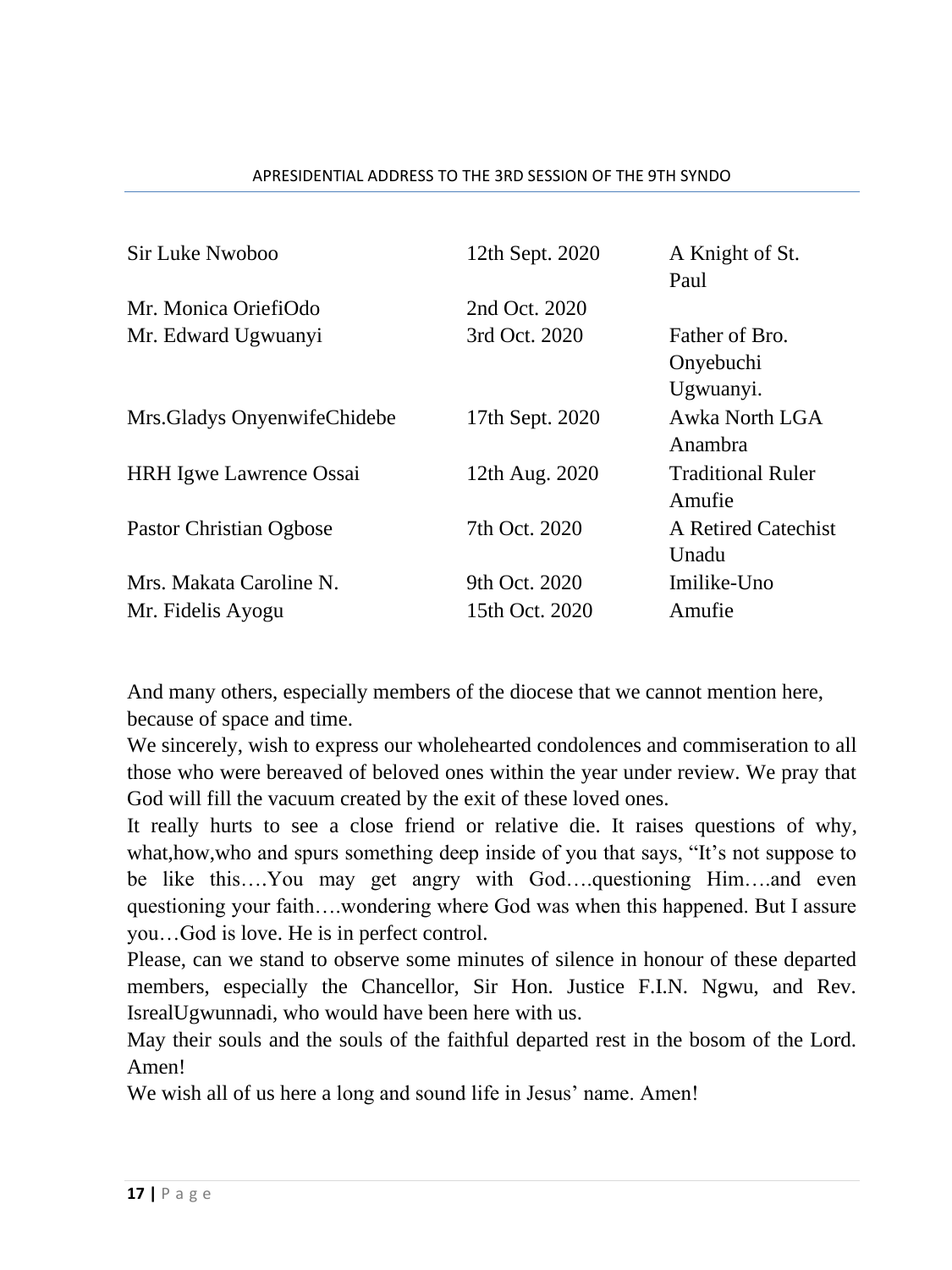#### **RESOURCE PERSONS**

#### **SYNOD PREACHER:** Rev. Samuel Akeju

Rev. Samuel Akeju is our main speaker in this strategic Synod. He is a Priest of the Evangelical Church Winning All (ECWA), a born Anglican who has been working with many Anglican Churches. He is from Kogi State but lives in Jos, Plateau State.

I met Uncle Sam in May last year when I joined the Africa Strategic Discipleship Movement (ASDM). He is my mentor, who has been used tremendously by the Lord in shaping and sharpening my life and ministry.

We invited him to be the main speaker in this Synod because of the passion he has for our theme of Intentional Discipleship. And from what we heard since yesterday, you will agree with me that he is a perfect fit for the job.

It is an obvious fact that the Church in Africa is presently experiencing tremendous numerical growth with a questionable spirituality. The burden of balancing the numerical growth with the spiritual growth gave birth to the ECWA Discipleship Ministry twenty-seven years ago through David Dawson, Rev. Chuck Brod and our brother – Rev. Samuel Akeju. By the grace of God, discipleship within ECWA and many other denominations in Nigeria has moved from a program to a movement through the principle of multiplication of disciples  $-$  a church-based discipleship program called Equipping the Saints, authored by David Dawson.

In January 2004, when Rev. Sam graduated from Dallas Theological Seminary, he came back to Nigeria with a strong belief that God wants to raise leaders in Africa for an intentional discipleship movement. But it was not clear to himhow that reality would be realized. However, during the 29<sup>th</sup> General Assembly of Evangel Fellowship International in February 2010, Evangel Discipleship Coaching Mentoring (EDCM) was given birth to. He was appointed as the coordinator of the project worldwide and at the same time instructed to act as a Regional Coach. The vision of EDCM is to mobilize, equip and coach pastors, leaders, and missionaries in Evangel churches and Sudan Interior Mission (SIM) ministries around the world to make disciples of Jesus Christ intentionally and effectively in all their churches and ministries. From 2018 to the present, Uncle Sam is the regional trainer and coach with Africa Strategic Discipleship Movement (ASDM), a movement I joined in May 2019. The purpose of ASDM is to mobilize a movement of disciple-making by working in partnership with African denominations to disciple pastoral leaders to effectively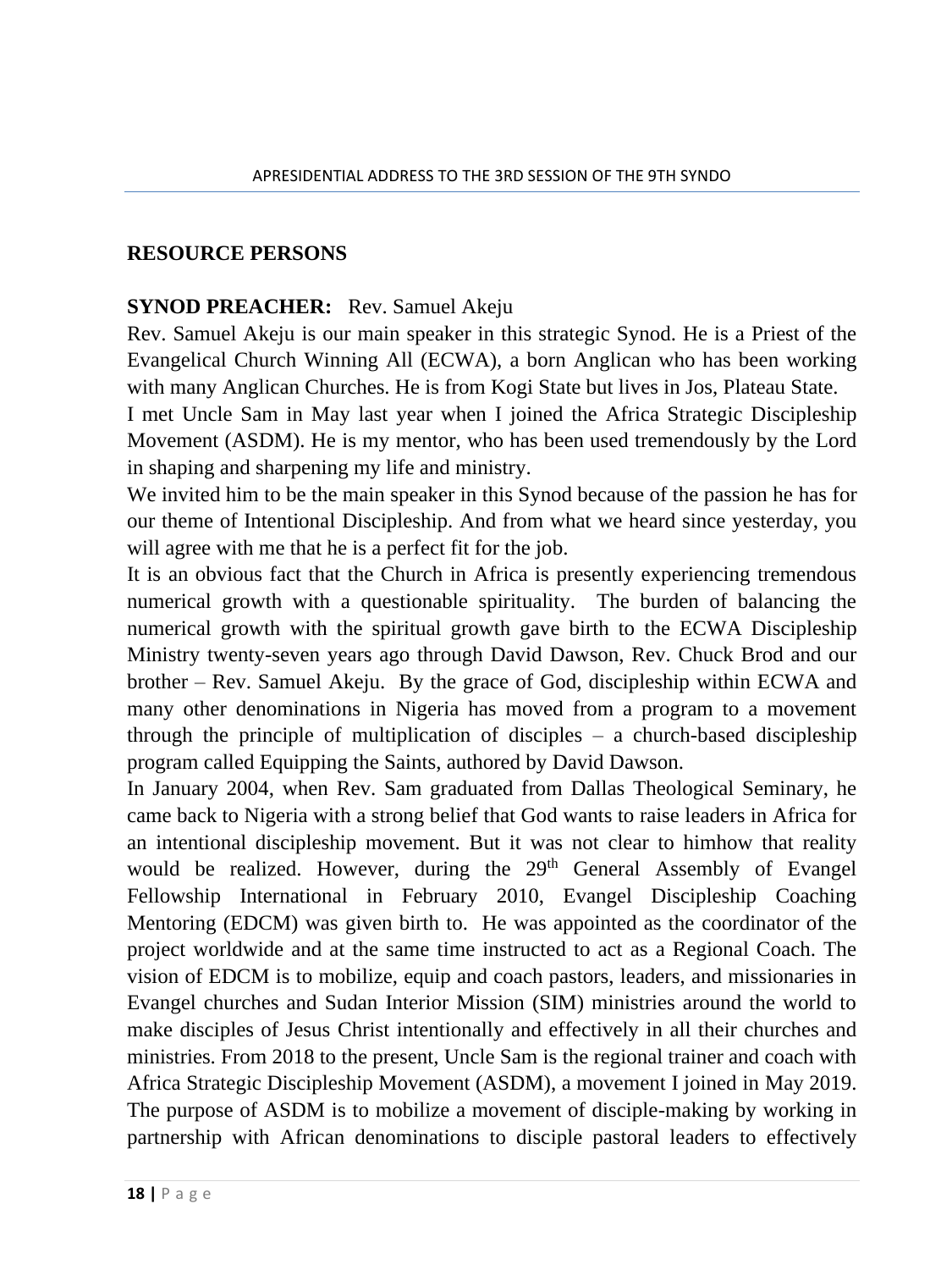make disciples at the local church level. ASDM seeks to both strengthen local churches as well as extend local evangelism and missions'outreach.

Akeju lives in Jos with his wife Mrs. OlubunmiAkeju, who works as a nurse in Bingham University Teaching Hospital, Jos and three children: Mercy, Timothy, and Ebenezer.

Uncle Sam, thanks so much for allowing God to use you especially in this synod and for your preparedness to continue to partner with us.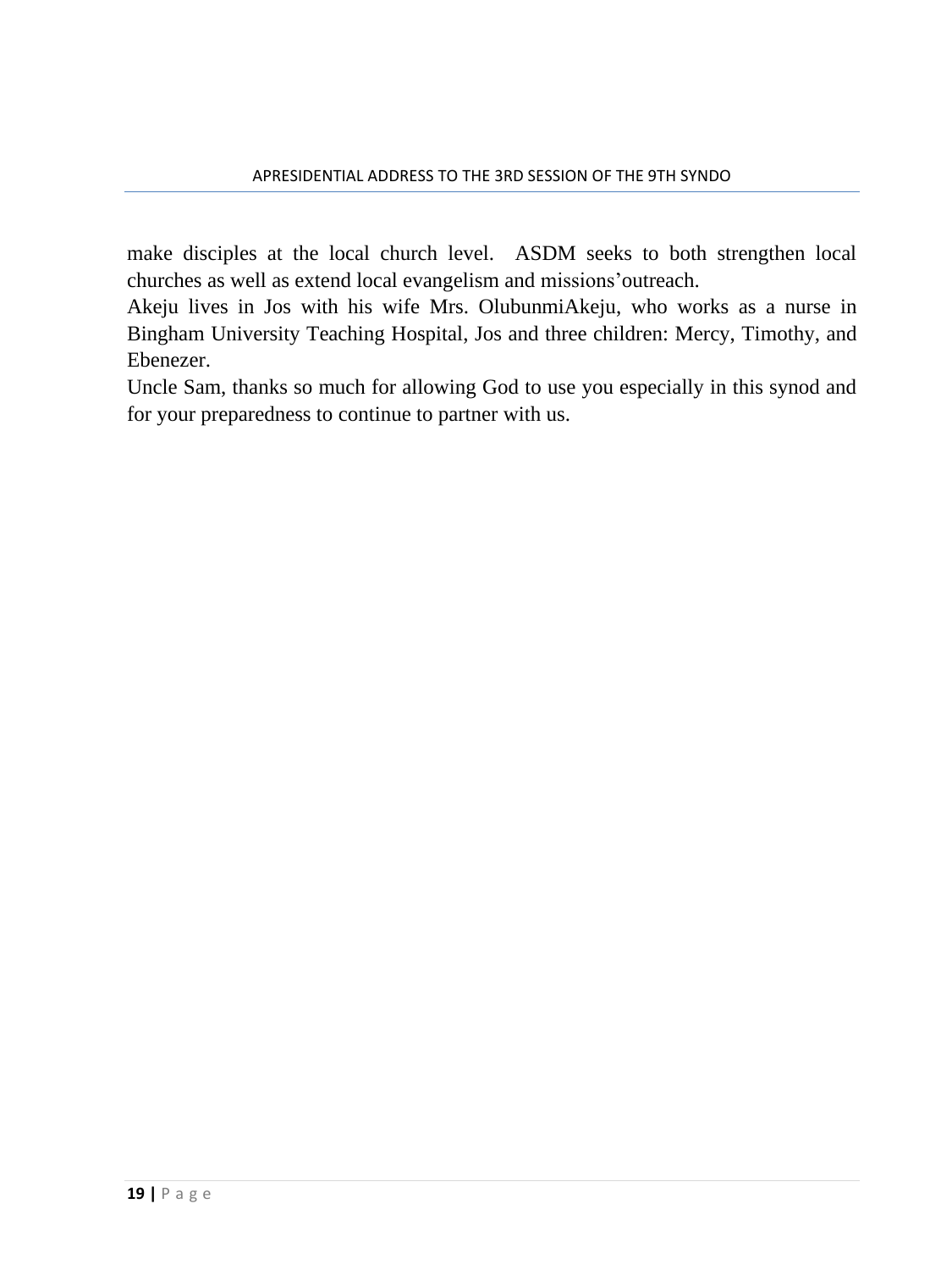#### **SEMINAR SPEAKERS:**

Mr. Korede Akintunde: The Church Ministry in aDigital Age.

Mr. Korede Akintunde who currently serves as the General Manager/CEO of Advent Cable Network Nigeria (ACNN TV) is a Telecoms, Multimedia and Broadcast Engineer, who has previously served at Huawei Technologies Abuja, and the Nigerian Television Authority in Ibadan.He supported in building different religious television stations and media departments across the country, served as a diocesan media person, Diocese of Lokoja (during his youth service year) and was a pioneering staff member of the Church of Nigeria, Anglican Communion National Television., ACNN TV rising from being a cameraman to Transmission Engineer to Head of Production Team and has been the General Manager for over 4 years now. He is a member of the Nigerian Society of Engineers and a graduate of Electronics/Electrical Engineering B.Tech (Hons) with Telecommunications Option from Ladoke Akintola University of Technology, Ogbomoso Oyo State, Nigeria.

He is a consultant in Internet Protocol broadcast, Acoustics and Sound Proofing, Direct to Home Media Services, Church Media Ministry, Cinematography and Youth Leadership training etc. He is a result-driven professional with repeated success in guiding IT and Media projects from start to finish, managing technical support operations for media houses and introducing new technologies to promote operational efficiency in the Church ministry.

He has trained many young passionate members of the body of Christ and diocesan media coordinators and communicators across dioceses in the Church of Nigeria, Anglican Communion. Our own Rev. Can. Samuel Chukwukadibia Eze trained under him.

Above all, he is a man with a passion for God's kingdom and a mandate to reach the world with the gospel of Christ through multimedia and the internet, fulfilling the mandate as instructed by Jesus in Matthew 28:19-20.

He is a versatile man with 100 percent focus and dedication to growing the work of God amidst humanity in this 21st Century. He is Married to Mrs Elizabeth O. Akintunde, a fashionista, and blessed with a beautiful daughter.

Sir Bar. Johnson Onah: Church Administration and Assets Management: The Legal Implications

Johnson ChijiokeOnah is the first Son of Late Ven. John Chukwuka and Mrs. Theresa Onah. He is from Ovoko in Igbo-Eze South Local Government Area of Enugu State.

Johnson is a thoroughbred professional with a robust multi-disciplinary background. He is a qualified accountant, economist, and a lawyer. He started his primary school education at Urban Primary School, Abakaliki in Ebonyi State between 1979 and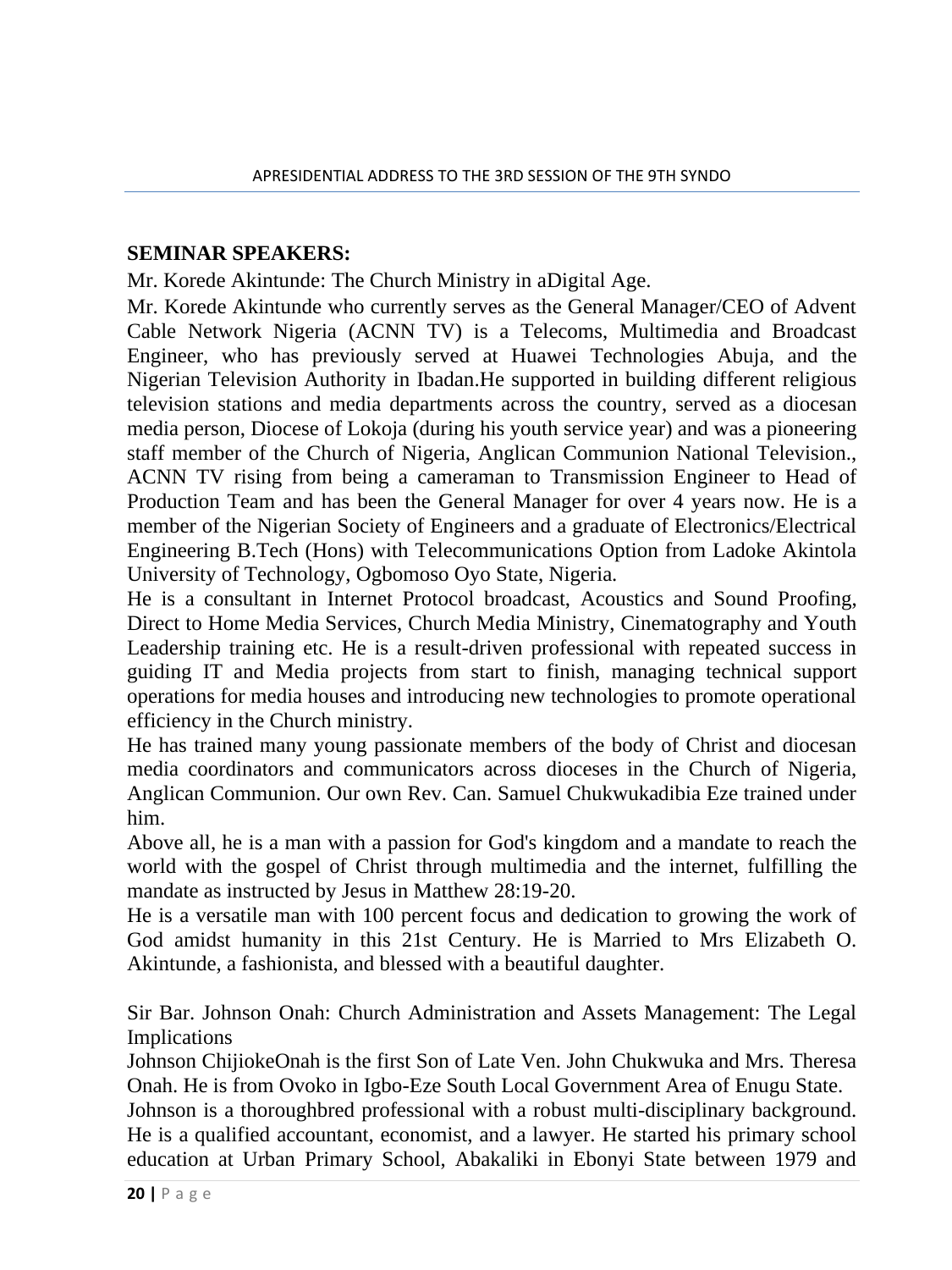1984. He subsequently attended Army Day Secondary School, Ogoja between 1984 and 1987 and later Special Science School, Akamkpa, between 1987 and 1990, both in Cross River State where he obtained his SSCE.

He holds a Bachelor of Science Degree (B.Sc.) in Accounting with Second Class Honours (Upper Division) obtained in 1997. His hard work justified the Scholarship Programmehe got into at the instance of his Local Government Council, Igbo-Eze South. He did his National Youth Service at the Account Department of Nigeria Ports Authority (NPA) Port Harcourt, Rivers State between 1998 and 1999. After his prerequisite National Service, he started his Post Graduate Studies and obtained master's degree (MBA) in Finance and M.Sc. in Economics (Public Finance and Fiscal Policy) in the year 2002 and 2007 respectively from the University of Nigeria.

As we know, learning is an endless process and continuous improvement of skill is a sine qua non for any professional. He further obtained LL. B (Hons) Degree in Law from Enugu State University of Science and Technology in the year 2014, B.L (Hons) from the Nigerian Law School and was admitted to the Nigerian Bar in 2015. His interest in the practice includes Investment and Commercial litigation, Dispute Resolution, Financial Recovering, Cyber and Forensic Law. He holds the Professional Certificate of Administrative Staff College of Nigeria (ASCON) obtained in 2008. He was inducted a Chartered Arbitrator by the Chartered Institute of Arbitrators, Nigeria in 2015.

He is presently a Deputy Director Finance/Account and a Treasurer in Enugu State Local Government System. He belongs to many professional bodies, amongst which are: The Association of National Accountants of Nigeria, Chartered Institute of Arbitrators, Nigeria, National Institute of Marketing of Nigeria (NIMN), The Nigeria Bar Association (NBA), amongst others.

Johnson has a trademark organizational skill which distinguishes him as a classic planner and Organizer. He is well-rounded individual trained in the best Christian culture. The same zeal that he has for his personal, professional, and academic developments is also reflected in his enthusiasm and commitment to the things of God.

He is an active Member of Nsukka Diocese, Cathedral Church of St. Paul Nsukka, St. Peter's Church Ovoko and Emmanuel Church Umujioha. He holds different positions and has served in many committees in the Diocese, some of which are: Registrar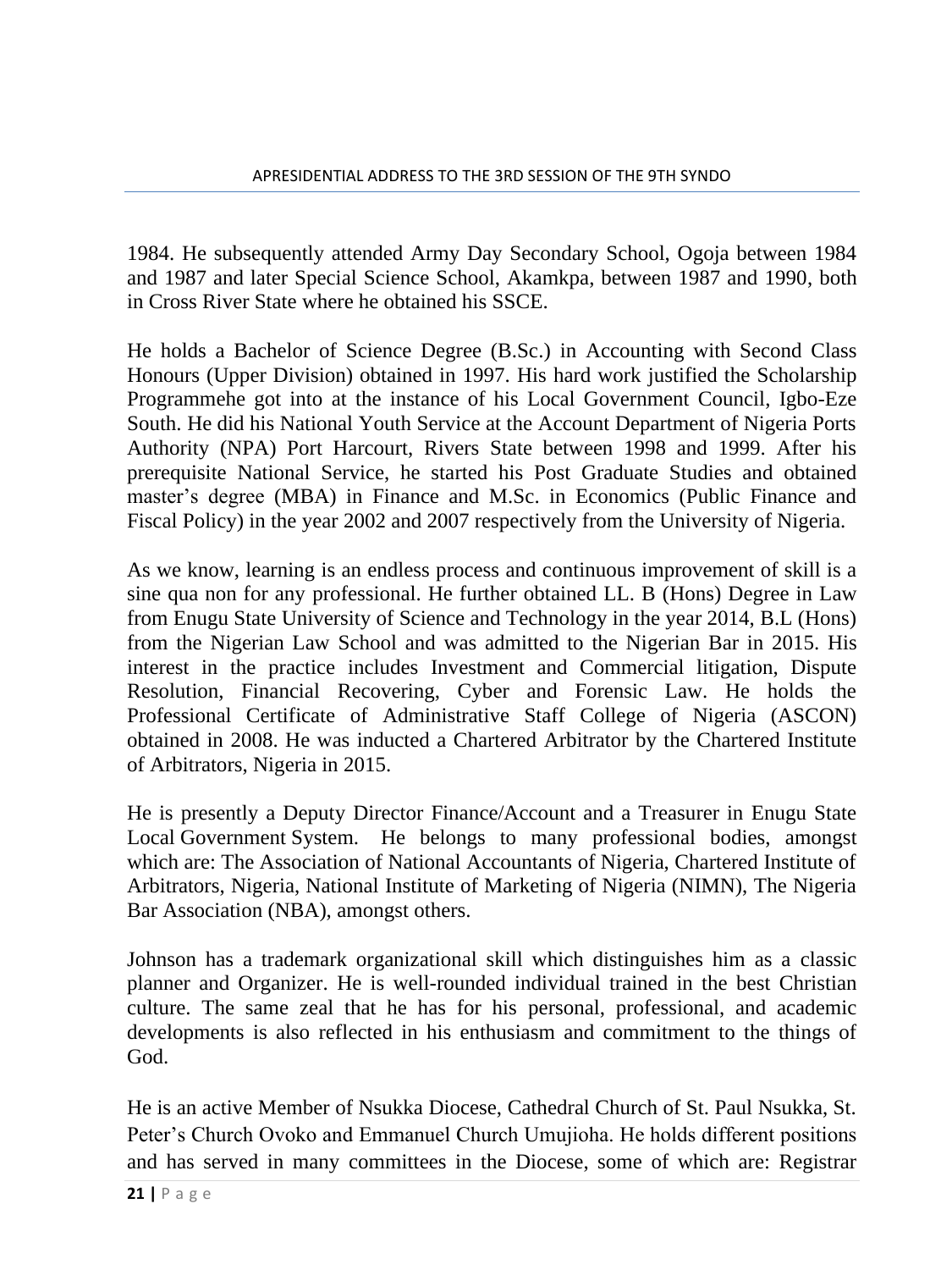Lands, Director of Public Relation, Protocol and Security Services Directorate, External Auditor, Chairman Management Committee Deus Refugium Printing Press. Secretary Diocesan Advisory Committee on Finance, Secretary Diocesan Financial Policy Review Committee, Member Diocesan Board, Member Staff Gratuity Board, Member Nsukka Diocesan Developmentand Investment Committee (NDDIC), Member Diocesan Synod Planning Committee, Member 25<sup>th</sup> Anniversary Planning Committee, Member Cathedral Dedication Committee and many others.

He was knighted (Knight of St. Paul) on the 18<sup>th</sup> of December 2011 by the Bishop of Nsukka, Rt. Rev. A.E. Agbo JP. He is a Jerusalem Pilgrim (JP). His Pilgrim experience in 2014 made an indelible impression on his Christian life. He is happily married to Lady OgochukwuOnah, an Agricultural Economist and Lecturer in the Department of Agricultural Economics, University of Nigeria Nsukka. The marriage is blessed with godly children. His hobbies include reading, watching football and athletics.

Ven. Dr. Moses Ebuka Omeke: COVID 19: A Test of Faith, Worship and Prudence. Ven. Dr. Moses ChukwuebukaOmeke was the miracle first son born on 16<sup>th</sup> February 1983 to the family of Late Pa Earnest and Mrs. Christiana Omeke after six years of waiting. He barely survived his childhood; being miraculously healed of asthma, cerebral malaria, and blindness in both eyes at age five, besides other recurrent health challenges which he faced in childhood. God also on several occasions delivered him from the cold hands of death, from the Islamic jihadists during the crisis in the Northern part of the country which claimed many lives among his childhood friends and classmates.

Moses Omeke wasobviously a gifted child as he remained among the best academically. He attended the Army Children School Kawo Kaduna, and then the Silver Bird Nursery and Primary School Kawo new extension, Kaduna from 1988 to 1990, before the crisis caused the relocation of his parents and the family to Abuja. He finished his primary school and came out as the overall best pupil in the school and state common entrance examination, at Central Primary School Bwari-Abuja from 1990 to 1994. He proceeded immediately to Government Secondary School Bwari Abuja and still maintained academic excellence on an A-grade from 1995 to 2001. He gained admission on meritthrough University Matriculation Exam in one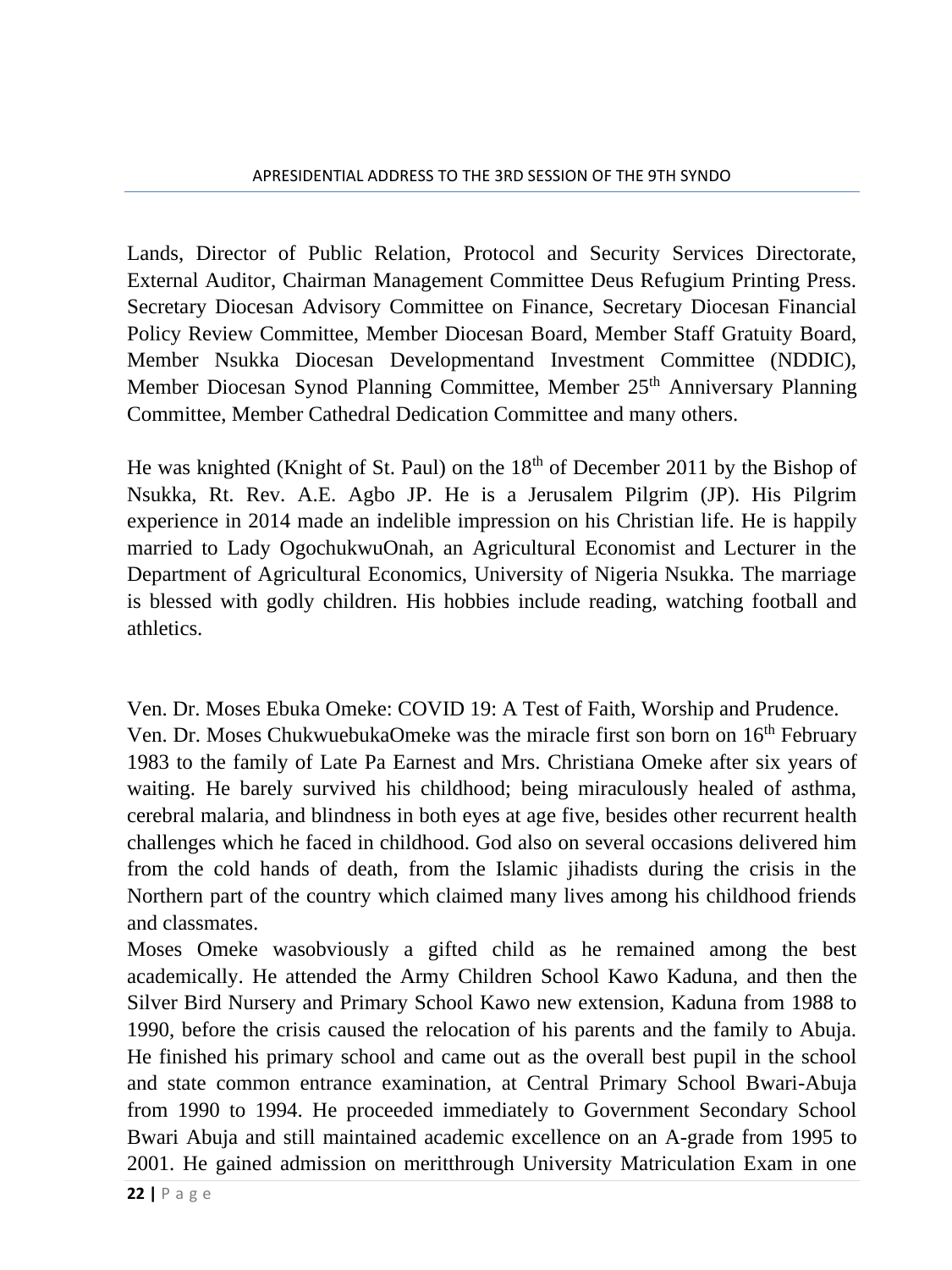sitting in 2002 to obtain the Bachelor of Medicine and Bachelor of Surgery (MBBS) in 2010 from the College of Medicine, University of Nigeria Teaching Hospital UNTH Enugu, a bachelor's degree in theology (BTH) in 2017 from Paul University Awka, a Master's in Theology (Missions and Evangelism) 2019, a Post Graduate Diploma in Hospital Administration and Management PGD. HAM, University of Nigeria Enugu Campus.

After his full conversion to Jesus Christ in 1996 as a teenager and disciple under Scripture Union Bwari Pilgrims group and EFAC, it soon became obvious the prophetic messages and challenging experiences surrounding his birth proved that he was a child with a unique destiny. Rural Evangelism and Missions was his forte and he engaged in it with love and zeal for the kingdom. He was also called into the Youth Ministry, among other graces. His meetings at home and abroad are well attended and many among his converts not only follow Jesus Christ but have been established in Christ and used by God for missions, evangelism, and soul winning.

ChukwuebukaOmeke has been blessed with leadership grace as he has successfully held various position of service when on campus and after his graduation under bodies like Christian Medical Doctors Association Students Chapter, Chapel of Redemption UNEC, Joint Campus Christian Body, Ministers Prayer Network Apostolic Youth, Potters' House Cathedral Youth Chapel Nsukka, Triumphant Ministry, etc.

In 2008, he was ordained into the priesthood and serves in the Anglican Diocese of Nsukka under the Rt. Rev. A. E. Agbo (JP), Bishop of Nsukka Diocese. He graduated in 2010 as a Medical Doctor from the College of Medicine University of Nigeria. In 2011, he married an amiable Medical Doctor Chidimma, and their union is blessed with two daughters and a son:Adamonso (Olivet), Chimdiamara (Shekinah), Chukwuebuka (Zion). They all live in Enugu, Nigeria. He was Collated and Installed as a Canon of the Cathedral on  $21<sup>st</sup>$  December 2014. He was preferred a Venerable by December 2018 and is currently serving as the Archdeacon of the Cathedral Deanery Anglican Diocese of Nsukka.

Rt. Hon. Dennis Agbo (KGS): Agricultural Enterpreneurship: Response to the Economic Challenges of our Time.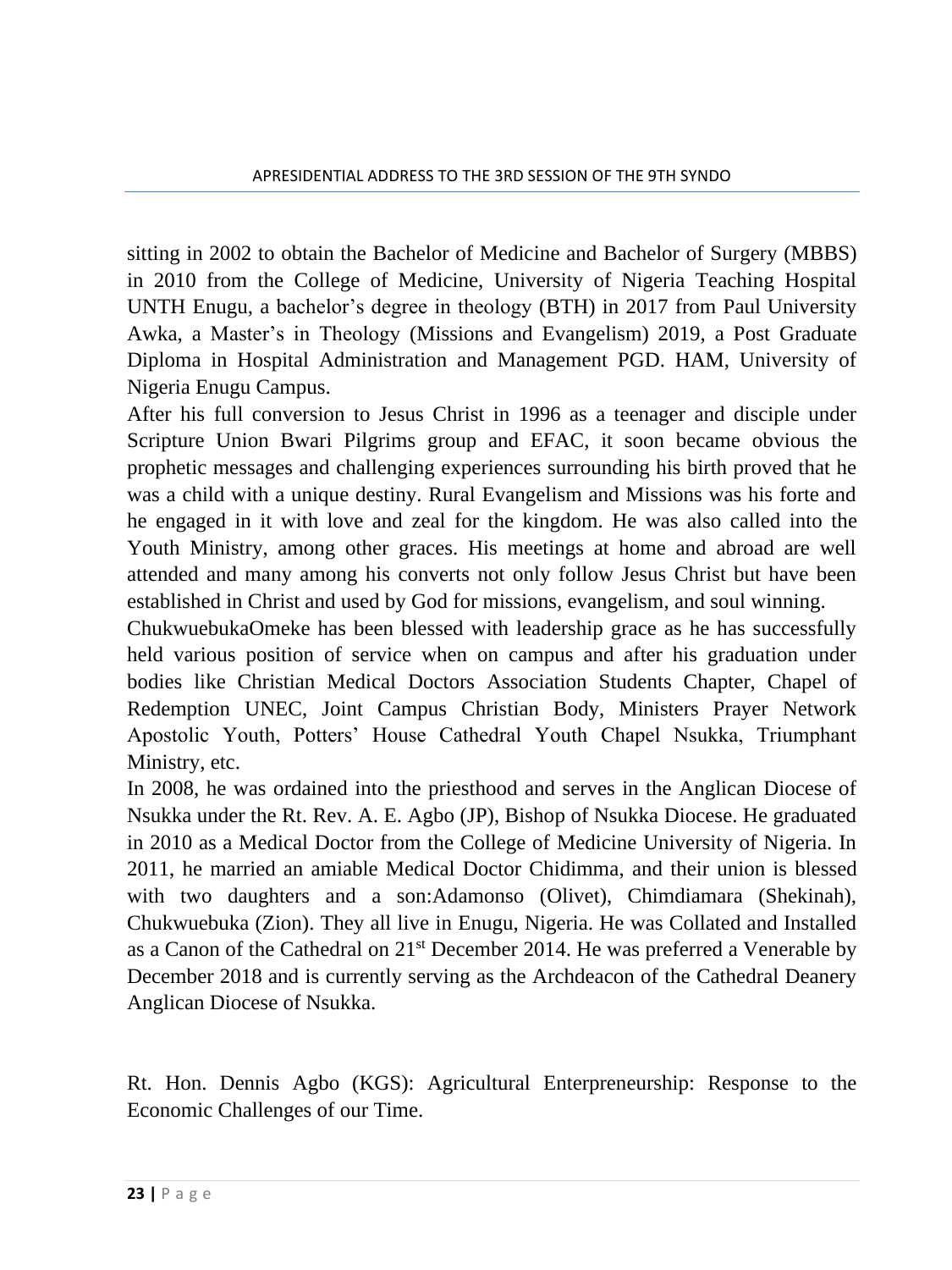#### **SYNOD BIBLE STUDY TEAM**

This Synod is not just unique but also strategic. It is our desire that every minute spent here will be an unforgettable experience and an encounter with the Lord Himself. So, we have been led to use a team of some of our Clergymen as our Bible Study Leaders. They are:

- 1. Ven. Ephraim IkAsogwa
- 2. Ven. Godwin Emeka Eze
- 3. Ven. Kingsley Samuel K. C. Obeta
- 4. Ven. Kenneth Onah.

We appreciate them not just for what the Lord has brought them to do here but for proving to be faithful ministers of the Lord, who are always available for any service, and with teachable hearts. May God bless your ministry.

#### Ven. Ephraim IkAsogwa

Ven Ephraim Ikechukwu Asogwa was born to the family of Aaron and BecyAsogwa of Amaechenu, Eha-Alumona on 30th August 1969. He is the only child of his mother after 29 years of her marriage. In appreciation of the miraculous pregnancy that resulted in the birth of this child, his mother vowed to offer him to Godand she did so in actuality.

His Education:

Ephraim had his FSLC at Central School, Eha-Ndiagu (1979), WASC at Community Secondary School Eha-Ndiagu (1984),Dip.Th at Trinity College, Umuahia (1994), and B.A. (Hons), UNN (2006). He attended the Nigerian Institute of Missions and Intercultural Studies, Eniosia, Ibadan in 2009. Ephraim had his M.Th in 2012 from Crowther Graduate Seminary, Abeokuta and M.A Degree in Old Testament from Crowther University, Oyo in 2016.

Church Service:

- a. Church Teacher at St John's Church, Akwari on 1st October 1989.
- b. Trinity College, Umuahia on 20th September 1991.
- c. At Trinity College, Umuahia, he became the President, Anglican Students Union 1993/1994 Session.
- d. First Ordained Clergy (Deacon) in Nsukka Diocese on 10th July 1994.
- e. Ordained Priest on 30th July 1995.
- e. Collated Canon in 1999.
- f. Collated Archdeacon on 5th May 2004.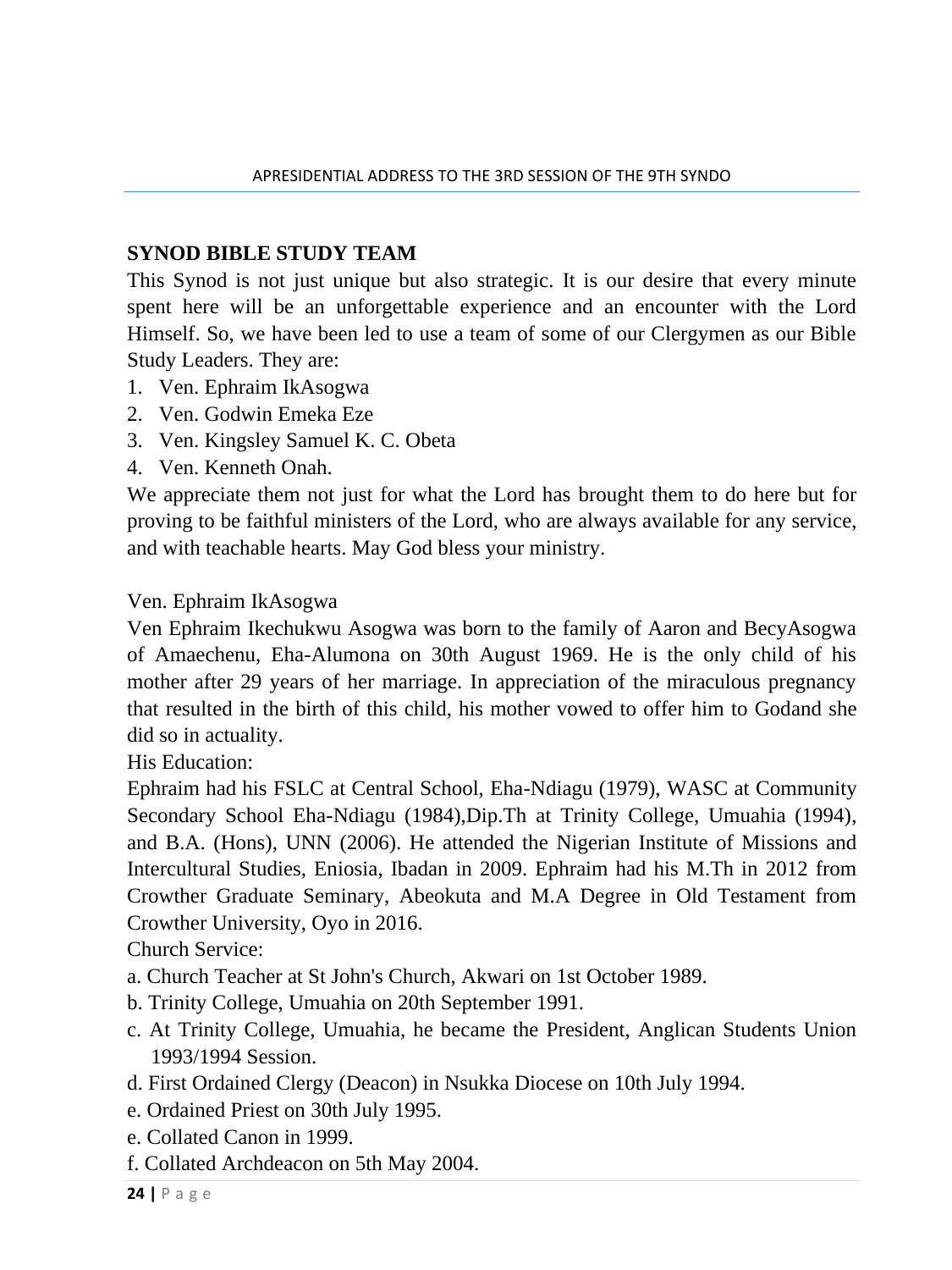g. He was Chairman and Secretary of Diocesan Evangelism Committee and Diocesan Bible Study Committee respectively from 1999 to 2009.

He is presently the Archdeacon of Aku Archdeaconry, in Igbo-Etiti Local Government Area.

Ven. Ephraim Ikechukwu Asogwa (Bro.Ik) is married to Charity and they are blessed with four children - Ebube, Ebuka, Ekene and Emezie.

Ven. Godwin Emeka Eze

Labourers are few as described by Jesus Christ according to Matthew 9:37; meanwhile, the subsequent demand by Christ to pray for sending out workers into his harvest field is crucial. This suggests that the birth of Godwin Emeka Eze at Amukpa, OgbozaraOpi in Nsukka LGA, Enugu State, can only be tied to the fulfillment of Christ's desire for labourers. Born into the family of EzugwuAgboEtiki in Opi, he enrolled into primary education in the year 1976 at Community Primary School UwaniLejja, which he completed in the year 1982. In same year, he proceeded to obtain his secondary education at Community Secondary School still in Lejja which he completed in the year 1988. His passion for knowledge and all that it represents led him to acquire NCE in Agricultural Science in the year 1992; his first University Degree (B.Sc.Ed.) in Agricultural Education in the year 2000 from Enugu State University (ESUT). Within a span of sixteen years, Ven. Godwin Emeka Eze proceeded to acquiring a plethora of diplomas and graduate training including Master of Science (M.SC) in Agricultural Education in 2016 from the University of Nigeria, Nsukka and Bachelor in Theology (B.TH.) from the Institute of Theology, St. Pauls University Awka. Currently, he is at the verge of completing his Doctorate Degree (Ph.D.) study in Agricultural Education at the University of Nigeria, Nsukka.

Ven. Godwin Emeka Eze began his teaching career in Post Primary School Management Board (PPSMB) as a teacher from 1993 to 2008. From 2008 to 2017, he engaged with the services of University of Nigeria Nsukka as a teacher in the prestigious University of Nigeria Secondary School. Currently, he is an academic staff (Lecturer) in the Department of Agricultural Education at the University of Nigeria, Nsukka.

Born for the purpose of the kingdom business, God met him on 13th October 1985; his salvation was assured in the year 1988, and he was baptized in the Holy Ghost the same year. As an instrument getting prepared for the use of God, he was allowed into the quarry site to be ready for the gospel. These include his leadership doggedness as evidenced in the following areas: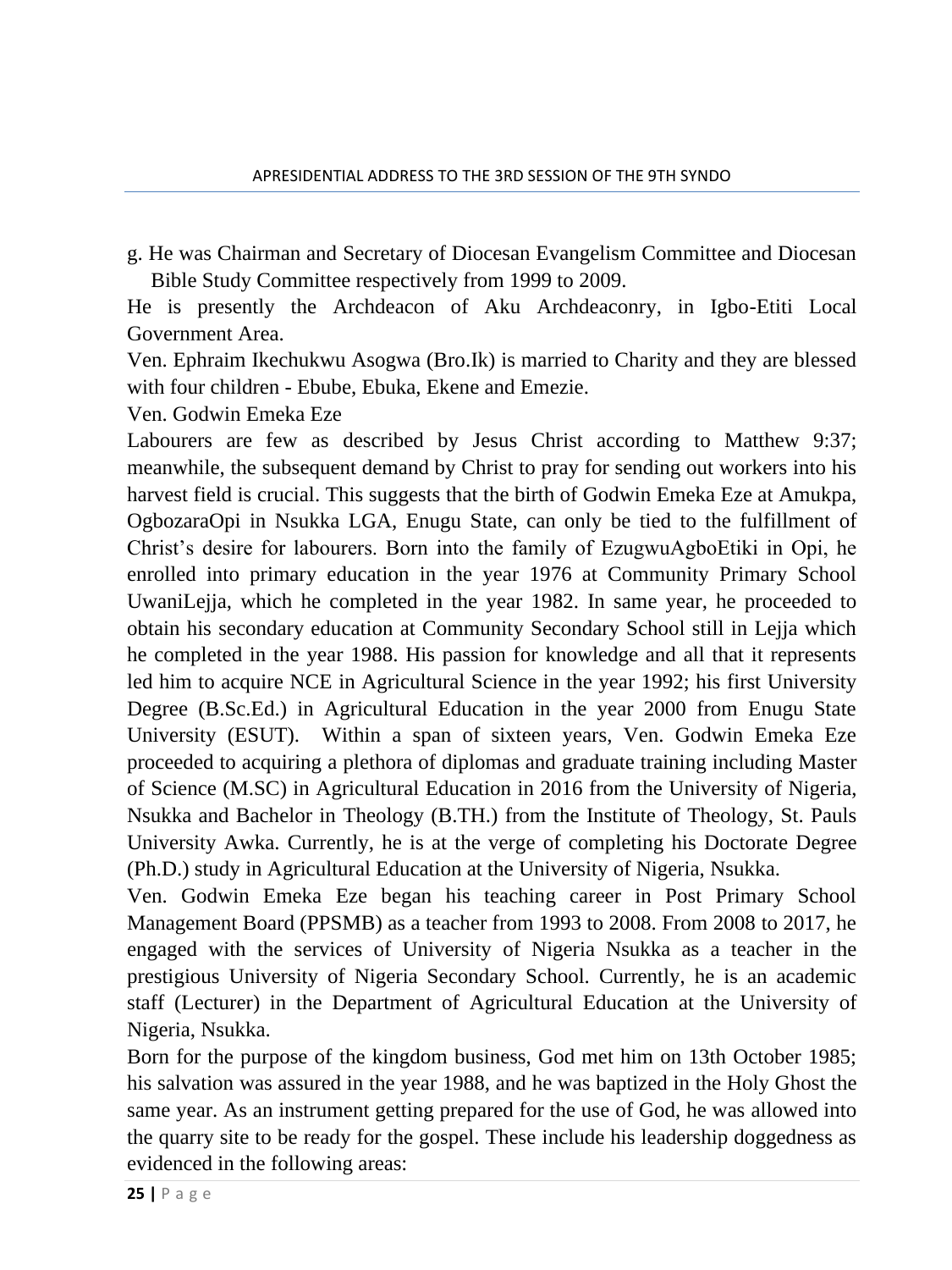- i. Leader Anglican Youth Fellowship (AYF) St. John Lejja (1987/88)
- ii. NIFES Secretary College of Education Ehamufu (1989)
- iii. NIFES President College of Education Ehamufu (1990)
- iv. NIFES Enugu Sub-Zonal Coordinator (1991-1992)
- v. EFAC President St. Mary's Opi (1993-2006)
- vi. EFAC Area Rep/Sub-Zonal Coordinator Opi Sub-Zone (1996-2006)
- vii. EFAC Nsukka Zone Assistant Prayer Secretary (1995-2003).
- viii. EFAC Nsukka Zone Prayer Secretary (2005-2010)
- ix. Zonal Coordinator EFAC Nsukka Zone (2010-2019)
- x. Secretary General Eastern Bloc EFAC (2018 to the present)

Jesus ordained His disciples that they may be with Him first before sending them out to preach. Through many leadership positions, Ven. Godwin Emeka Eze was made ready for the gospel. He had been an itinerant evangelist, preaching the gospel of our Lord Jesus in many places, both rural and urban parts of Nigeria. He was instrumental in church planting, church revival in Nsukka land both in Anglican and other denominations.

Gradually stepping into the ordained ministry, he was ordained a Deacon in December 2008 and was posted to a church that was to be planted in January 2009. A church without name and structure was serving as "dump site" to Nsukka urban residents. According to the grace given him, and his quest to accomplish heavenly visions and mandates, he raised the church to an enviable height in Nsukka Diocese. In the year, 2009, he was made a Priest; he was preferred a Canon in 2012 and rose to the office of an Archdeacon in 2014. He served as the Vicar of All Saints Parish ObolloAfor and Archdeacon of Uduluedem Archdeaconry from 2013 to 2020. On 10th of January 2020, he was posted to St. John's Anglican Church, Onuiyi Nsukka as the Vicar and Archdeacon of the Nsukka Archdeaconry.

Ven. Godwin Emeka Eze is married to Mrs. Blessing Chinyere Eze. The marriage is blessed with four biological children with one adopted son and many other uncountable spiritual children.

In conclusion, Ven. Godwin Emeka Eze's vision and passion is "to do the will of He that sent him, and to finish His work".

Ven. Kingsley Samuel K. C. Obeta

Kingsley Samuel EkenedilichukwuObeta was born on January 23, 1982 to the family of Mr Samuel &Mrs Roseline Obeta. He hails from Ohuno, Okutu in Nsukka LGA of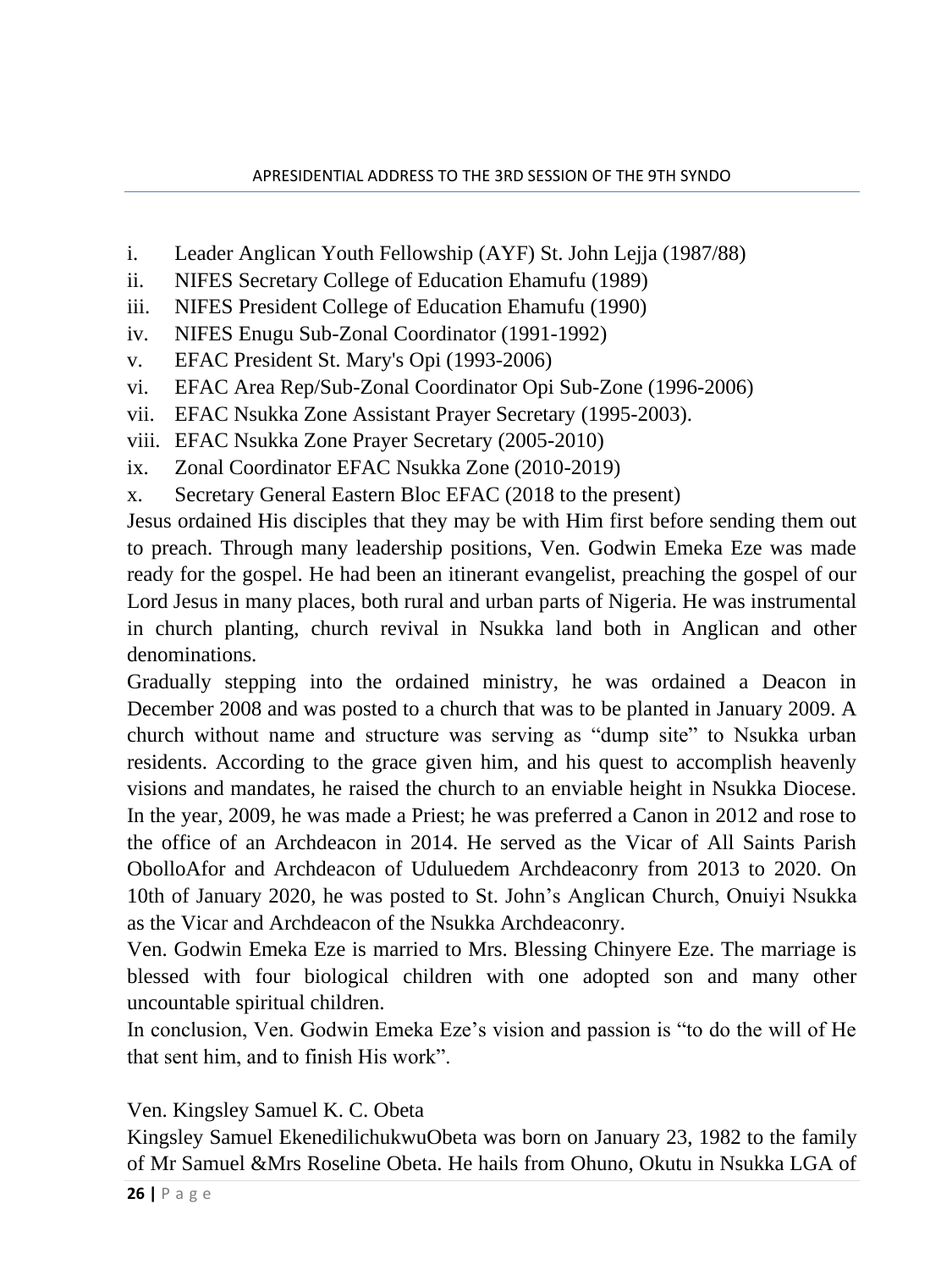Enugu State, Nigeria. Kingsley was born again in April 1992. Since then, he has been making a deliberate effort, trusting in God's grace, to see Christ formed in him.

Kingsley holds a Certificate in Written Communication, Post Graduate Diploma in Education (English Major), Diploma in Theology, Bachelor of Arts in Religion, and master's degree (in view) in Religion and Society. By God's grace, he authored some books and papers.

Kingsley is an Anglican clergyman. He was made a Deacon in July 2009, ordained a Priest in July 2010, Collated a Statutory Canon in February 2012 and Collated an Archdeacon in April 2019. He has served God in different capacities: One time Editor in-chief of The Trinity Magazine, a publication of Trinity Theological College, Umuahia, Scripture Union Bible Study Secretary, EFAC in School Vice President, Chaplain to Nsukka Diocesan Young Anglican Crusaders, Chaplain to Nsukka Diocesan Women's Ministries, Administrative Assistant to the Bishop of Nsukka, among others. He is presently the Archdeacon of Nsukka Central Archdeaconry in our great Diocese.

Kingsley is married to Sis. IfeyinwaObeta and the marriage is blessed with four children. To the glory of God, the entire family are committed to being disciples of Jesus Christ and in making others become disciples also.

### **Ven. Kenneth Onah**

Ven Kenneth Amaechi Onah was born to the family of Rev. Theophilus and Mrs. Irene Onah of NdiokeIbagwa-Aka on 24th July 1977. He obtained his FSLC in 1988 from CPS Eburumiri,Ibagwa-Aka. He started his Secondary education at CSS Iheakpu-Awka in 1989 but, due to his parents' transfer to St Bartholomew's Amachalla in 1990, this was completed at CSS Amachalla Enugu-Ezike in 1994.

He obtained his Diploma in Religious Studies, B. A Ed and M.Ed degrees from the University of Nigeria Nsukka between 1996 and 2007.

In 2005, he was selected for Theological training at Trinity College Umuahia by the then bishop of Nsukka, Rt. Rev. Dr. J. C. Ilonuba of blessed memory. He was made a deacon on 7th July 2007, priested on 1 stJune 2008, collated Canon in May 2014, and Archdeacon on7th April 2019, all to the glory of God.

Ven Ken served as bishop's chaplain under two bishops namely, the pioneer bishop, Rt Rev J C Ilonuba(July 2007-July 2008) and the incumbent bishop, the Rt Rev A. E Agbo, JP (August 2008-Dec2013. He has also served in the following churches within the diocese: Emmanuel Church Ezimo-Uno(Church Teacher), St Andrew's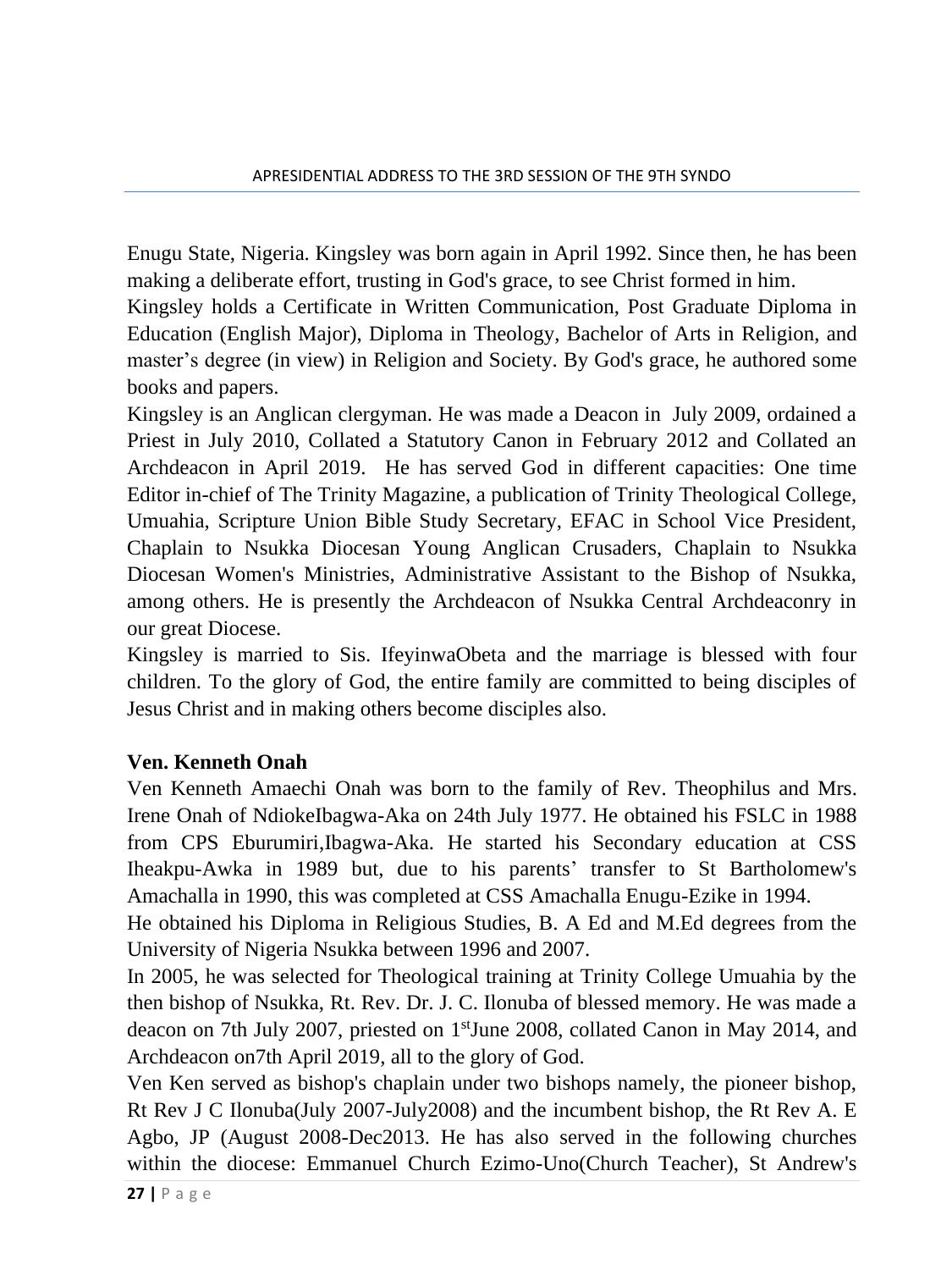Orba Road, Nsukka(Church Teacher)St John's Onuiyi Nsukka(Church Teacher), St Paul's Cathedral, Nsukka (curate/bishop's chaplain) Emmanuel church Unadu(Vicar), St Mary's Iheakpu-Awka(Vicar), St Stephen's Ogrute(Administrator/Archdeacon) and currently in St Bartholomew's Amachalla Enugu-Ezike as the Archdeacon.

Ken is happily married to Dr. (Mrs.) Chinwe Onah and they are blessed with four lovely children namely, Treasure, Anointed, Favour, and Pleasant.

### **EVENTS IN THE DIOCESE JANUARY FASTING AND PRAYER**

We thank God for this vision, which has become part of the Diocese, to begin the year with 31 days fasting and prayers. This year was very successful as many people participated. The entire women's organization of Nsukka Diocese gathered in the New Cathedral on Saturday 14<sup>th</sup> January for their prayer retreat. I encourage everyone in this Diocese to always be available for this wonderful opportunity of laying a spiritual strong foundation at the beginning of every year.

It was concluded with a Re-Dedication Service at the Cathedral on Sunday  $29<sup>th</sup>$ January followed with 3 days of triumphant programme from Sunday 29<sup>th</sup> to Tuesday 31<sup>st</sup> January2020.

## **SONSHIP MANIFESTATION YOUTH CONFERENCE**

The 2020 edition of this international Youth Conference, which was to be held from Easter Monday  $13<sup>th</sup>$  to Saturday  $17<sup>th</sup>$  April 2020, could not due to the global pandemic(COVID -19) that affected everything this year. We pray that nothing will stop this global conference next year.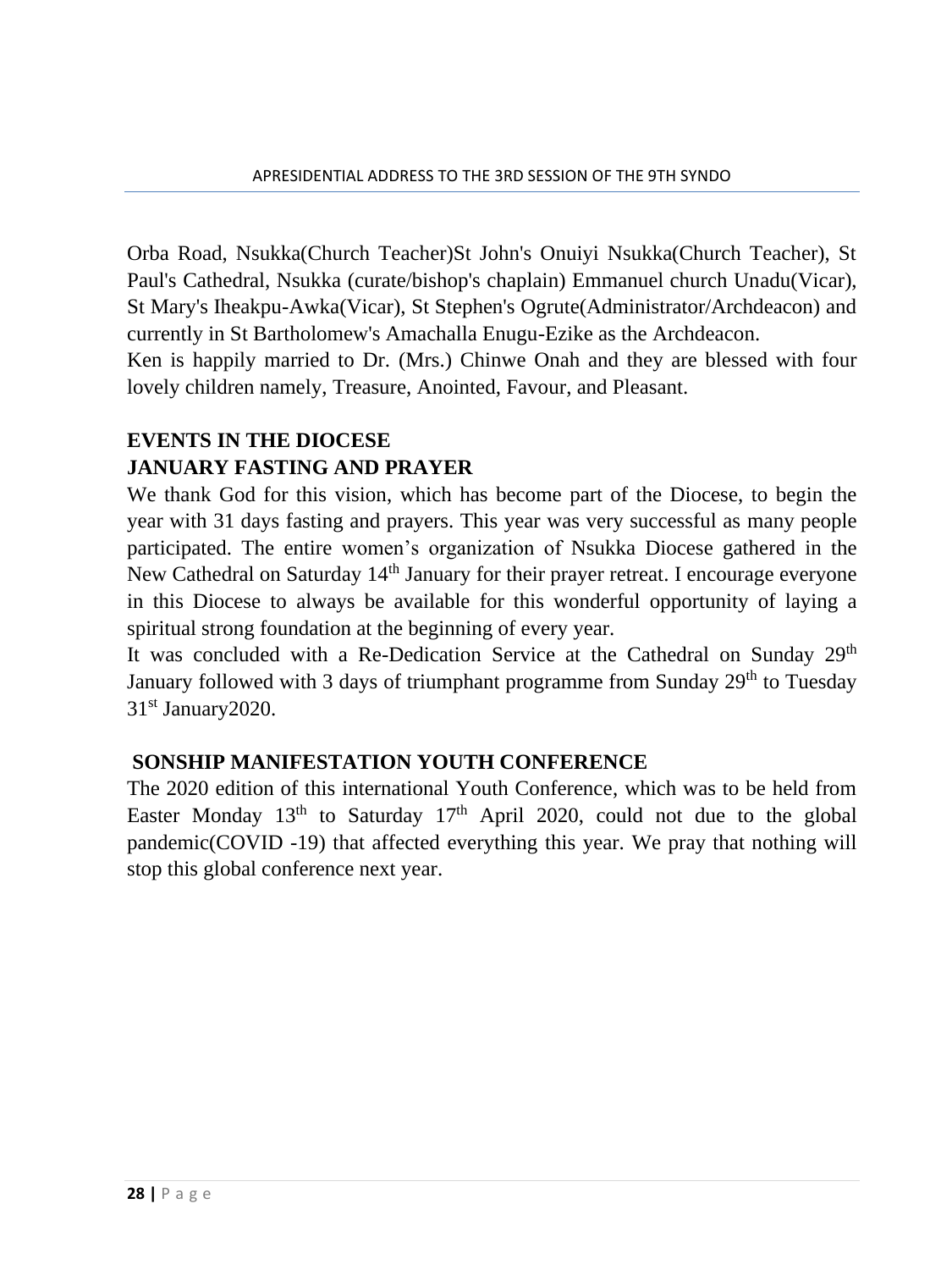### **DEDICATION OF CHAPEL OF RENEWAL BISHOP'S COURT**

When the Diocesan board decided to remodel the Bishop's court in 2019, it was agreed that the Chapel be detached from the Bishop's court building. In appreciation to God for the miraculous triplets to our family, my wife and I decided to take up the building of the Chapel as part of our thanksgiving to God. The foundation Stone ceremony of the Chapel was performed on Saturday, 8<sup>th</sup> February 2020 by his Grace, the Most Rev. Dr. Emmanuel Olisa Chukwuma (OON), assisted by us, in the presence of other Archbishops and Bishops, as well as the Governor of Enugu State, Rt. Honourable Ifeanyi Ugwuanyi.

On that day the Governor promised to support us in finishishing the Chapel. He gave us the sum of twenty million Naira for the completion of the Chapel. This money was directed towards completing theChapel, and the remainder was added to the work at the Bishopscourt.

The Chapel is already completed and was dedicated on Saturday, 1<sup>st</sup> August 2020. We shall ever remain grateful to God for His continued mercies and faithfulness.

### **TRINITY ORDINATION**

The 2020 Trinity Ordination which was to hold on Sunday,  $9<sup>th</sup>$  July 2020 was also postponed to December  $6<sup>th</sup>$ , 2020 due to COVID 19. We will now have advent Ordination, where some of our Ordinands will be made Deacons and the deacons Priested, with the Ordinands and their wives. In keeping with the Discipleship Movement, the retreat will start from Sunday 30<sup>th</sup> November and continue through the ordination Day.

### **CONFIRMATIONS AND ADMISSIONS**

We thank God for the little but fruitful time we spent on confirmation within the period under review. There was an intentional shift from our approach to confirmation and admissions. We deliberately focused on intentional discipleship with much emphasis on relationship. The result was encouraging, and we will continue with that when we fully resume. We thank the parishes we have visited so far for their warm receptions. We especially appreciate the priests in those parishes especially the vicars who happily welcomed us into their vicarages. It was a wonderful fellowship and an interesting experience.

A total of 1556 candidates were confirmed this period: 544 males and 940 females.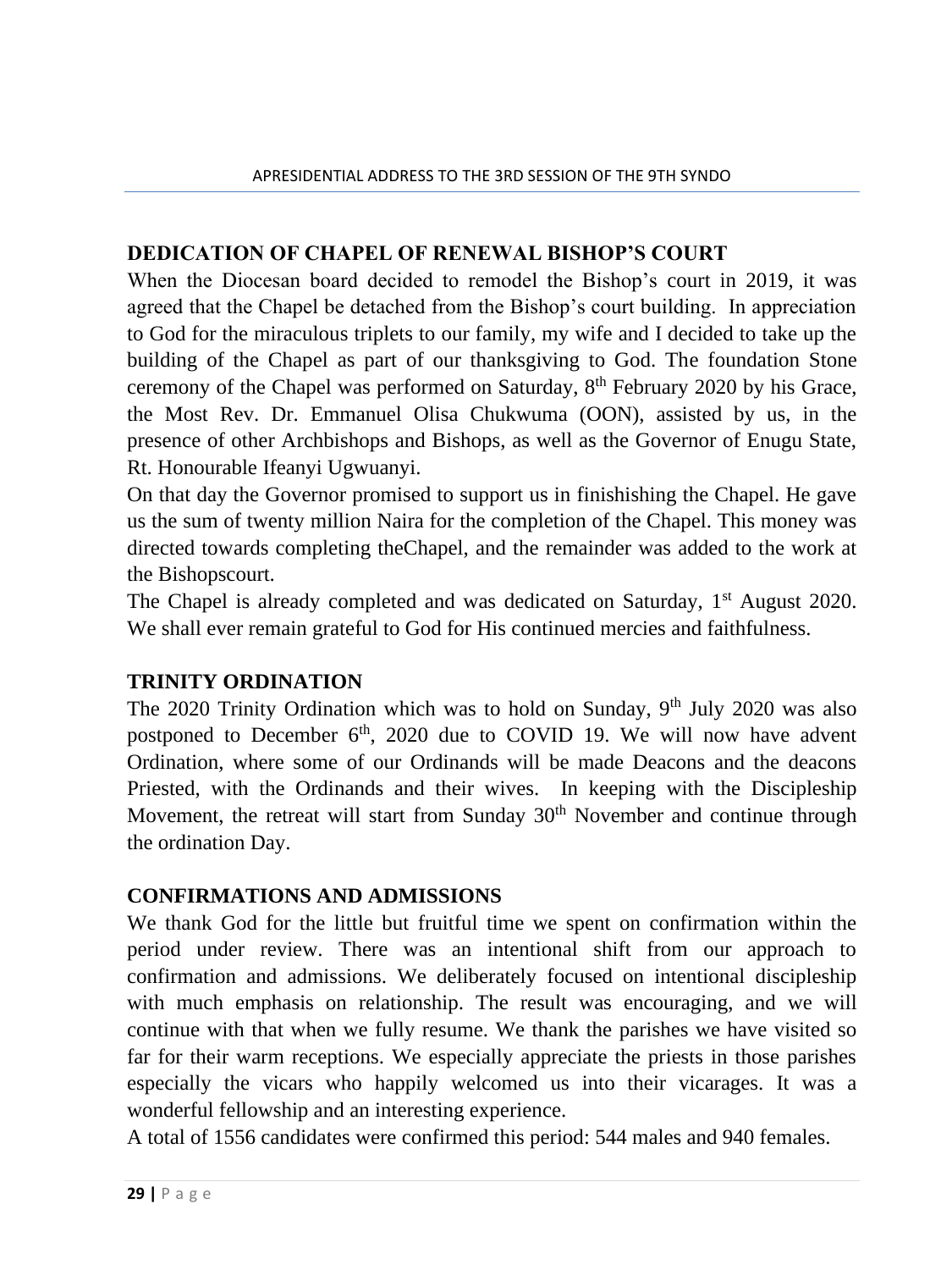77 girls were admitted into the Girls' Guild, 310 women admitted in the women Guild and 179 admitted into the Mothers' Union. We admitted 77 men into the Christian Mens Fellowship.

This year the price winners are as follows:

- 1. 1<sup>st</sup> position................. St. Stephen's Parish Ogrute
- 2. 2<sup>nd</sup> position................. Emmanuel Church Parish Alor-Uno
- 3. 3<sup>rd</sup> position.................. All Saints Parish Obollo-Afor

Below is the statistics of the confirmation and admission for the year under review.

|                  | <b>DATE</b> |                                                    |      | <b>CONFIRMATION</b> |       |                | <b>ADMISSION</b> |                |                |
|------------------|-------------|----------------------------------------------------|------|---------------------|-------|----------------|------------------|----------------|----------------|
| S/NO             |             | <b>PARISH</b>                                      | Male | Female              | Total | G<br>G         | WG               | MU             | <b>CMF</b>     |
| 1.               | /10/19      | St. Mary's Opi                                     |      |                     |       | $\overline{2}$ | 16               | 16             |                |
| 2.               | /11/19      | <b>ObolloAfor Parish</b>                           | 62   | 63                  | 125   | $\overline{4}$ | 12               | 10             | 8              |
| 3.               | /11/19      | St Cyprian's Chaple,<br>Nsk.                       |      | 102                 | 102   |                |                  | $\overline{4}$ |                |
| $\overline{4}$ . | /11/19      | St. Mark<br>Obukpa<br>Parish                       | 37   | 49                  | 86    | 9              | 12               | 9              | $\overline{2}$ |
| 5.               | /12/19      | Igbelle Parish                                     | 15   | 21                  | 36    | $\mathbf{1}$   | 3                | 5              |                |
| 6.               | /12/19      | St. Andrews Adani                                  | 20   | 30                  | 50    | $\mathbf{1}$   | 9                | 9              |                |
| 7.               | /12/19      | Church<br>of<br>Transfiguration<br>Parish Enugu Rd | 72   | 51                  | 123   | 8              | 30               | 16             | 22             |
| 8.               | /12/19      | Emmanuel<br>$Church, Alor - Uno$<br>Parish         | 60   | 76                  | 136   | 8              | 31               | 18             |                |
| 9.               | 6/02/2<br>0 | St. Andrew's Orba<br>Rd Nsk.                       | 44   | 83                  | 127   | 10             | 35               | 18             | 14             |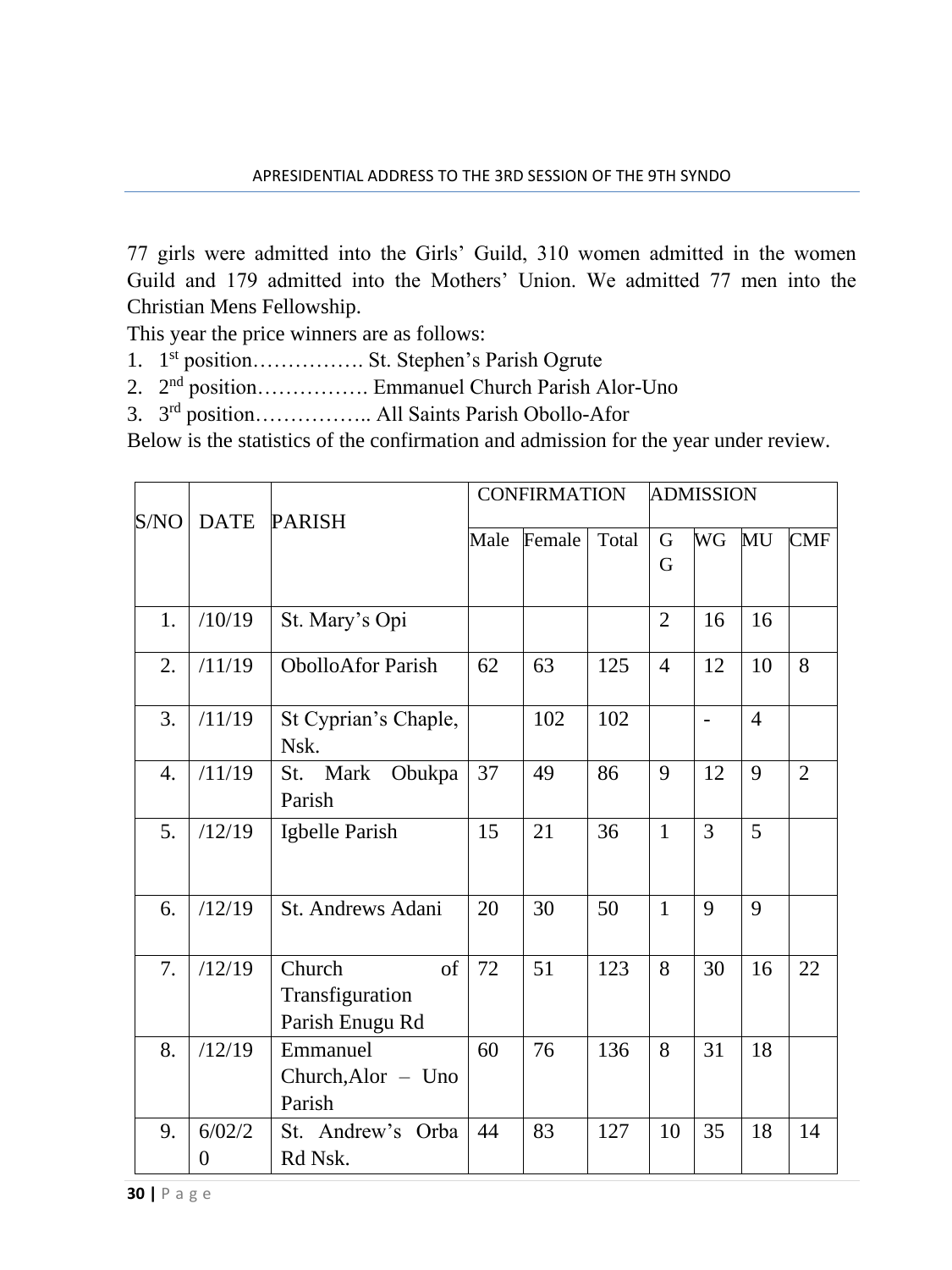| 10. | 5/03/2         | St. Paul's Parish,       | 5   | 10             | 15   | 4              | 8              | $\overline{2}$ |                |
|-----|----------------|--------------------------|-----|----------------|------|----------------|----------------|----------------|----------------|
|     | $\overline{0}$ | Ijekpe                   |     |                |      |                |                |                |                |
| 11. | 6/03/2         | St. Philip's Parish,     | 33  | 72             | 105  | 5              | 20             | 11             | $\overline{2}$ |
|     | $\theta$       | Umuida                   |     |                |      |                |                |                |                |
| 12. | 7/03/2         | All Saints' Parish       | 15  | 3              | 18   | $\mathbf{1}$   | 28             | $\overline{a}$ | $\mathbf{1}$   |
|     | $\overline{0}$ | AguIbeje                 |     |                |      |                |                |                |                |
| 13. | 8/03/2         | St. Stephen's Parish,    | 43  | 102            | 145  | 9              | 20             | 27             |                |
|     | $\overline{0}$ | Ogurute                  |     |                |      |                |                |                |                |
| 14. | 13/03/         | St. Andrew's Uroshi      | 11  | $\overline{7}$ | 18   | $\overline{a}$ | 3              | $\overline{2}$ |                |
|     | 20             |                          |     |                |      |                |                |                |                |
| 15. | 13/03/         | Christ<br>Church,        | 8   | 21             | 101  |                |                | $\overline{3}$ |                |
|     | 20             | Igbelle                  |     |                |      |                |                |                |                |
| 16. | 14/03/         | St. Mary's Ikpuiga       | 16  | 32             | 48   | $\mathbf{1}$   | $\overline{4}$ | $\mathbf{1}$   | $\overline{2}$ |
|     | 20             |                          |     |                |      |                |                |                |                |
| 17. | 15/03/         | Barth's<br>Parish<br>St. | 32  | 99             | 131  | 4              | 60             | 9              | 5              |
|     | 20             | Amachalla                |     |                |      |                |                |                |                |
| 18. | /03/20         | Church<br>Emmanuel       | 12  | 15             | 27   | $\overline{2}$ | 5              | 11             |                |
|     |                | Ogurugu                  |     |                |      |                |                |                |                |
| 19. | 29/03/         | St. Andrew's Adani       | 38  | 73             | 111  | 8              | 14             | 8              | 21             |
|     | 20             |                          |     |                |      |                |                |                |                |
| 20. | 31/07/         | Cathedral Parish         | 21  | 31             | 52   | 11             | 31             | 10             | 10             |
|     | 20             |                          |     |                |      |                |                |                |                |
|     |                | Total                    | 544 | 940            | 1556 | 77             | 31             | 17             | 77             |
|     |                |                          |     |                |      |                | $\overline{0}$ | 9              |                |

### **ORGANIZATIONS**

## ▪ **CHRISTIAN MEN FELLOWSHIP (CMF)**

God is performing a great work in CMF and it is indeed marvelous in our eyes. Our men are marching forward in the various churches where they are. The 2020 CMF annual conference was held on 25th to 27th September, with the theme "Responsible Fatherhood" (2 Tim. 2:8) at St. Stephen's Church, eha-Alumona, Eha-Alumona Archdeaconry. It was a huge success. The spiritual impartation was awesome; the organization was innovative, and the hosting was superb. Thanks to our indefatigable Chairman, Sir. Robert U. Agbo, the committed Chaplain, Rev. Prof. Chris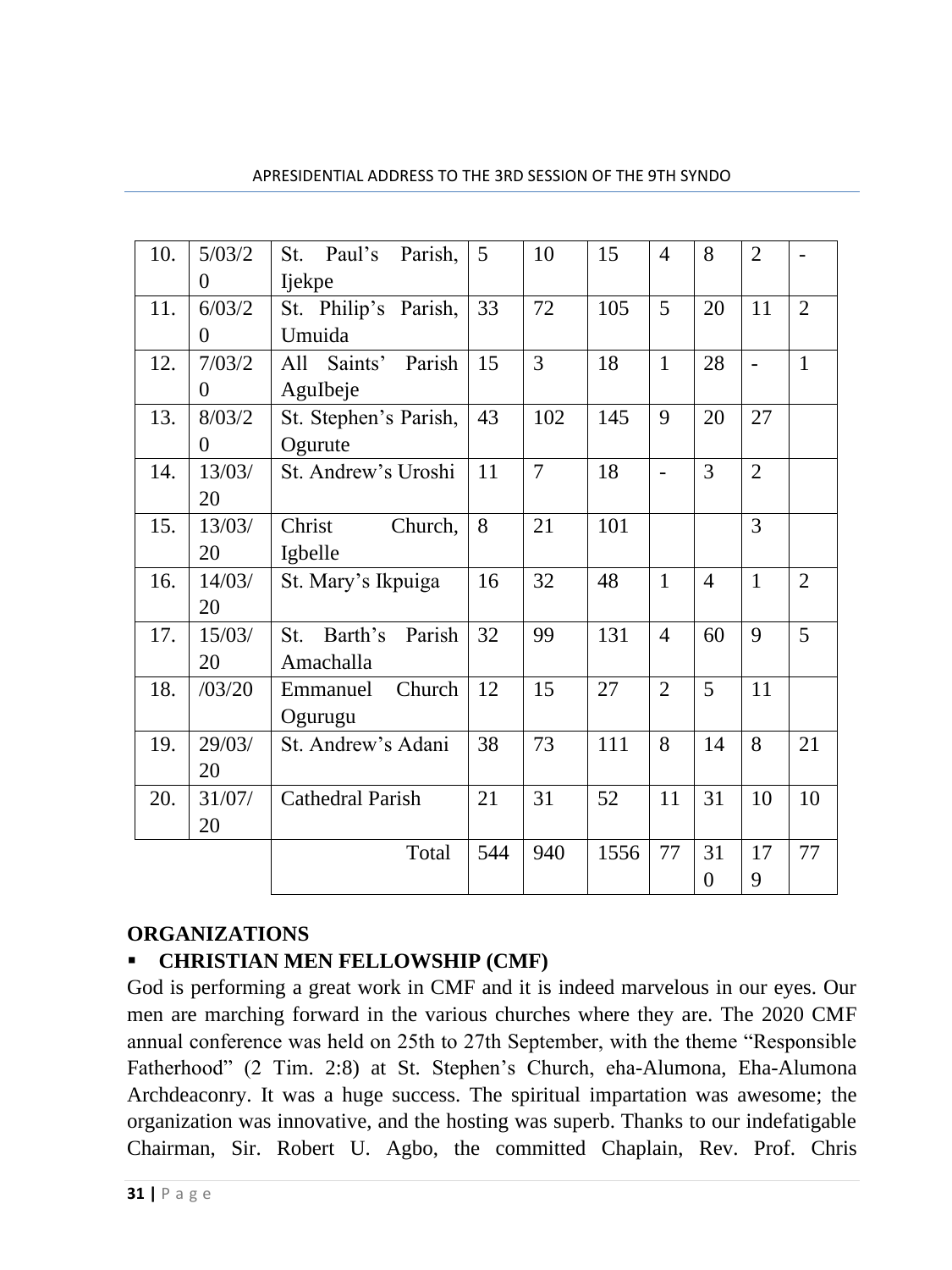IkemOkoye and the entire leadership of CMF. We cannot thank enough the Archdeacon of Eha-Alumona Archdeaconry, Ven. Clifford Ugwuanyi and his wife, Mrs. Peace Ugwuanyi, his team of Clergymen and wives, Lay-Pastors and wives, and the entire members of Eha- Alumona Archdeaconry for their well planned and rightly executed conference. May God bless you all.

The fellowship is working very hard to complete the Benedictus Petroleum Filling Station Project at Ofuluonu Junction Nsukka. The fellowship has agreed to lease the gas station for possible operation before the end the year. A water borehole will also be sunk at the station as another investment to maximize the value of the land. Also, the fellowship has continued to support their missionary Church at Ojo, in Ogurugu Parish.

## ▪ **WOMEN MINISTRY**

The women ministry has been playing more than their required roles in the Diocese under the able leadership of the president of the women ministry, Mrs Anthonia Ifeoma Agbo (mama Nsukka). We sincerely commend their efforts in this Diocese. All the units under the women ministry are coordinating and functioning well. They have kept the light of the gospel burning in every ramification. They have equipped the Bishopscourt kitchen and are promising to do more.

A land at the Cathedral, along Anglican Grammar School road has been allocated to the women Ministry, on request, for a Guest House and an event Center.

The 2020 Diocesan Women Conference was held at St. Thomas Aku, Nsukka from Thursday 3rd to Sunday 6th September 2020 with the theme, "A call for an intentional family discipleship" (Exo.2:1-10 and Deut. 6:4-10). Through the teachings, God transformed and refocused the mothers on the primary discipleship calling of God's people. We congratulate the president of the Women's Ministries, Mrs. Anthonia Ifeoma Agbo, JP, and all the women for a successful conference and pray that the theme of the conference and its accruing messages will be put into work in our lives, families and society. Ven. Ephraim Asogwa and his wife, Mrs. Charity Asogwa, all the clergy and wives and the entire people of Aku Archdeaconry deserve an appreciation. May God bless you all!

## ▪ **EVANGELICAL FELLOWSHIP IN THE ANGLICAN COMMUNION (EFAC)**

EFAC Nsukka Zone has indeed continued to remain a veritable instrument in church planting and follow-up. EFAC celebrated 30 years in Nsukka last year. We charge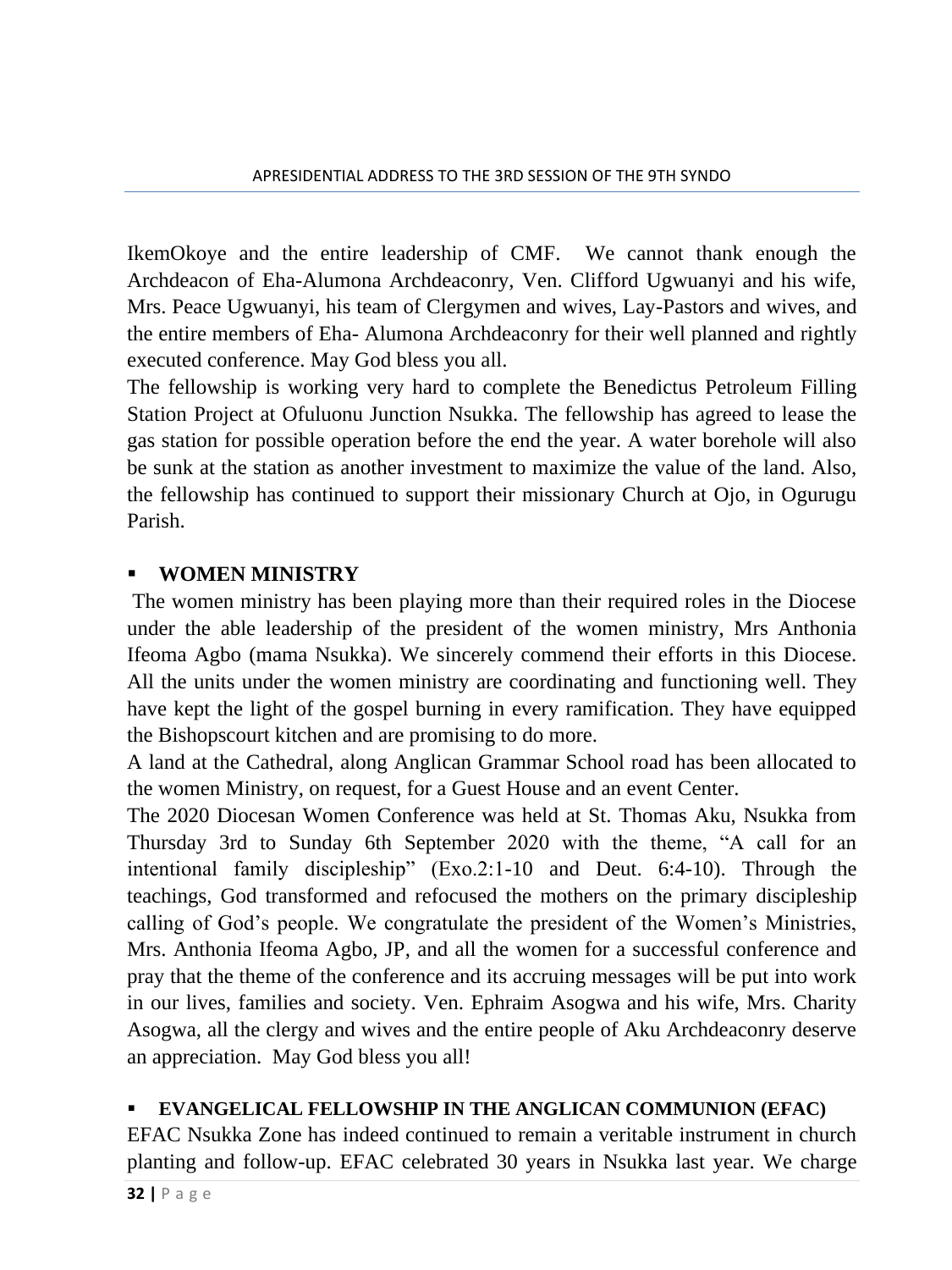this fellowship to be in the forefront of the discipleship movement that the Diocese has lunched. They should in every way prove to be faithful, available, teachable and sendable and thereby set an example for others to follow. This is the demand of the moment.

We congratulate the new Zonal coordinator, Bro. Sunday Asogwa and his team and pray that the fellowship will prosper in their hands.

## ▪ **COUNCIL OF KNIGHTS**

We continue to thank God for the gift of this Organization to our Diocese. We acknowledge most sincrerely your supportive roles in the Diocese. We thank, in a special way, the President Sir Prof. NnaemekaIkpeze. At a time when we needed him, despite his age, he accepted the call to reposition the Council. We pray that God will strengthen your leadership for more impacts.

We thank God for the Revival and growth we are seeing in AYF, YAC, ACB, ACM and the Lay Readers. However, more effort is required from the leadership of these organizations to bring them to enviable heights.

### **DIOCESAN ESTABLISHMENTSS**

### 1. **Faith Foundation Mission Hospital, Nsukka**

We sincerely commend the doggedness of the Hospital Administrator – Ven. Christian Eze, Chairman of the Medical board – Sir Dr. C.O.B Eze, and his team, the Chief Medical Directors – Ven. Dr. Samuel Chukwuemeka, Doctors and the Staff of the hospital for their unstinting efforts in pushing the hospital forward despite numerous challenges. You can refer to the report for more information about the hospital.

#### 2. **Chikadibia Mutual Health Association**

The health insurance scheme had challenges during COVID-19 pandemic, but it has resumed fully now. Many of us are benefiting from the scheme. We continue to encourage our members to enroll as that would enable them to access quality health care at little or no cost.

We commend the board of trustees (BOT) and the management team for the awareness they created. We encourage them to do more of such by reaching out to churches and schools, and during public gatherings.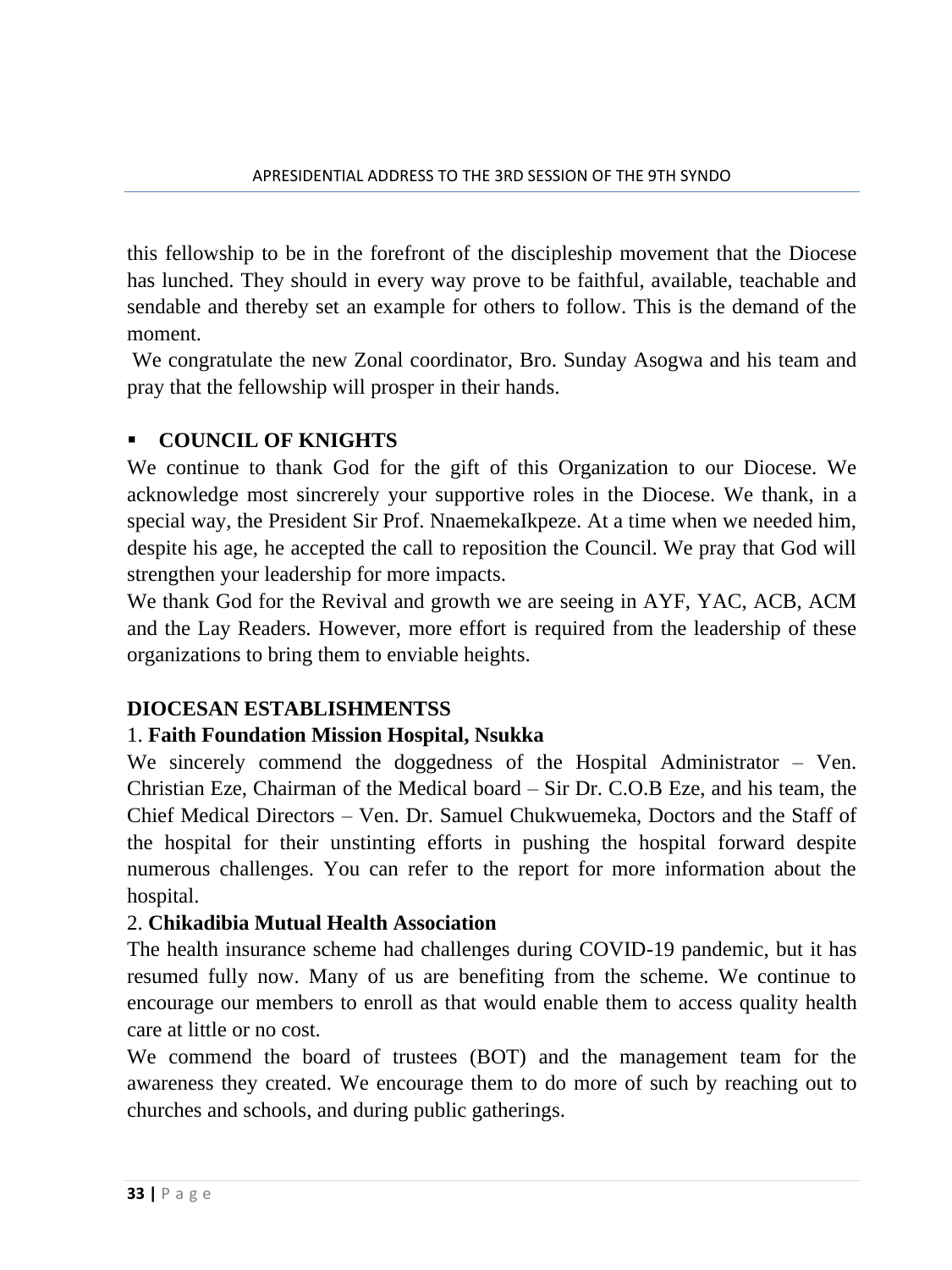### 3. **Deus Refugium Printing Press**

We are happy with this establishment for the significant progress they have made since our brother Sir Barr. Johnson Onah took over the administration. The quality of their works and productions are really very attractive and affordable.

We congratulate Sir Barr. Johnson Onah, his team and the Staff for their continued efforts and sacrifices.

### 4. **Education**

We know that education is our flagship project. We will not relent in giving full attention to the Diocesan schools until they come to standard.

We have a strong plan to give special attention and devote more time to evangelism through education especially in remote villages and hinterlands. Meanwhile, we commend some of our Churches for opening schools, though we insist that quality and excellence should be our watchword.

### 5. **Triumphant Ministry**

There was a total shutdown of the triumphant programs during the covid-19 pandemic. The Triumphant Night programs have resumed fully and will continue to be a blessing to many people in Nsukka land and beyond. It has remained an undisputed spiritual platform where many souls have been saved, delivered, and blessed beyond expectations.

It is our plan, that very soon; Triumphant Ministry will begin to visit many communities and villages. It is obvious that many communities within our Diocese are still in spiritual bondage. We wish to reiterate the need for the triumphant ministry to engage in strategic community evangelical crusades. We know that this will be capital intensive, but we need to engage in this divine mandate for the salvation of our people before it becomes late. And we thank God for the efforts that already have been made along this line. Some of the major equipment, a complete metal stage and sound system, for this programme have been procured and are awaiting delivery.

We continue to appreciate the leadership of the Triumphant Ministry ably led by Ven. Dr. Moses EbukaOmeke and his team.

#### 6. **Agricultural Commission**

We are sincerely happy for the giant strides taken so far by the Agric-Commission ably led by the chairman, Sir Sam Mgba Okolo. Sometime this year, we caught the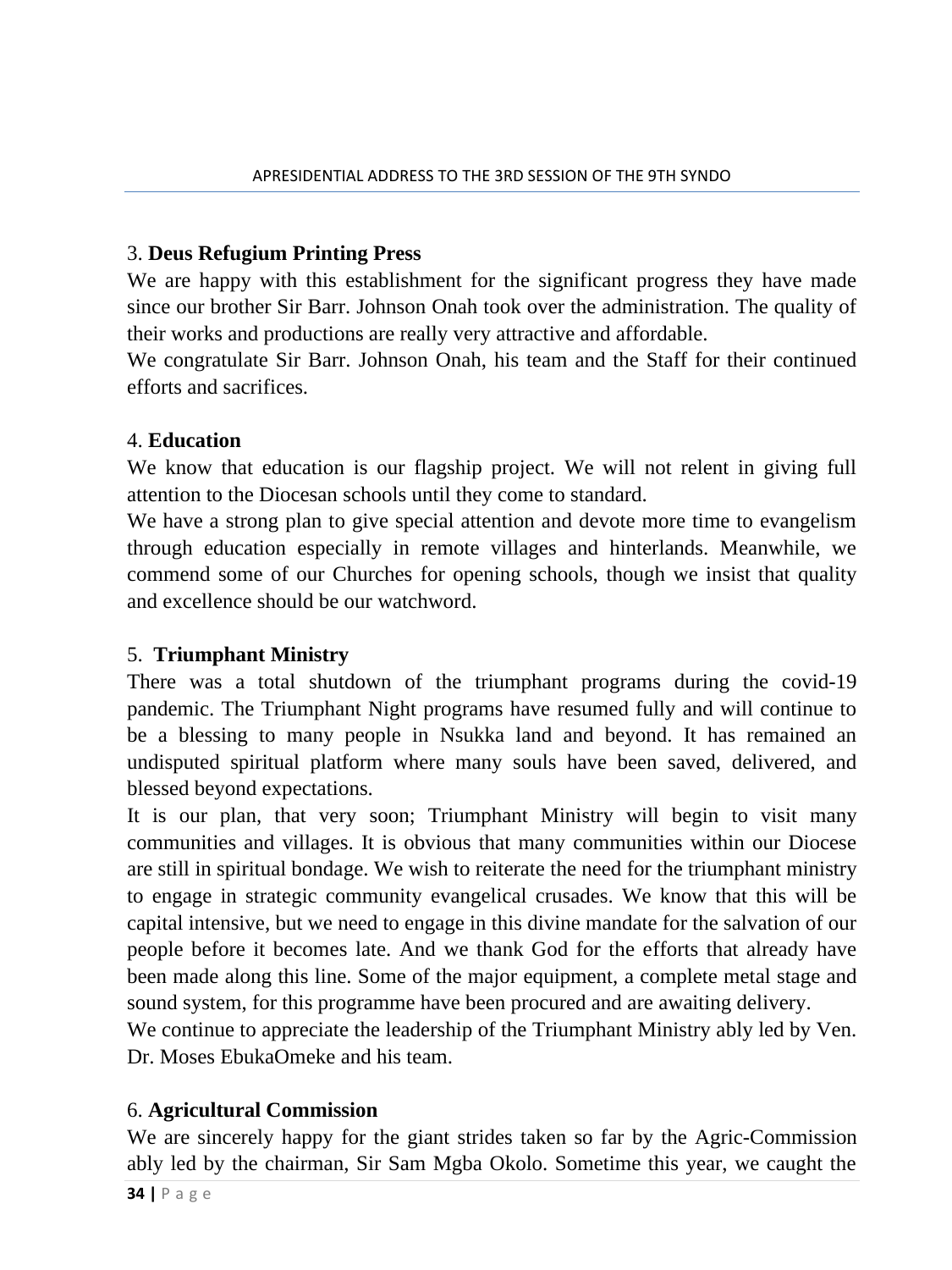vision of going into plantations. So in collaboration with the Diocesan Investment Committee, the Agric. Commission went into planting improved species of Ogbono (IrvingiaGabonensis). We are planting 600 stands in Adani, and 470 stands in Agu-Umabor, Eha-Alumona and 515 stands in Eziani. We have a total of 1585 stands. Our plan was to plant 2000 this year and continue for the next five years, targeting to plant about 10000 stands, until our empty lands will be put to profitable use.

## **OTHER IMPORTANT MATTERS**

## • **BISHOP'S COURT REMODELLING**

The remodelling project has progressed and is almost completed. We are at the furnishing stage now. We thank God for thus far He has led us in the project. We sincerely appreciate all contributions from individuals and from known and unknown churches, towards the remodelling project. Women Ministry as usual has equipped the kitchen powerfully. May the Lord continue to bless Mrs. Ifeoma A. Agbo (Mama Nsukka) and the leadership of the Women Ministry for the good work they are doing in our dear Diocese.

### • **VOLUNTEER MISSION PASTORS**

The Diocesan Policy of Volunteer Mission Pastors whereby volunteers paid by the Diocese help to grow young/newly planted Churches has been sustained for many years now. We thank God for this missionary vision.

Currently, we have 13 volunteer mission pastors working in 13 churches in 10 Parishes of the Diocese. On the other hand, some have completed their volunteer service and moved on to either further their education, learn a vocation or a trade. The policy of 5-year maximum volunteer has helped them to have a concrete plan both for their volunteer service and their future. Regular training is provided for them especially during the intake of fresh volunteers. A good number of our Mission Churches have grown to receive Diocesan workers (Lay pastors).

Some of our Mission churches have experienced tremendous growth. Worthy of note is the old but weak church, Christ Church, Eha-Azuabor, under Amechenu Parish, which has erected a place of worship and held the first service there on  $1<sup>st</sup>$  Jan. 2020. Also they started a Nursery/Primary School in January this year. We thank God for the efforts of our volunteer Mission pastor, Ekene Lawrence who went there in August last year.

Current List of Mission Churches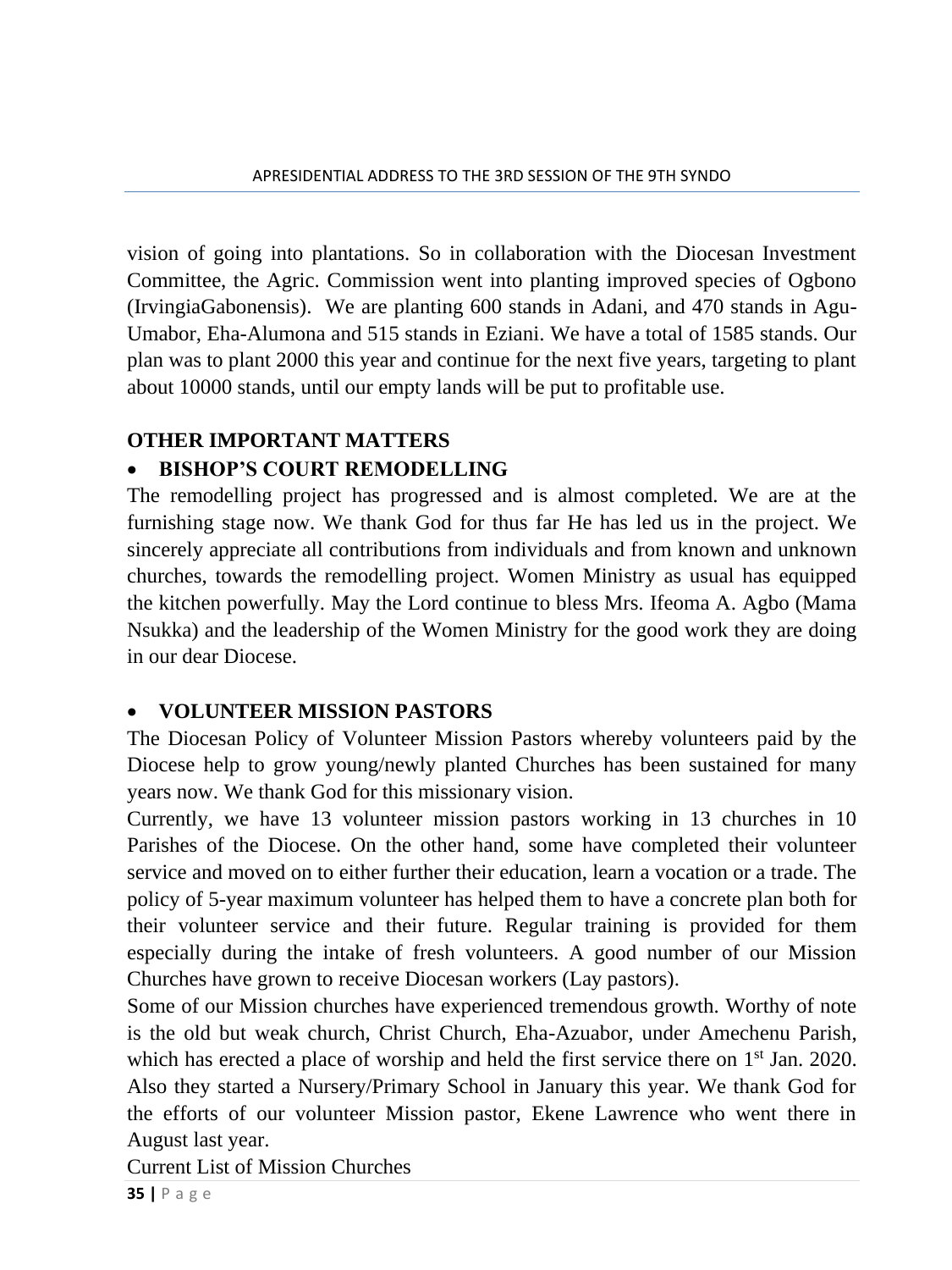- 1. Christ church, Eha-Azuabor
- 2. Church of Advent, Agu-Ohuru, Ibagwa-Ani
- 3. Christ Church, Owerre-Eze
- 4. Church of Transfiguration, Olepe-Ette
- 5. St. Mary's Church, Ada-Agu, Obollo-Etiti
- 6. Corner Stone Church, Odoru
- 7. H.T.C Inyi
- 8. Anglican Church, Ugor, Nrobo
- 9. St. Peter's Church, AjuonaUgwu, Ugbene-Ajima
- 10. St. Peter's Mission School, Ukpata
- 11. Anglican Church, Opi-Agu
- 12. Anglican Church, Ise-Uno
- 13. Anglican Church, Utukpa

### **DIOCESAN MISSION PARTNERS/2020 AUGUST MISSION**

The Diocesan Mission Partners were able to resume their bi-monthly training after the lockdown. We thank God for their leadership led by Evang. Odinaka Eze.

The 2020 August Mission was carried out from 1<sup>st</sup>-31<sup>st</sup> August 2020. About 120 young people were sent out to 25 mission fields, mainly within the Diocese. A few fields were covered in Eha-Amufu Diocese. The mission work covered church planting, church revival and medical missions according to the special needs ofmission fields. The mission fields covered lie within the following Parishes:Eha-Ndiagu, Isiugwu, Okpu-Orba, Nkpologwu, Ezimo, Umuopu, Egbene-Ajima, Opi-Agu, Ugbaike and Neke (Eha-Amafu Diocese).

The number of new converts within the period were about 1,100. By the grace of God, there were notable miracles which included the healing of a paralysed man and the deliverance of a mad man.

#### **DIOCESAN ENDOWMENT FUND**

We need to reiterate the fact that the inauguration of the Nsukka Diocesan Development and Investment Committee which took place on the 30th of September, 2018 was for a purpose. The aim of the NDDIC is to raise N250M within five years (2019 to 2022) which is N50M every year. A dedicated account was opened for the benefit of endowment and investment at Fidelity Bank Plc. 5210041413. But, unfortunately this vision has been very slow and the annual target has not been met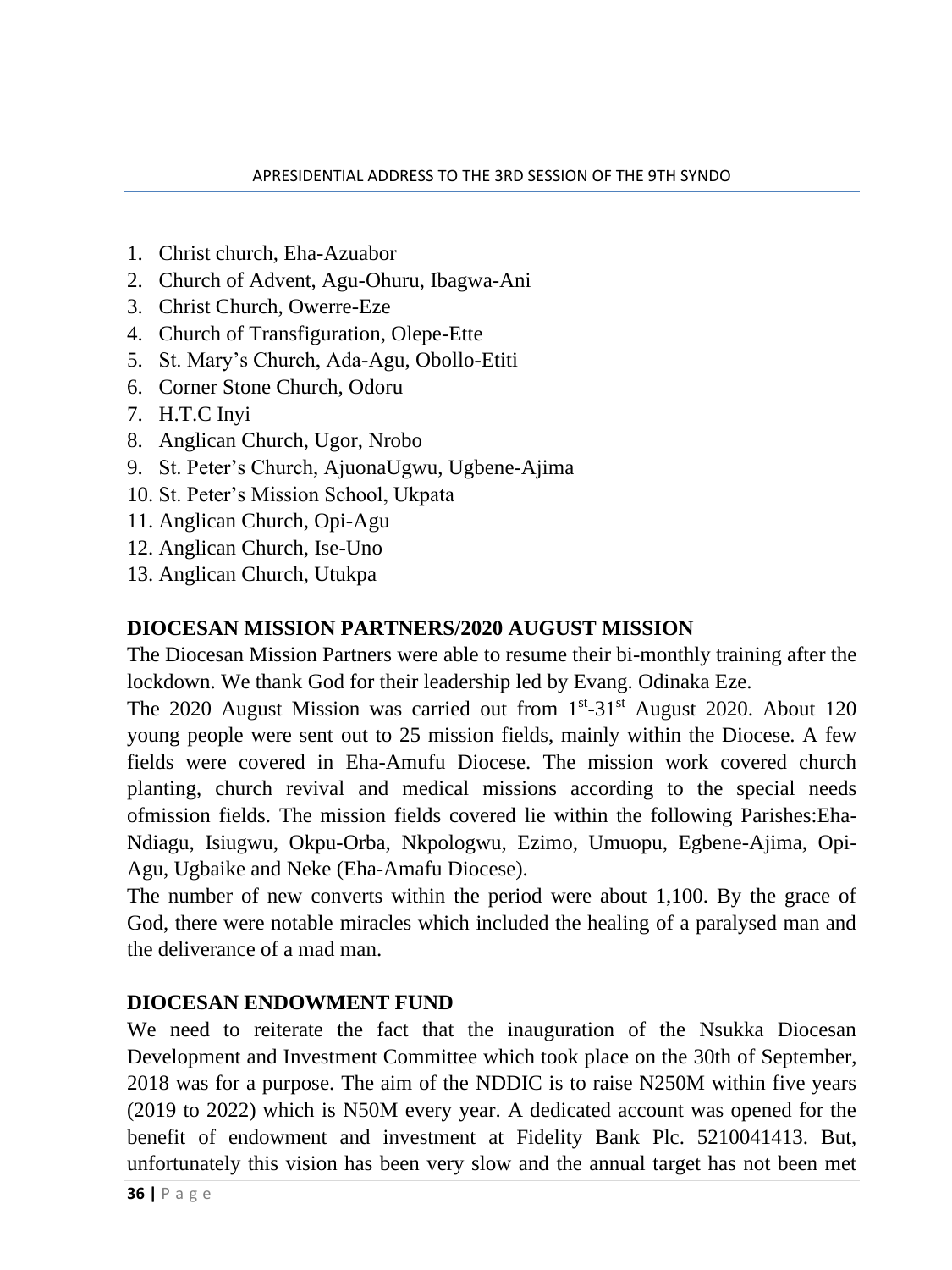since we set this vision. We therefore encourage the committee to create further awareness of the campaign in churches and endeavour to produce enough endowment fund cards and distribute same to the churches as we agreed during the Diocesan Board held on Thursday 8th October 2020. We equally appeal passionately to the Clergy to support this vision.

| <b>YEAR</b> | <b>SYNOD</b> | <b>WOMEN</b><br><b>CONFERENCE</b> | <b>CMF</b><br><b>CONFERENCE</b> |
|-------------|--------------|-----------------------------------|---------------------------------|
| 2017        | Uda          | Unadu                             | Ozalla                          |
| 2018        | Orba         | Uduledem                          | Umulokpa                        |
| 2019        | Ibagwa       | Nsukka Central                    | Ohodo                           |
| 2020        | Amachalla    | Aku                               | Eha-alumona                     |
| 2021        | Nsukka       | Nsukka East (Opi)                 | Uzo-Uwani                       |
| 2022        | Amufie       | Cathedral                         | Ekwegbe                         |
| 2023        | Okpuje       | Ovoko                             | <b>Theakpu-Awka</b>             |
| 2024        | Obukpa       | Alor-Uno                          | Umuopu                          |
| 2025        | Obimo        | Edem                              | Nsukka Central                  |
| 2026        | Cathedral    | Eha-Alumona                       | Unadu                           |
| 2027        | Uduledem     | Orba                              | Enugu-Ezike                     |
| 2028        |              | Ibagwa                            | Ozalla                          |

### **SCHEDULE FOR HOSTING OF SYNOD & CONFRENCES**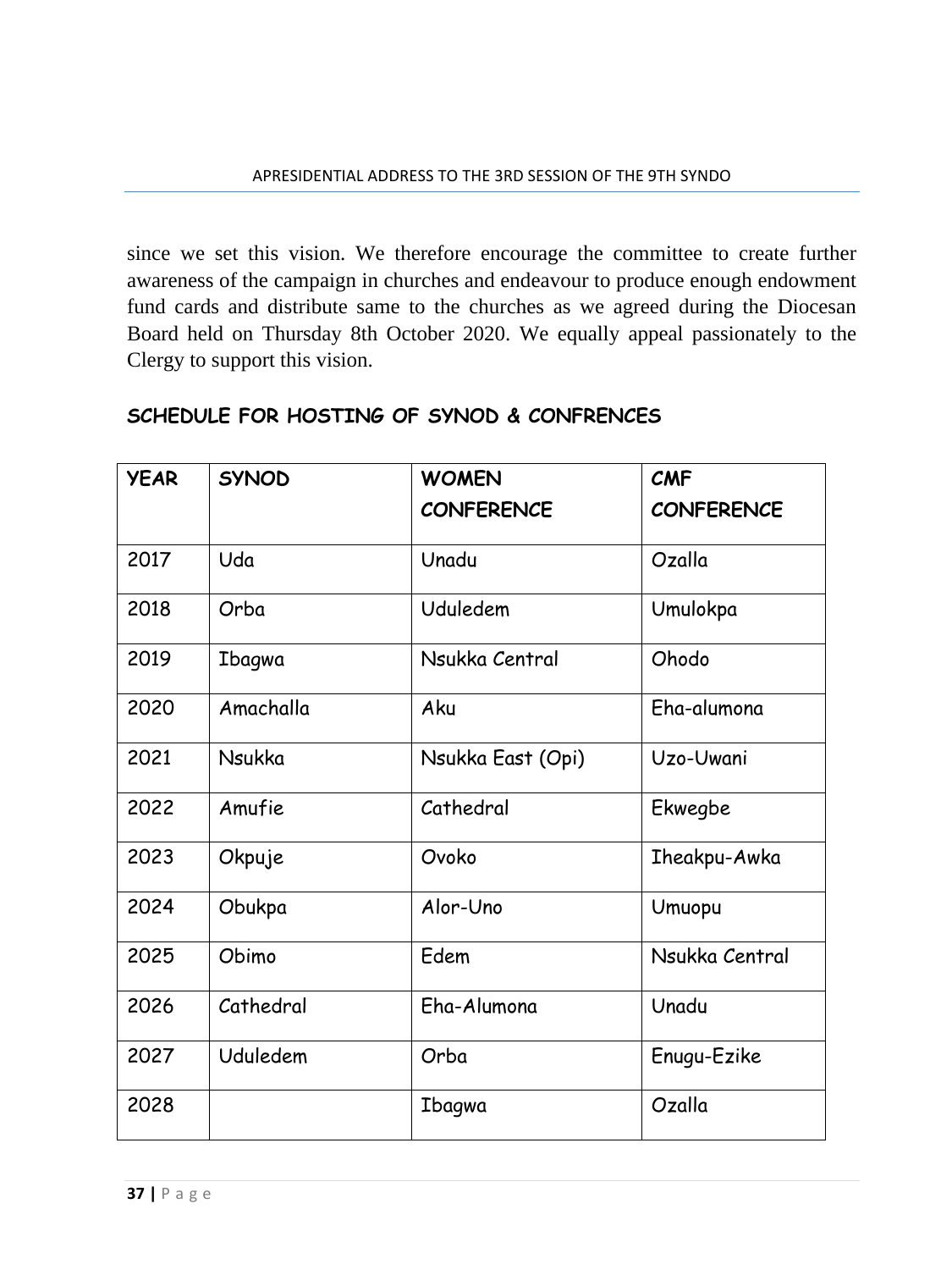#### APRESIDENTIAL ADDRESS TO THE 3RD SESSION OF THE 9TH SYNDO

| 2029 | Uda    |  |
|------|--------|--|
| 2030 | Nsukka |  |
| 2031 | Amufie |  |
| 2032 | Unadu  |  |

#### **BRIEF ON CHURCH OF NIGERIA**

During our last Synod, I announced to us about the retirement of our Primate, the Most Rev. Nicholas D. Okoh. He has retired and has been replaced with the new Primate, the Most Rev. Henry C. Ndukuba. The presentation of the new Primate though affected by COVID 19, as the attendance was restricted to only 50 persons, was conducted on 25<sup>th</sup> March 2020 at the Cathedral Church at Gwarimpa, Abuja.

#### **RETIREMENT OF BISHOPS**

The following Bishops and Archbishops retired from active service with the period under review.

| > Most Rev. NichaolasOkoh                     |                          | Diocese of Abuja         |
|-----------------------------------------------|--------------------------|--------------------------|
| $\triangleright$ Most Rev. Godwin I.N.Okpala  | $\sim$                   | Diocese of Nnewi         |
| $\triangleright$ Rev. Philip Adeyemo          |                          | Diocese of Omu Aran      |
| $\triangleright$ Rt. Rev. Prof. Evans Ibeagha | $\overline{\phantom{0}}$ | Diocese of Nike          |
| $\triangleright$ Rt. Rev. Emma AfamUgwu       | $\sim$ $-$               | Diocese of Awgu / Aninri |
| $\triangleright$ Most Rev. Dr. B.C.I. Okoro   |                          | Diocese of Orlu          |
| $\triangleright$ Most Rev. Ikechi N. Nwosu    |                          | Diocese of Umuahia       |

We congratulate them and wish them a happy retirement life as we wait for the coming of the Lord.

#### **ELECTION AND CONSECRATION OF BISHOPS**

We congratulate the following Bishops who were elected and have been consecrated.

| $\triangleright$ The Rt. Rev. Christian Onyia    | $\sim$ $\sim$    | Diocese of Nike     |
|--------------------------------------------------|------------------|---------------------|
| $\triangleright$ The Rt. Rev. Ndubisi Obi        | $\sim$ $\sim$    | Diocese of Nnewi    |
| $\triangleright$ The Rt. Rev. SeyiPirisilo       | $\sim$ 100 $\mu$ | Diocese on the cost |
| $\triangleright$ The Rt. Rev. OlughengaBabatunyi |                  | Diocese of Osun     |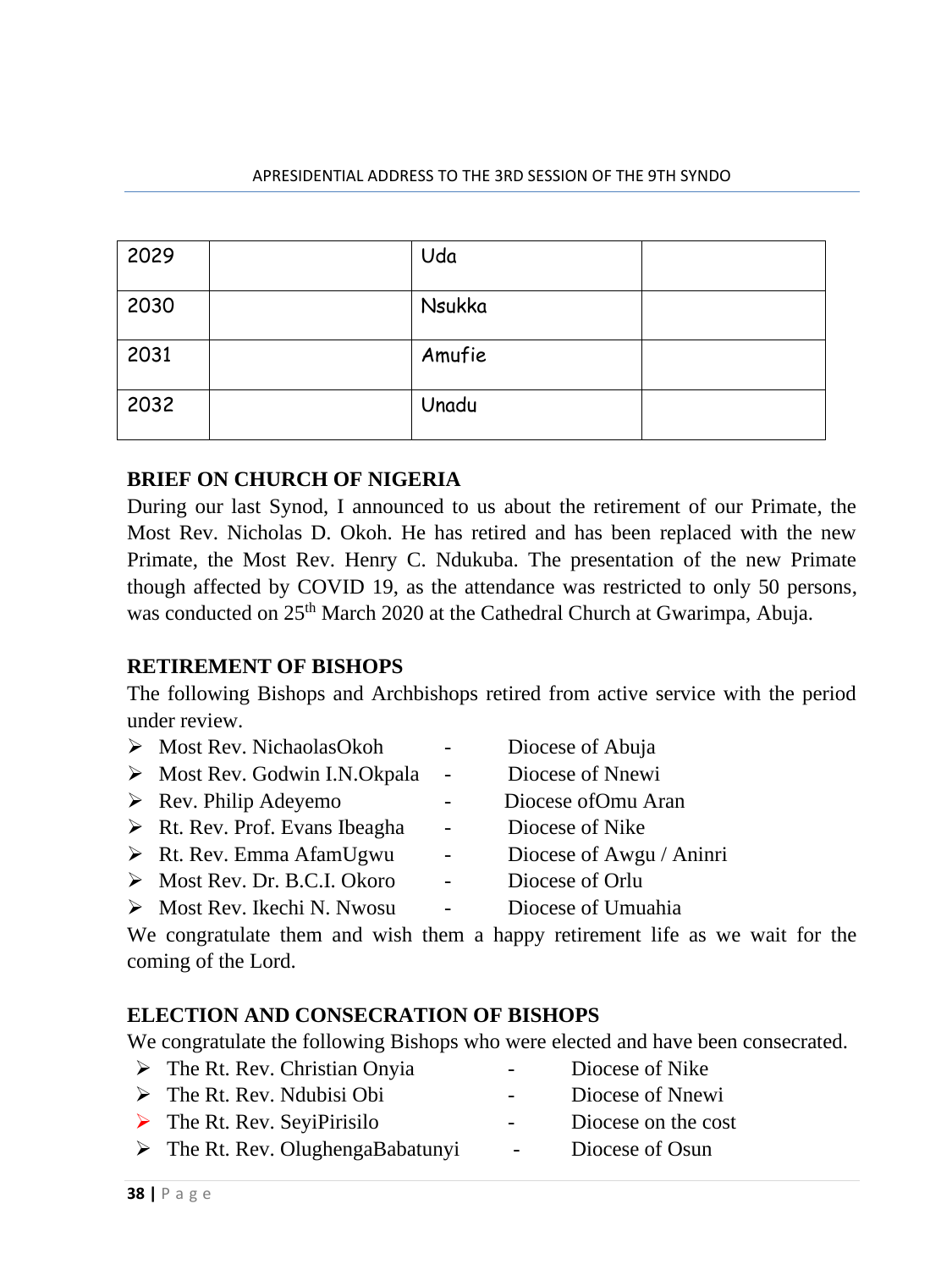#### APRESIDENTIAL ADDRESS TO THE 3RD SESSION OF THE 9TH SYNDO

- ➢ The Rt. Rev. Foluso Taiwo Diocese of Oke Osun
- ➢ The Rt. Rev. Okeke Diocese of Orlu
- ➢ The Rt.Rev. Geofrey Ibeabuchi Diocese of Umuahia
- ➢ The Rt.Rev. Benson Chukwunweike Diocese of Awgu / Aninri
- ➢ The Rt.Rev. Cletus Gambari Diocese of Gombe
- ➢ The Rt.Rev. Festus Sobnke Diocese of Oma Aran
- 
- 
- 
- 
- 
- 

## **Election of Archbishops**

The following Archbishops were elected and presented within the year under review.

➢ The Most Rev. Dr. Alex. C. Ibezim - Province of the Niger ➢ The Most Rev. Dr. Christopher Omotounde - Province of Ondo ➢ The Most Rev. Dr. Isaac C. Nwobia - Province of Aba ➢ The Most Rev. Cyril Odutemu - Province of Bendel ➢ The Most Rev. Macus Ibrahim - Province of Jos. ➢ The Most Rev. Dr. David O. C. Onuoha - Province of Owerri

## **Elected Suffragan Bishops for Cana West**

- ➢ Rt. Rev. Dr. Scoth Seely
- ➢ Rt. Rev. Celestine Ironna

We sincerely congratulate our fathers in the Lord for their new positions and pray that God will guide them to lead the flock of God in the right direction throughout their episcopacy.

## **CHURCH OF NIGERIA GENERAL SYNOD**

The 13<sup>th</sup> General Synod of the Church of Nigeria was held from Monday, September  $21<sup>st</sup>$  to Friday,  $25<sup>th</sup>$ ,  $2020$  at the St Matthias House, our National Secretariat, Gudu, Abuja. It was presided over by the primate, the Most Rev. Henry, C. Ndukuba accompanied by his wife, Mrs. Angela EberchukwuNdukuba. The theme of the Synod is "The Priority of God" (Matt. 6:33). Our Diocese was represented by The Bishop, The Deputy Chancellor, The Synod Secretary, A Clergy Representative, two lay delegates and the Diocesan Woman Worker.

The Primate, during the presentation of his address, created some committees. It will please you to know that I was appointed to anchor a Taskforce set up by the primate and tagged "The Joshua Generation Youth and Children Mission." We request your prayers for God's grace and wisdom as we take up the responsibility.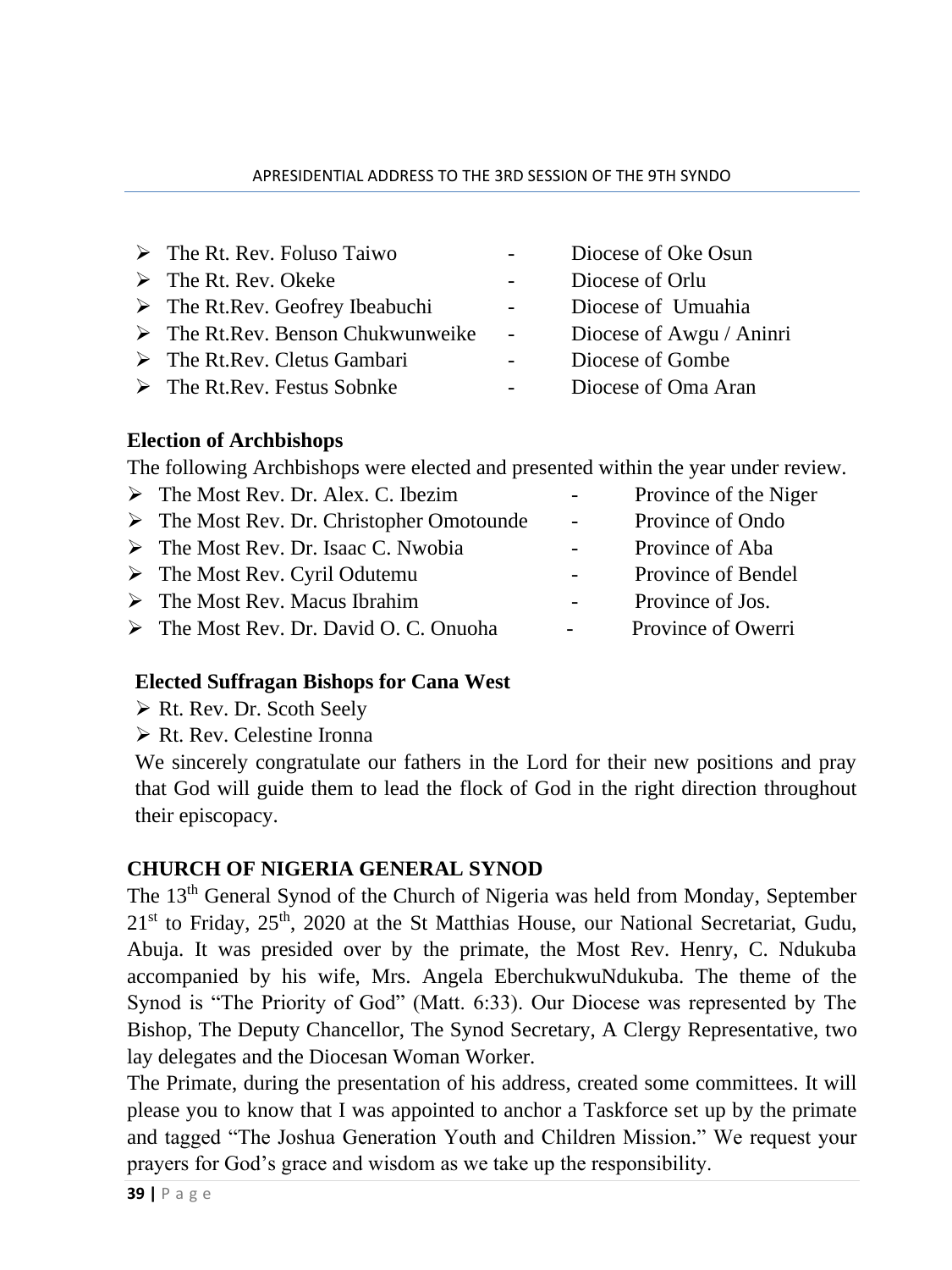#### **DIVCCON**

This year's Divine Commonwealth Conference of Nigeria will start from Sunday, November  $15<sup>th</sup>$  to Thursday,  $19<sup>th</sup>$ , 2020 at the usual venue, The National Christian Centre Abuja. Registration is still N2, 500. You can contact our media for registration. We encourage both the Clergy and the laity to register and attend the conference.

#### **HIGHLIGHT FROM ENUGU PROVINCE**

The province has held one Provincial council meeting within the period under review. It was held at St Matthew's Church, Mgbuji, Eha-Amufu Diocese on 17th March 2020 with the theme, "Counting the Cost" (Luke 14:25-28). We are grateful to God for the success of the council meeting.

#### **RETIREMENT OF THE BISHOP OF AWGU/ANINRI:**

The pioneer Bishop of Awgu/Aninri Diocese, the Rt. Rev. Dr. Emmanuel Ugwu has retired. He is replaced by Rt. Rev. Benson Chukwunweike.

#### **ENUGU STATE**

We sincerely commend the Governor of Enugu State, His Excellency, Rt. Hon. Ifeanyi Lawrence Ugwuanyi for his giant strides in moving the state forward. In Enugu State, Governor IfeayiUgwuanyi (Gburugburu) has shown that with good leadership, good governance is still possible during difficult circumstances which could have provided a ready excuse for non-performance. We also commend the Governor for keeping his core campaign promises to the people of the state.

We thank the Governor most sincerely for the distribution of palliative materials and relief fund to the poor and vulnerable citizens in the state to cushion the effects of the Coronavirus pandemic. God will surely bless your leadership.

#### **MESSAGE TO THE NATION**

From the happenings in the nation, it's obvious that Nigeria is sitting on a keg of gun powder and it is high time Nigeria read the handwriting on the walls. I would rather advise that the leadership of Nigeria should take guidance from the ancient word written in Dan. 5, in the story of Belshazzar's feat. Belshazzar was indulging in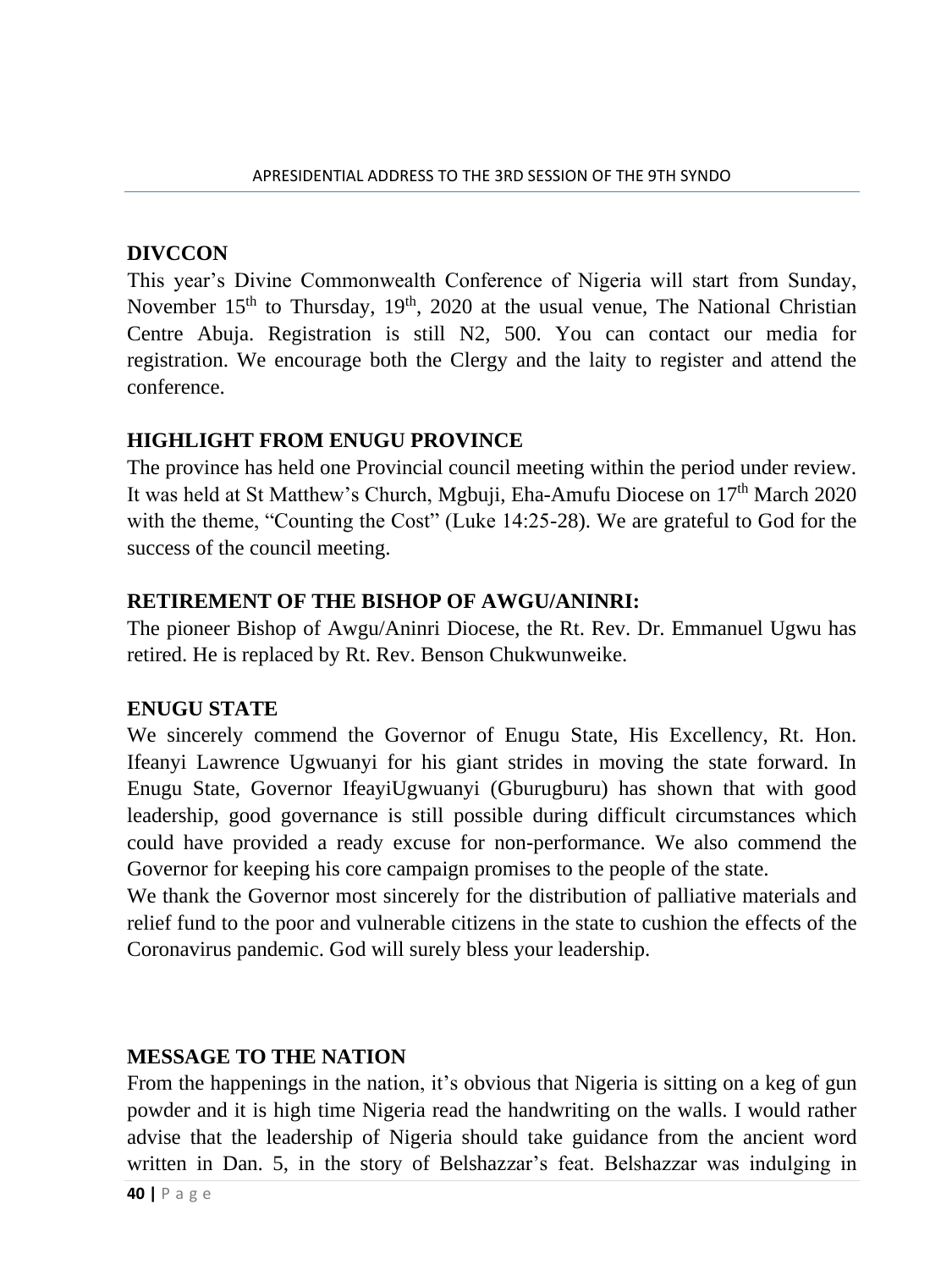drunken revelry and debasing sacred temple vessels by using them as wine goblets when a disembodied hand wrote 'menemenetekelupharsin' on the palace wall.

There have been several 'writings on the wall' that our leaders have been ignoring such as:

Ethnic tensions.

Secession agitations.

Insurmountable Boko Haram menace

Fulani Herders Killings.

Ever-spreading Kidnapping

Endless industrial actions.

End SARS Protest.

Those are the few warning handwritings on the wall that Nigeria needs to read.

Over the years, the leadership of the nation has refused to set up a competent and robust presidential bureaucracy.

Goodness in social intelligence alone is not enough and cannot be a substitute for competence in public service. The presidential bureaucracy is, with due respect, still wobbly.

The continued kidnapping of prominent religious and national leaders as well as other citizens of the country is still a major security threat and a national embarrassment. This is a very serious signal that Nigeria is sitting on a keg of gun powder. We therefore urge the federal government to extend a strong security presence to all the areas where kidnapping is thriving to completely arrest the menace and ensure security which is necessary for peace, free movement, and development.

We, therefore, advise the advisers and spokespersons of the president to help him and Nigeria by not shielding him away from the reality on ground. "A stitch in time saves nine".

### **CORONA VIRUS DISEASE (COVID - 19)**

The Corona Virus pandemic (COVID - 19) ravaged the entire globe.It was said to have first been identified in December 2019 in Wuhan, China. The disease said to be caused by Severe Acute Respiratory Syndrome, Corona Virus 2 (SARS COV2) spreads through tiny droplets produced by coughing, sneezing, and talking, and in less common situations, by touching of contaminated surfaces and then touching the face with same. The World Health Organization (WHO) declared the outbreak a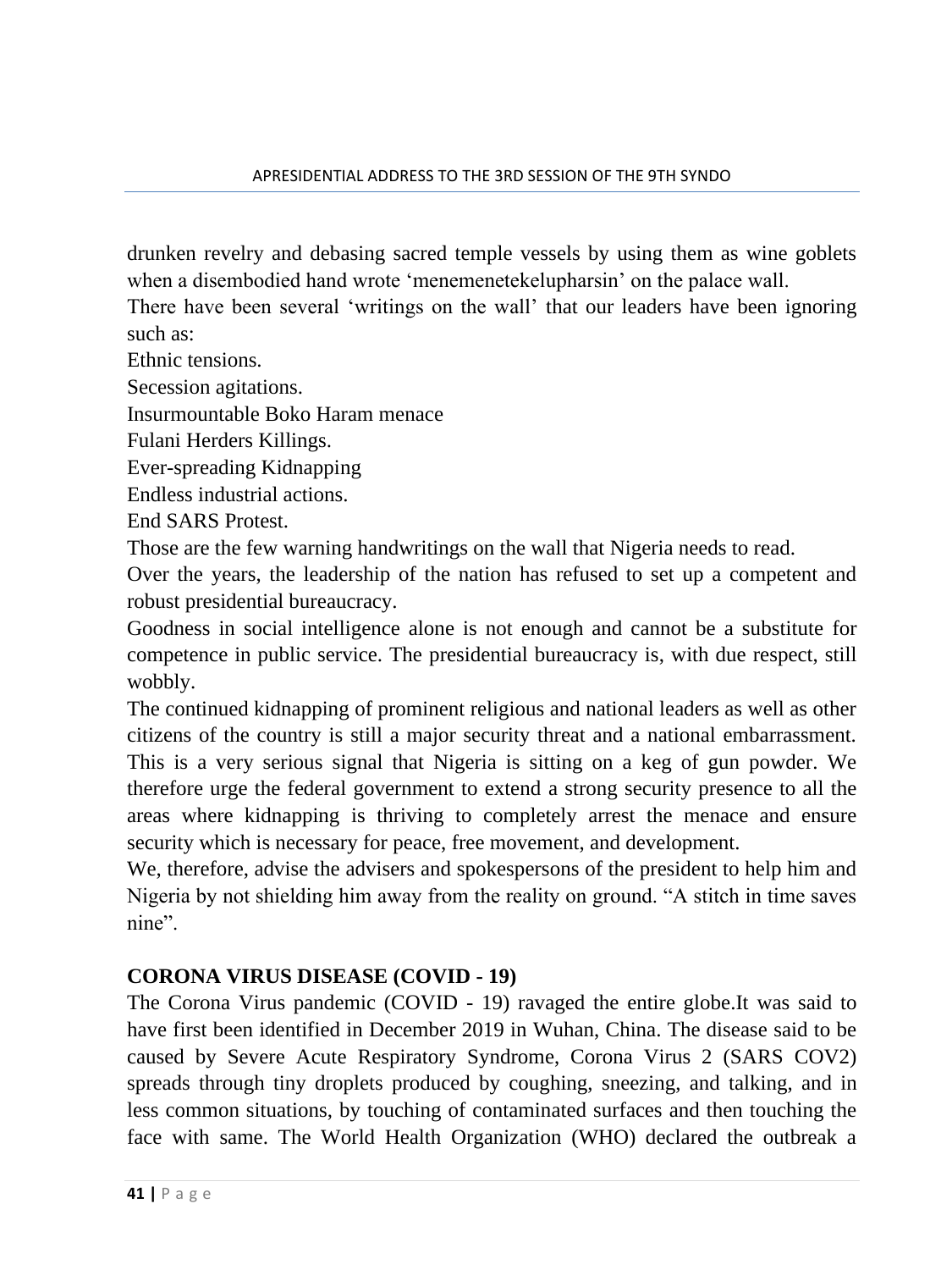Public health emergency of international concern on January 30, 2020 and a Pandemic on March 11, 2020.

The COVID-19 Pandemic has led to heightened travel retrictions, closure of schools and institutions of learning, banning of public gatherings including church services as well as cancellation of conferences and meetings in several countries, and total lockdown in some. We thank God for saving our lives and believe that the lessons from this global pandemic are very numerous. We will continue to pray for God's intervention and total healing to those countries which are still battling with the virus.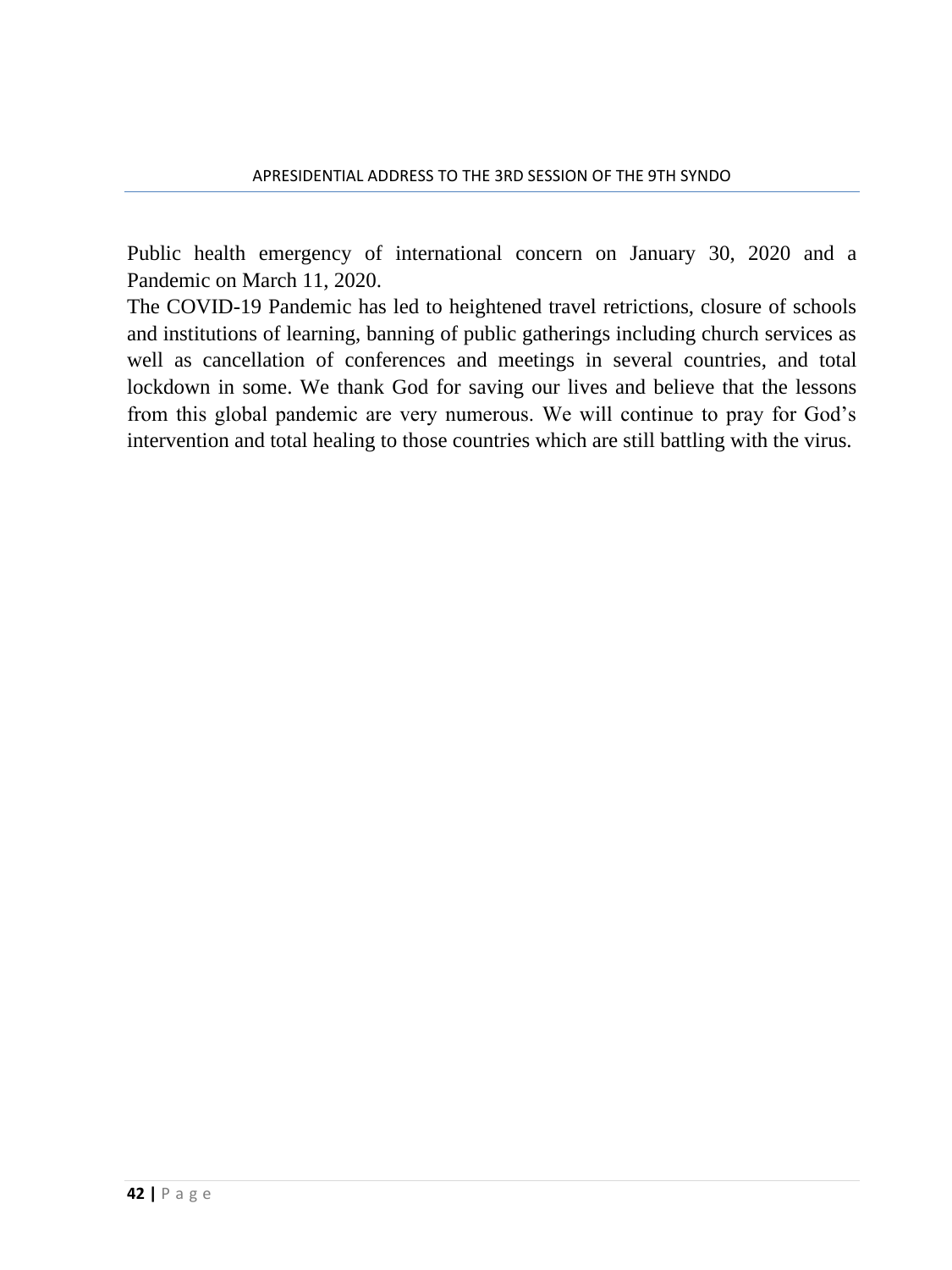#### **THEME: A CALL FOR AN INTENTIONAL DISCIPLESHIP**

### **TEXT:** Matt. 28:18-20

And Jesus came and spake unto them, saying, all power is given unto me in heaven and in earth. Go ye therefore, and teach all nations baptizing them in the name of the Father, and of the Son, and of the Holy Ghost: Teaching them to observe all things whatsoever I have commanded you: and, lo, I am with you always, even unto the end o the world. Amen.

### **INTRODUCTION**

You will recall that eleven years ago at the First Session of the Sixth Synod of our Diocese, the theme was "Making Disciples of All Nations" and the text was also Matthew 28: 18-20. One may wonder if our theme this year is a repitition, or a deliberate emphasis. The response to this curiosity is that, while the 2009 Synod theme may be seen as a pointer to the issue on Discipleship, this year's theme is founded on an inspired burden to awaken the Church on the "how" of the allimportant agenda of Intentional Discipleship.

In our Diocesan Board of December 2019, we shared the burden for a paradigm shift in ministry, and thereby declared 2020 to 2030 "Decade of Discipleship." As in collaboration to this declaration, the Primate of All Nigeria, Most Rev. Henry Ndukuba, in the just concluded General Synod of Church of Nigeria, informed us that the Global Anglican Future Conference (GAFCON), has declared year 2020 to 2030 "Decade of Discipleship".

It is interesting to note that this new awakening is not localized, neither is it denominational.

In the last few years, many Churches, and more and more heads of churches and denominations have embraced discipleship, and the movement is gaining momentum globally.

In 2013, there was a Global Discipleship Congress in Manilla, Philipines where 7,000 people from 61 countries gathered with the aim of recruiting 20,000 disciple-makingchurches by the end of the decade. In another development, a growing number of books and articles have been written echoing this call.

Just as in the 1940s and 1950s, when the great leaders of the church were calling the Church to focus on evangelism, the Lord is now calling the Church to Discipleship.

The reason and the urgency for this call are obvious. Gerard Long – the president of Alpha USA, observed that, "A whole generation is moving away from God and going the same way as Europe".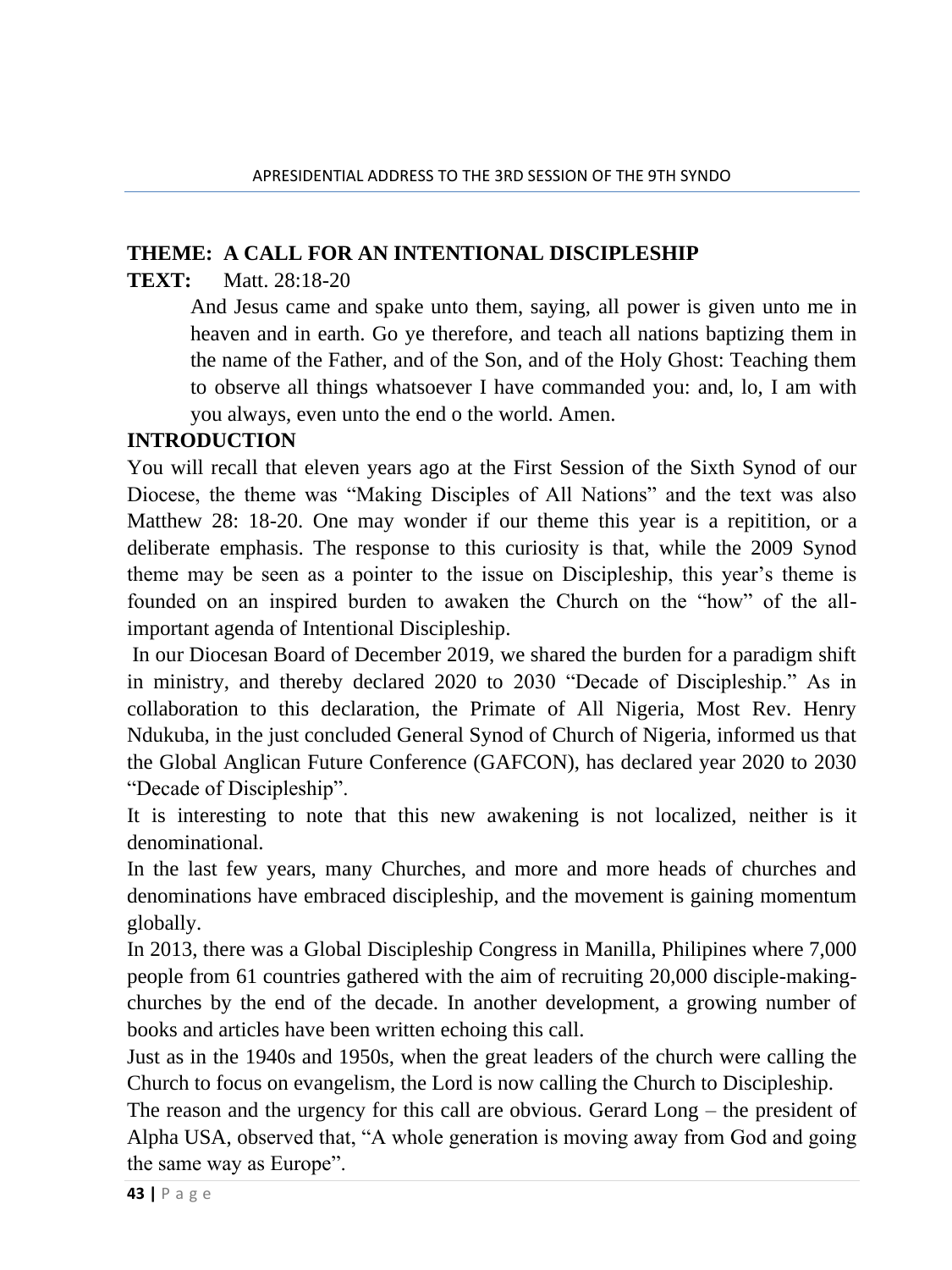Here in Africa, the rate of the growth of Churches in the 20th century can be nothing less than miraculous, as statistical records show that the number of Christians has grown from less than 9 million in 1910 to more than 516 million by 2010. Even more amazing is that this trajectory of growth is predicted to increase, so that by the year 2050 one out of every eight persons in the world will be an African Christian.

Evangelism has been the focus of most of the churches and millions of people have been incorporated into local churches. However, like many churches around the world, developing spiritual maturity and effective mission is being hindered by nominalism, traditionalism, and the influence of false teachers. The saying that "The church in Africa is a mile wide and an inch deep" is meant to describe the shallowness of the Christian faith in Africa.

On the other hand, a close observation of the Christianity of our time will attest to a rapid numerical and infrastructural growth. We have churches in almost all the streets. In our Diocese, we have over 320 churches with membership running in tens of thousands. We have increasing number of both ordained and lay church leaders who are strong in commitment and vision by our human evaluation. The church has shown some level of commitment to Evangelism and in organizing both outdoor and indoor programmes in different colourations. In fact, we can boldly say that we have an active church with active members.

But disappointingly in the words of John Stott: "even growing Churches today are often growing without depth." "… the state of the Church is marked by a paradox of growth without depth. Our zeal to go wider has not been matched by a commitment to go deeper."

Church leaders and many members may be strong in commitment and vision, but many have never experienced being discipled themselves, and our traditional church programs and training institutions are not adequately resulting in transformation at the local church level. Dr. Howard Hendricks, explained that, "when a person makes a profession of faith and is never taken through a formal discipleship process then there is little hope of seeing genuine spiritual transformation." Discipleship needs to be in the DNA of today's Church from the pulpit, classroom, small groups, and home groups. We need pastors, other Church leaders and individual believers to focus on building a culture of discipleship in our Churches.

There is a critical need for a Jesus-model of local church-based disciple making that integrates the principles of intentionality, relationship, life-transformation, and multiplication.

I trust God to give us the right direction and the right heart to immediately respond to his leading in Jesus name: Amen.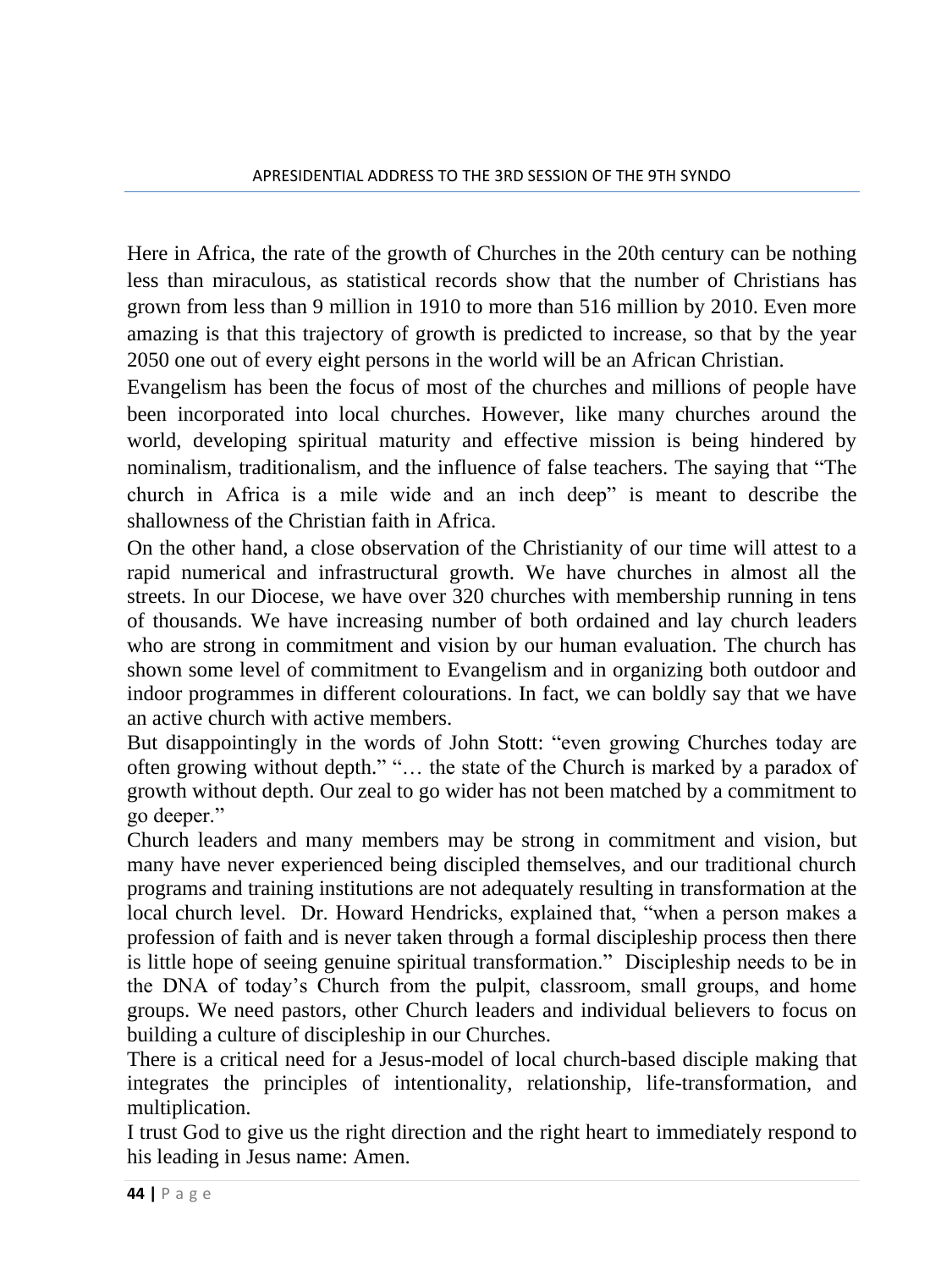#### **THE THEME TEXT BACKGROUND**

Matthew is one of the four Gospels, which recount the life and death of Jesus Christ. It is traditionally attributed to St. Matthew the Evangelist, one of the 12 Apostles. He was described as a tax collector (Matthew 10:3) but was transformed through relational evangelism carried out by Jesus Christ himself. Though Jesus was accused of eating with sinners, the relationship served Matthew with the revelation that changed him from a worse sinner to a saint through grace.

The Gospel according to St. Matthew, like others, contain, not only a full discovery of that grace which has appeared to all men, bringing salvation, but is alsoa legal instrument by which it is conveyed to, and settled upon all believers. The Gospel stands as the last will and testament of our Father and Friend, Jesus Christ, which secures to us all his unsearchable riches. But as in the tradition of wills, it not only secures riches for us but also clearly presents the responsibilities that legalize the security of the riches.

Our text, therefore, becomes a section that draws heavy concern as it does not only fall within responsibilities but has one added after Jesus' death and resurrection. It was a responsibility for already made disciples to also make disciples. The challenges become clearer after the Ascension: The human Jesus has died, resurrected, and gone to heaven and he is now the Risen Lord. "He left his followers with promises and instructions, but Jesus Christ was no longer physically there for his disciples to see, to walk with, to follow as Master. What would discipleship be like in the days that stretched out beyond them? Could they bring Jesus alive in the hearts and lives of those around them" (Exbrow 2019)?

#### **THE MESSAGE OF THE TEXT**

Our text can be divided into four sections:

- 1. The Disciples met Jesus in Galilee (vs. 16-17).
- 2. Jesus assures His disciples of His power (v.18).
- 3. Jesus commissioned His disciples (vs.19-20).
- 4. Jesus Promised to be with His disciples always (v.20).

The third section by our theme and the objective of the text is the fulcrum, while other sections complement it. That notwithstanding, the relevance and messages of these other sections are glaring. Let's briefly look at them: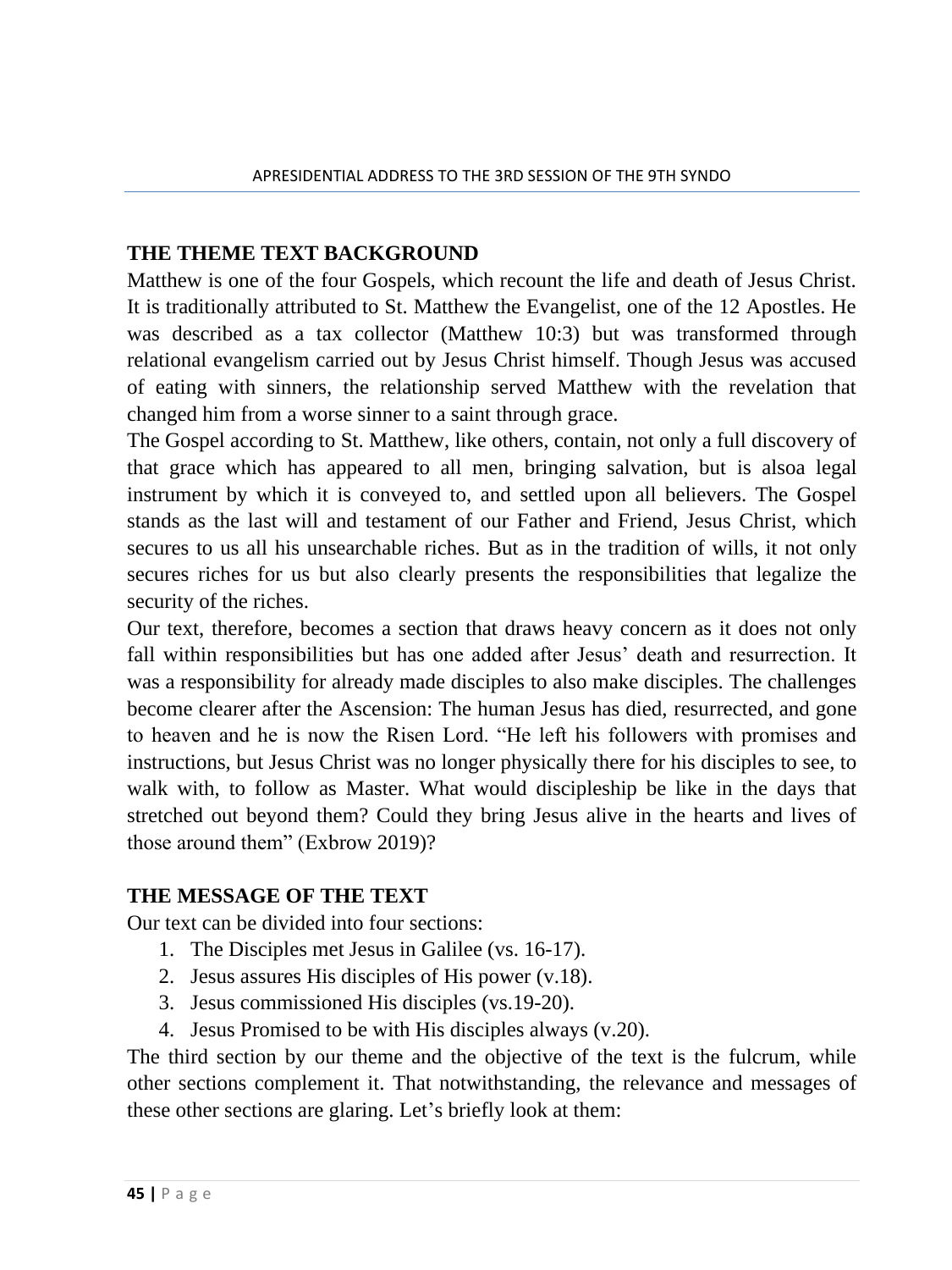### 1. **The Disciples met Jesus in Galilee** (vs. 16-17).

The immediate audiences here were the eleven disciples; though many others may have been present, the words of this passage were only spoken to the eleven disciples. They met the Lord in Galilee at a pre-appointed mountain site, Galilee, which was where the Lord conducted most of His ministry and most of His disciples lived there. It was also some distance from Jerusalem, and so a safe and serene place for such a serious meeting. This indicates that there are appointed places where we are to meet the Lord, such as in prayer, devotion, worship, and Bible Study even in Synods like this. When we meet the Lord as He says, He meets us and it always entails revelations and encounters. May we experience this here in Jesus' name.

It is also significant to note that they worshipped Him. They acknowledged His Lordship; they gave Him the Honour due to His name.

Unfortunately, even though with the obedience of meeting on the mountain, within such a serene environment, and amid that deep worship, some doubted. But graciously, the Lord seemed to have ignored their doubts, and went on to commission them, including those who neither understood Him nor His mission. I pray that the Lord will ignore our weaknesses and do what He has purposed to do in this synod.

### 2. **Jesus assures His disciples of His power** (v.18).

Jesus first informs them of the power to govern which he has received as a mediator from his Father. He now has "all" power and authority. His power is above all that is in heaven and earth. His authority is over all the universe.

This information was necessary so they could realize that he has power and authority sufficient to give them such a commission. It would also "encourage them under all the weakness, contempt and persecution that should attend them in their ministry" (Gill, 1999). Having passed the information, he then leaves them with the Great Commission.

### 3. **Jesus commissioned His disciples** (vs.19-20).

The commission began with "Go ye therefore." The "therefore" ties the commission to the information given. It is like saying, 'now that you have known this or now that you have this.' By implication, all that is required for this commission has been provided. Hence, they must go. The "Go" depicts a command, not an appeal. An appeal gives room for acceptance or rejection, but a command demands compliance or punishment follows. So, the "Go" presents the seriousness of the commission. It is mandatory for each of the disciples.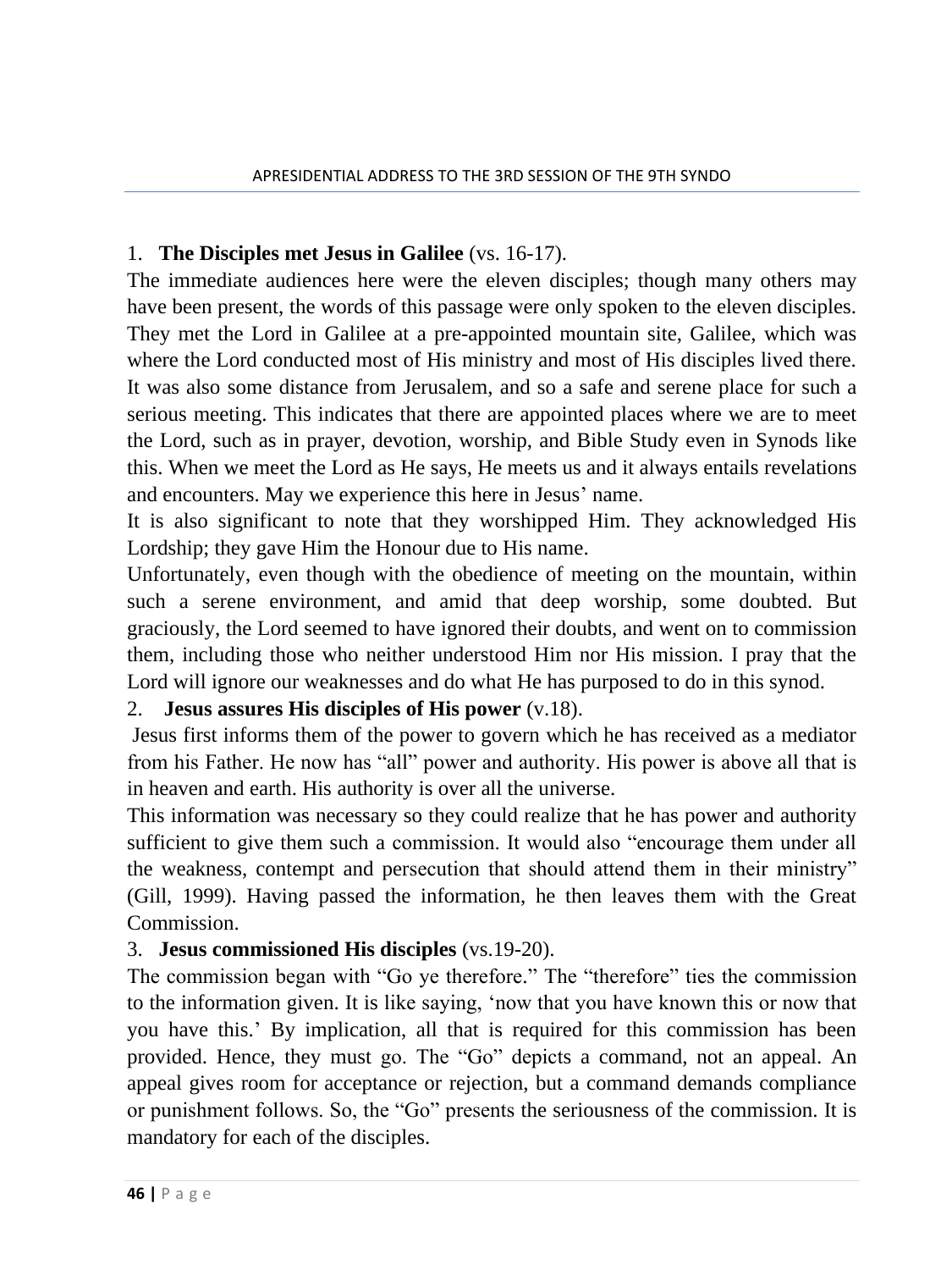The central message of the commission lies in the phrase "make disciples of all nations". Most messages preached on this passage stress the objective of our Lord, world evangelization, as though this is what He had in mind. There is no doubt, the great Commission is what the Lord had had in mind. He has instructed us to go to all nations and evangelize them. But there is the strong conviction that He had more than that objective in mind.

He was not just instructing us "to go and evangelize," He was telling us how to go and how to evangelize. He was not only giving His ultimate objective and overriding purpose, He was giving the method to use in evangelizing the world.

We need to be clear on this.

- What does the Lord Jesus mean by "make disciples"?
- Does it not mean that we are to do what he did?
- What did He do?

Christ "came to seek and save what was lost" (Lk.19:10). He sought the lost, those who were willing to commit their lives to Him. And when He found such a person, He saved that person and attached Himself to that person for an intentional relationship. This word "attach" is a key principle in discipleship and best describes it. Christ made disciples of men by attaching Himself to them, and through that personal relationship, they were able to observe His life and conversation. In seeing and hearing, they began to absorb and assimilate His very character and behavior. They began to follow Him more closely and to serve Him wholeheartedly.

Another way to describe what Jesus did is that seeing that His mission is beyond Himselfand His time, He deliberately envisioned an extension of Himself, an extension of His very being, mission and method. He chose to multiply Himself through discipleship, attaching Himself to committed persons; andthrough the attachment, the persons absorbed and assimilated the Lord's very character and mission. They in turn attached themselves to others and discipled them. They, too, expected their disciples to make disciples of others who were willing to commit their lives to Christ. Thus, was the glorious message of Christ to march down through the centuries (2Timothy 2:2).

Jesus also commissioned the disciples to baptize. Baptism is of crucial importance. It is a symbol of being born again and raised up to new life by faith in Jesus. It also represents the inclusion of the believer into the body of Christ, which is the church through the Holy Spirit.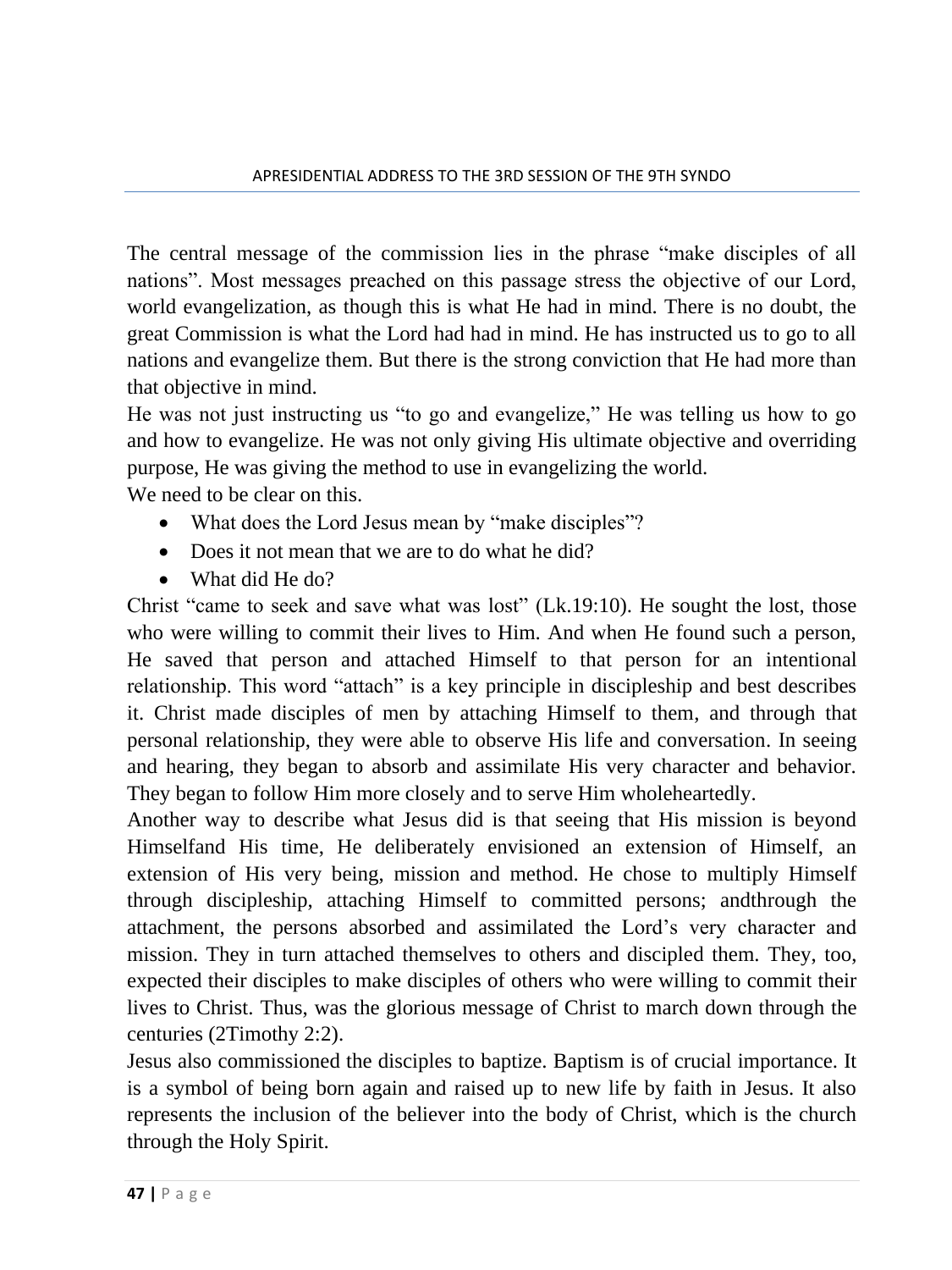He commissioned them to teach all that He had commanded. We note that the teaching of these disciples in Acts 2: 41-47 was conducted not just by preaching but also through relationships. As they shared their lives together, ate together, worshipped together, and spent time together, their communal practices would influence them and serve as a model for following Christ.

4. Jesus Promised to be with His disciples always (v.20).

The last section of our text is on the Promise of the Lord's abiding presence. It is an emphatic assurance. Jesus is with the believer as the believer goes forth to make disciples.

He is with us:

- Every step
- Every decision.
- Every trial.
- Every sorrow.
- Every joy.
- Every hour.
- Every day.
- In poverty.
- In riches.
- In opposition.
- In persecution.
- In sickness.
- In death.

There is not a moment when Christ is not with the believer to help him in his witness, even if his witness means abuse, persecution, or martyrdom.

"The conclusion from the scripture and history, including recent events, is that when the church obeys the Great commission of Jesus to go and make disciples, not only are more people saved for eternity, but every part of the society is renewed and restored. Instead of Satan and his kindom reigning, God's will and kingdom breaks out on earth" (Gerard Long).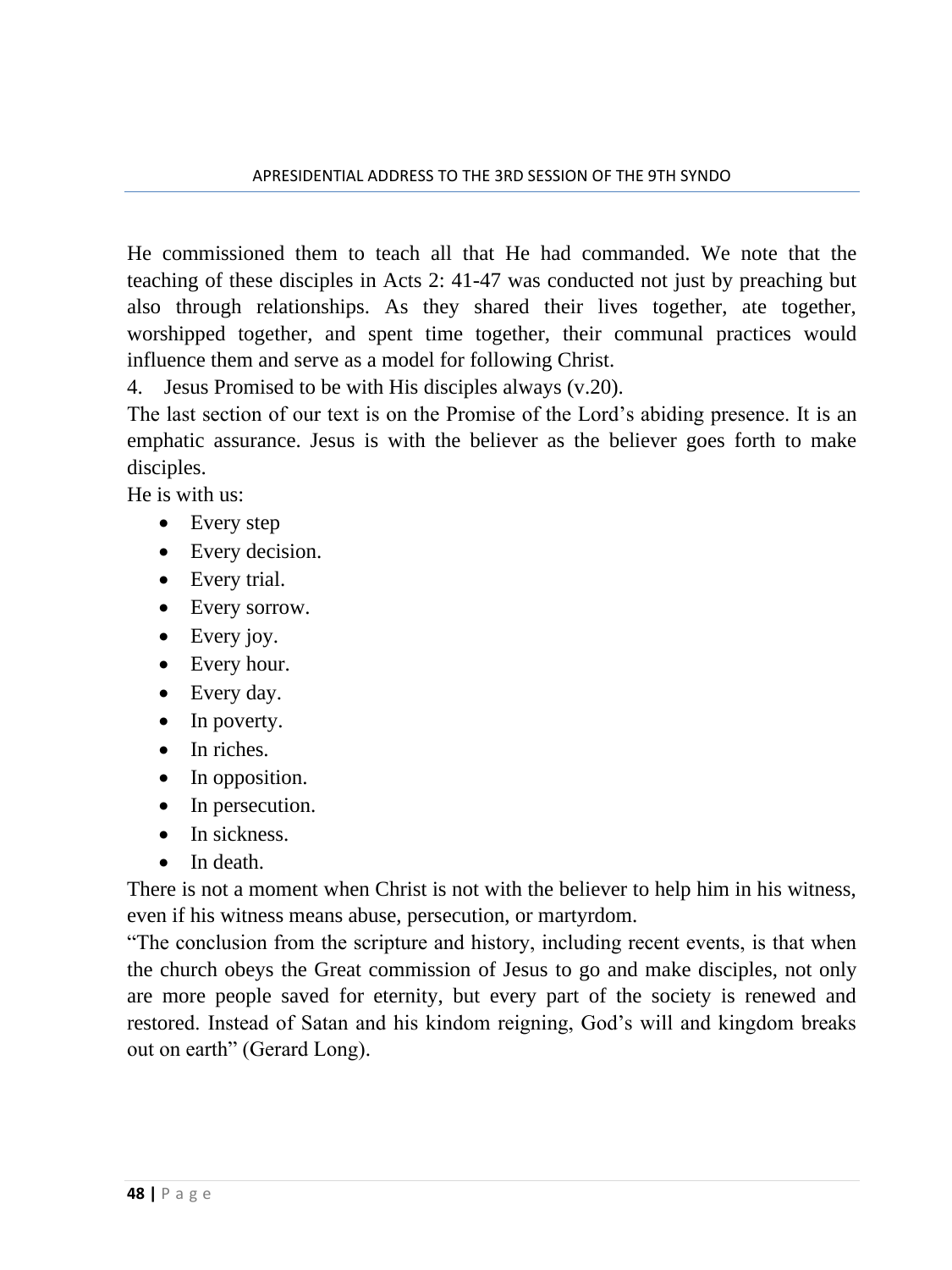### **THE MEANING AND PURPOSE OF INTENTIONAL DISCIPLESHIP**

Discipleship is not a new term in the Church. It can be said to be common among churches and cuts across denominational and cultural boundaries. But it has many meanings. So, it will be necessary to first state here what Discipleship is not.

- Discipleship is not only a program to run, but a life-long process
- Discipleship is not only a training to conduct, but an intentional movement to lead
- Discipleship is not only a course to write, but doable and lifelong assignment
- Discipleship is not only another Bible Study, but a life-on-life mentoring
- Discipleship is not only covering a curriculum, but a relational life investment
- Discipleship is not only assigning another department but the ethos of the Church

Christian discipleship can be defined as the intentional, life-long process of spiritual development which occurs in an environment of teaching and loving accountability relationships, whereby the believer progressively moves from spiritual infancy to maturity, ultimately repeating the process with others.

From this definition, effective disciple making is:

A. Intentional - Disciple-making does not happen automatically because someone attends church or a conference, but when someone takes personal responsibility to help someone else to grow in Christ.

B. Life-long - Disciple making is not a 6-wcek course one takes. It begins when a person first trusts in Christ and continues throughout the life of the Christian as they continue to mature until they fully reflect Christ in heaven.

C. Biblical - Disciples grow in maturity as they are trained to understand, believe, and obey the truths of the Bible.

D. Relational - The discipleship journey is challenging, not meant to be done alone. Through on-going relationships with mature believers, the truths of Christ are modelled and applied in the context of encouragement and accountability. These relationships are meant to go beyond cultural and ethnic boundaries.

E. Missional - The goal of personal transformation is to extend to others the opportunity to trust and follow Christ as well, especially where He is least known.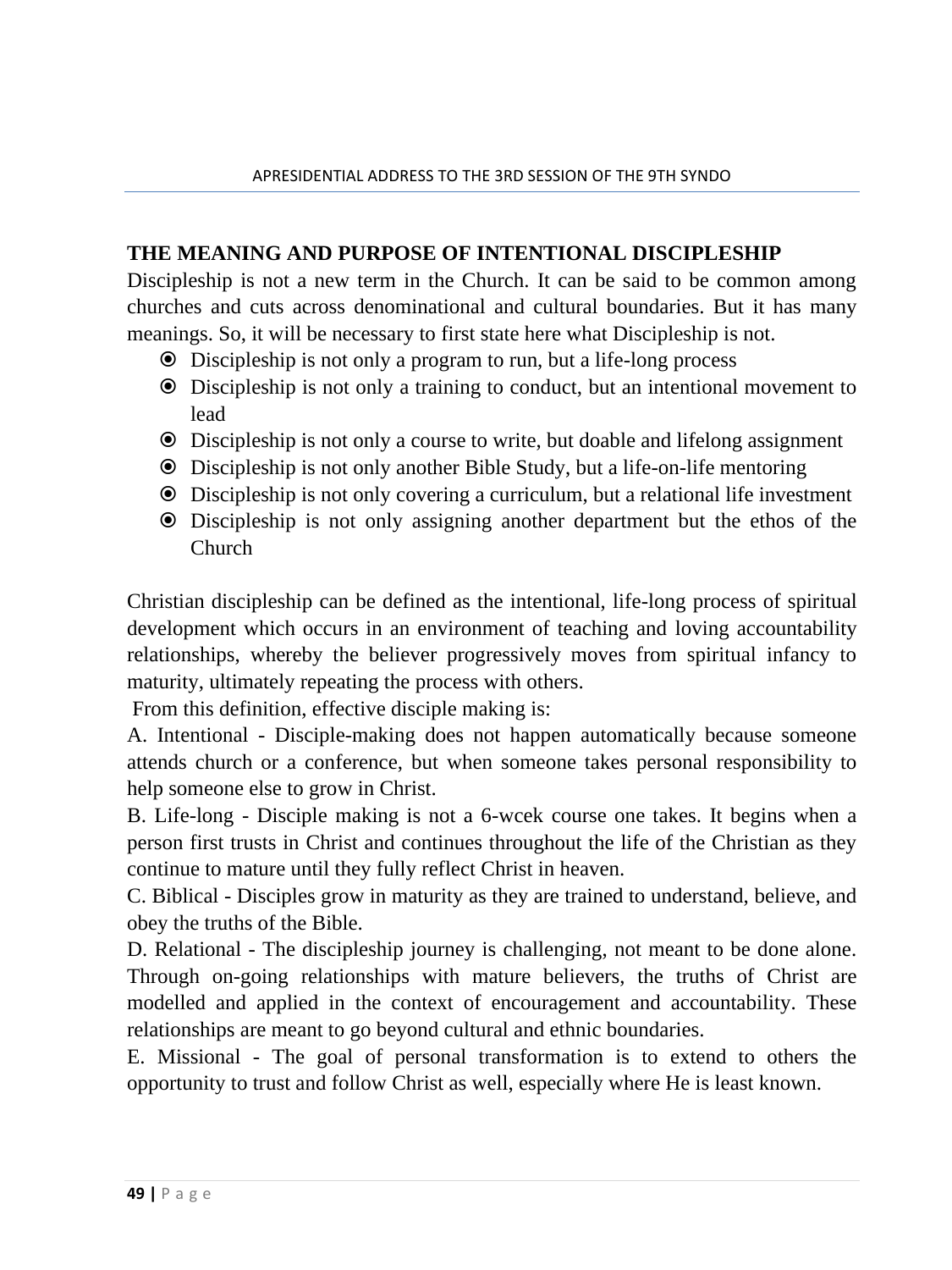**F. Transformational** - The goal of every disciple is to become transformed more and more like Christ. A disciple is not expected to just wear the name of Christ but must also be changed by Him and reflect Him to others.

G. Reproducible - Discipleship does not end with one disciple. The growing disciple must also become committed to and skillful at reproducing other mature disciples who can make disciples of others.

## **INTENTIONAL DISCIPLESHIP**

To be intentional is to bring commitment, focus and attention to something that is important to you. To be intentional is to have clarity about what you want to achieve and then take action to achieve it. It entails planning, expecting, and arranging. It involves setting an intention to achieve a specific outcome or result in the future. Clarity is reinforced when there are specific measures and deadlines behind the intention.

In connection to the above, intentional Discipleship is a movement with a defined purpose of achieving Christ-shaped life in me first, then in others. It is taking personal responsibility to help someone else to grow in Christ.

Intentional Discipleship entails envisioning, planning, expecting, and arranging. As a Diocese, church, families, and individuals, we must set specific results as our target, supported with specific measurements and deadlines behind our intention. We require a clear objective, then must be deliberate about it; be purposeful with our time, that is, commit most of our time in pursuit of thisaim for the specific result of making every member of our diocese to embrace and show Christlikeness, and set specific goals to drive this discipleship movement.

Being intentional, we must deliberately integrate existing structures in our churches and turn them into discipleship groups. We will transform the ministry groups into discipleship groups by using Jesus' Model: 7 Disciple-making Practices

### **TEAM3S**

- $T Teaching Truth (Mark 1:21, 2:2)$
- E Experience and Life Application (Mark 6:7-13,37; Matt 10:5-7)
- A Accountability with Encouragement (Matt 11:1, Luke 10:17-24)
- M Mentoring / Life-sharing (Mark 6:30-32, John 15:15))
- M Modeling (John 13:12-15, 17:21-23)
- M Multiplication (Jn 15:16, Matt 28:19-20)
- S Supplication (Luke 6:12-16, Jn 17)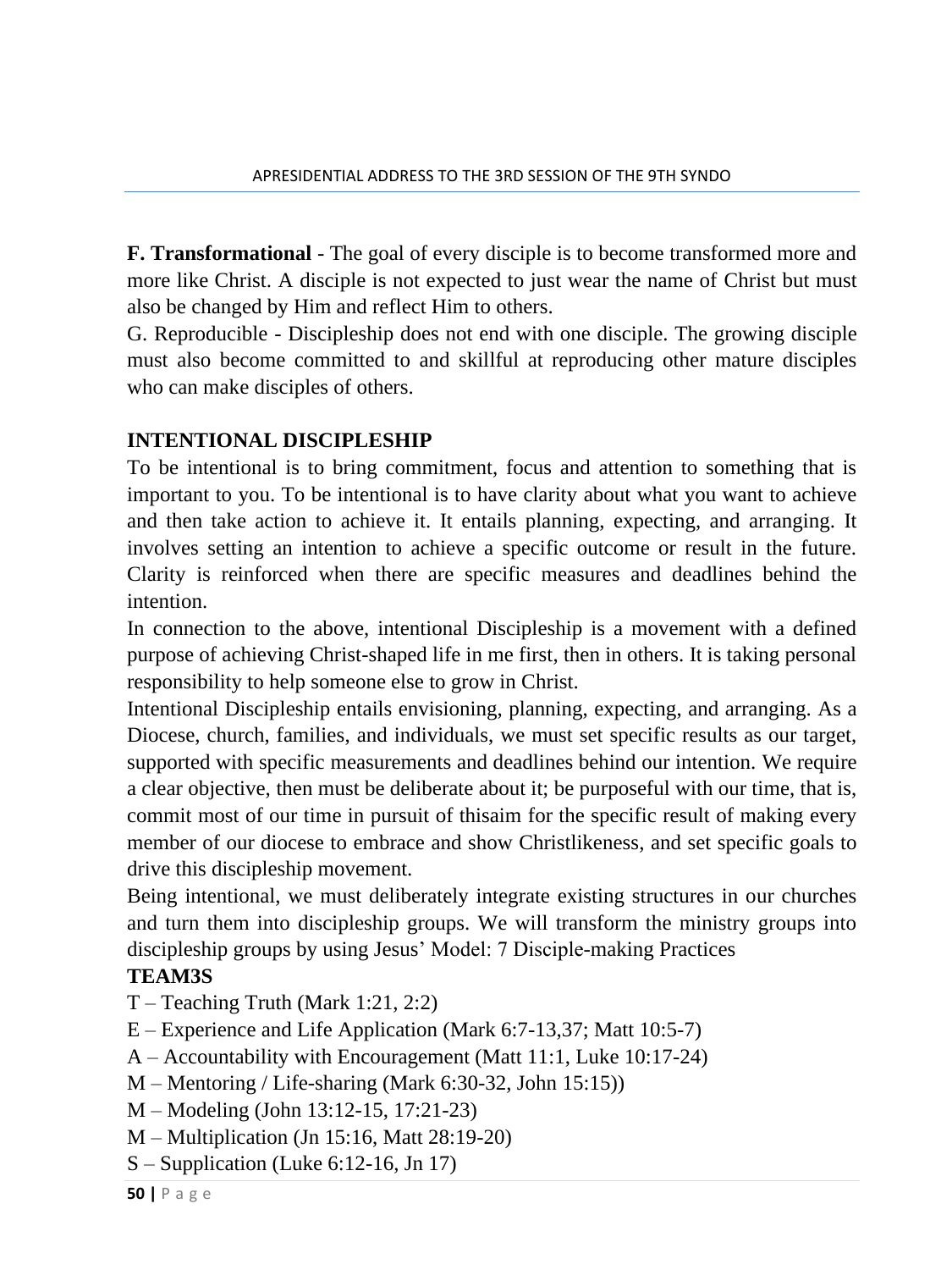Our target is to make every member a disciple of Jesus Christ. Our deadline is 2030. This does not mean that we will give up on discipleship after a decade but that we hope to attain an outstanding revival within the said time. So in order to be intentional, we have prayerfully developed an action plan, in which we will all be committed to:

- 1. Set up Nsukka Diocesan Discipleship Board, with members that are passionate on Discipleship and the Bishop as the chairman.
- 2. Empower them to start a Discipleship Movement thatis targeted at reaching at least 50% of the members of the diocese in five years, for the first phase.
- 3. Develop and publish a curriculum that will be used in a biblical and intentional Discipleship.
- 4. Divide the diocese into five Discipleship Centers to be headed by a Discipleship Movement Leader (DML).
	- 4.1. Emmanuel Center.
		- 4.1.1. Cathedral Archdeaconry.
		- 4.1.2. Alor-Uno Archdeaconry.
		- 4.1.3. Ibagwa Archdeaconry.
		- 4.1.4. Iheakpu-Awka Archdeaconry.
		- 4.1.5. Okpuje Archdeaconry.
		- 4.1.6. UnaduArchdeaconry.
	- 4.2. St. Peter's Center.
		- 4.2.1. Nsukka Central Archdeaconry.
		- 4.2.2. Umulokpa Archdeaconry.
		- 4.2.3. Uzo-Uwani Archdeaconry.
		- 4.2.4. Obimo Archdeaconry.
		- 4.2.5. Edem Archdeaconry.
	- 4.3. St. James' Center.
		- 4.3.1. Aku Archdeaconry
		- 4.3.2. Ozalla Archdeaconry.
		- 4.3.3. Ohodo Archdeaconry.
		- 4.3.4. Ekwegbe Archdeaconry.
		- 4.3.5. Opi Archdeaconry.
		- 4.3.6. Eha-Alumona Archdeaconry.
	- 4.4. St. John's Center.
		- 4.4.1. Nsukka Archdeaconry.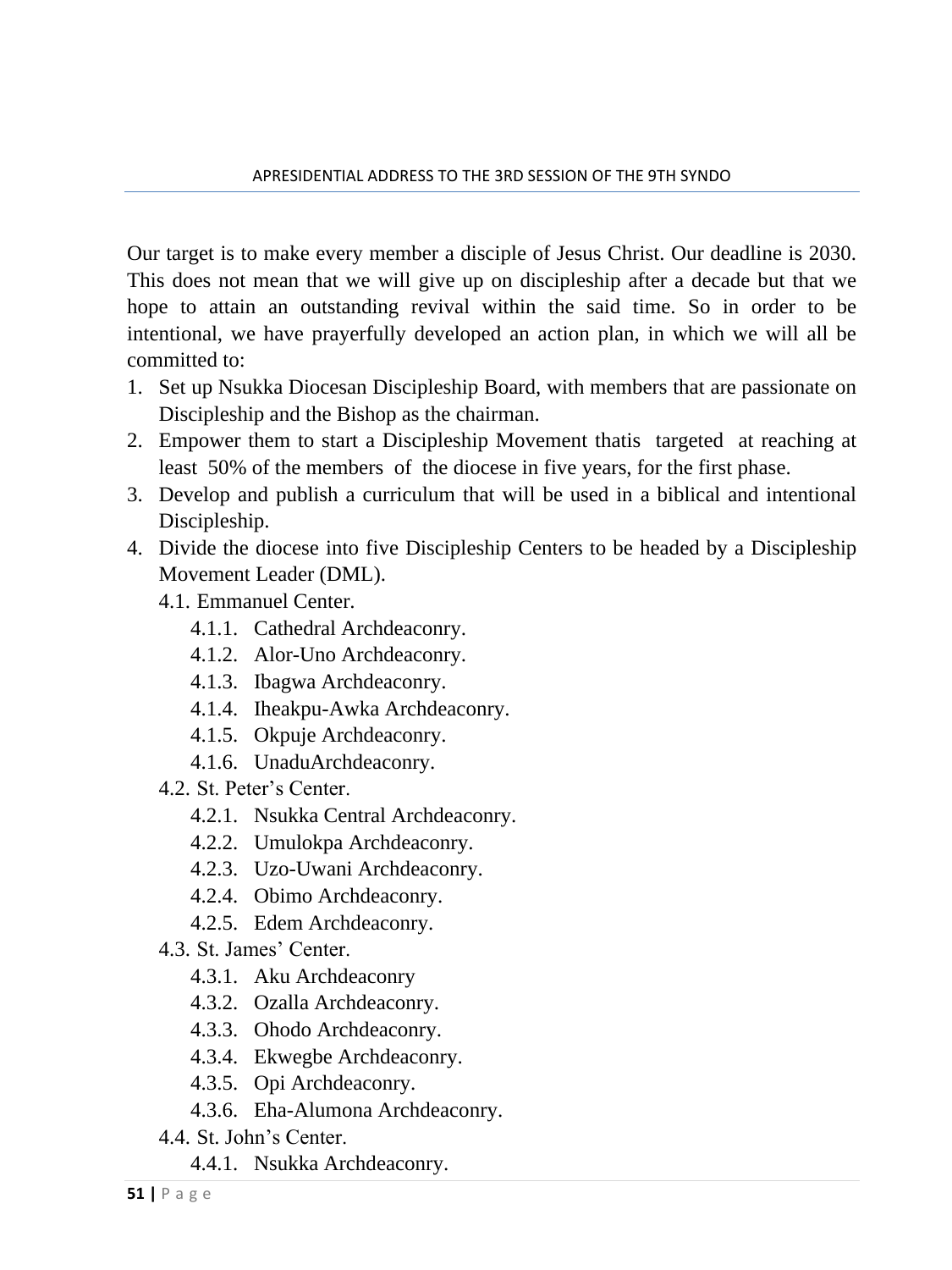- 4.4.2. Obukpa Archdeaconry.
- 4.4.3. Orba Archdeaconry.
- 4.4.4. Ovoko Archdeaconry.
- 4.4.5. Uduledem Archdeaconry.
- 4.5. St. Paul's Center.
	- 4.5.1. Enugu-Ezike Archdeaconry.
	- 4.5.2. Amufie Archdeaconry.
	- 4.5.3. Udah Archdeaconry.
	- 4.5.4. Amachalla Archdeaconry.
	- 4.5.5. Umuopu Archdeaconry.
- 5. The five centers will have five/six Discipleship Movement Leaders raised from each of the Archdeaconries making up the centers. The 27 DMLs will be meeting for at least every 3 months for at least 3 days and 3 nights, from November 2020. Months of meeting are November, January, April, and July.
- 6. All the 27 DMLs will go to their respective Archdeaconries and have their ten Cohort members (clergymen, Laypastors, and lay members), cutting across the Parishes making up the Archdeaconry and meeting every month for at least three days and three nights. This will begin November 2021.
- 7. All the members of the Cohorts will go to their respective Churches and raise 10 Discipleship Leaders that will be meeting at least every two weeks. This will start in July 2022.
- 8. Each of the 10 Discipleship Leaders in the Churches with their Priests and Laypastors will work together to organize Discipleship groups of not more than 12 persons per group. These discipleship groups willmeet every week. This meeting will function as cell groups of the church and should be held in peoples' homes, targeting community mission and transformation. This will start in November 2022.
- 9. The funding will be strategically planned for sustainability in a manner that every level of the church will be involved, but most importantly, we need to pray that God will raise disciples who will willingly be committed to this important aspect of the vision. An account will be dedicated for this.
- 10. The vision also demands prudent managment of our time. We encourage everyone, especially the Clergymen, to deliberately set aside every unnecessary engagement, and reduce the number of administrative meetings.
- 11. Another factor that will enhance this movement is to develop an "Upper Room" (Retreat center), in one of our Church lands, to provide a serene environment for spiritual nurture of both individuals and groups.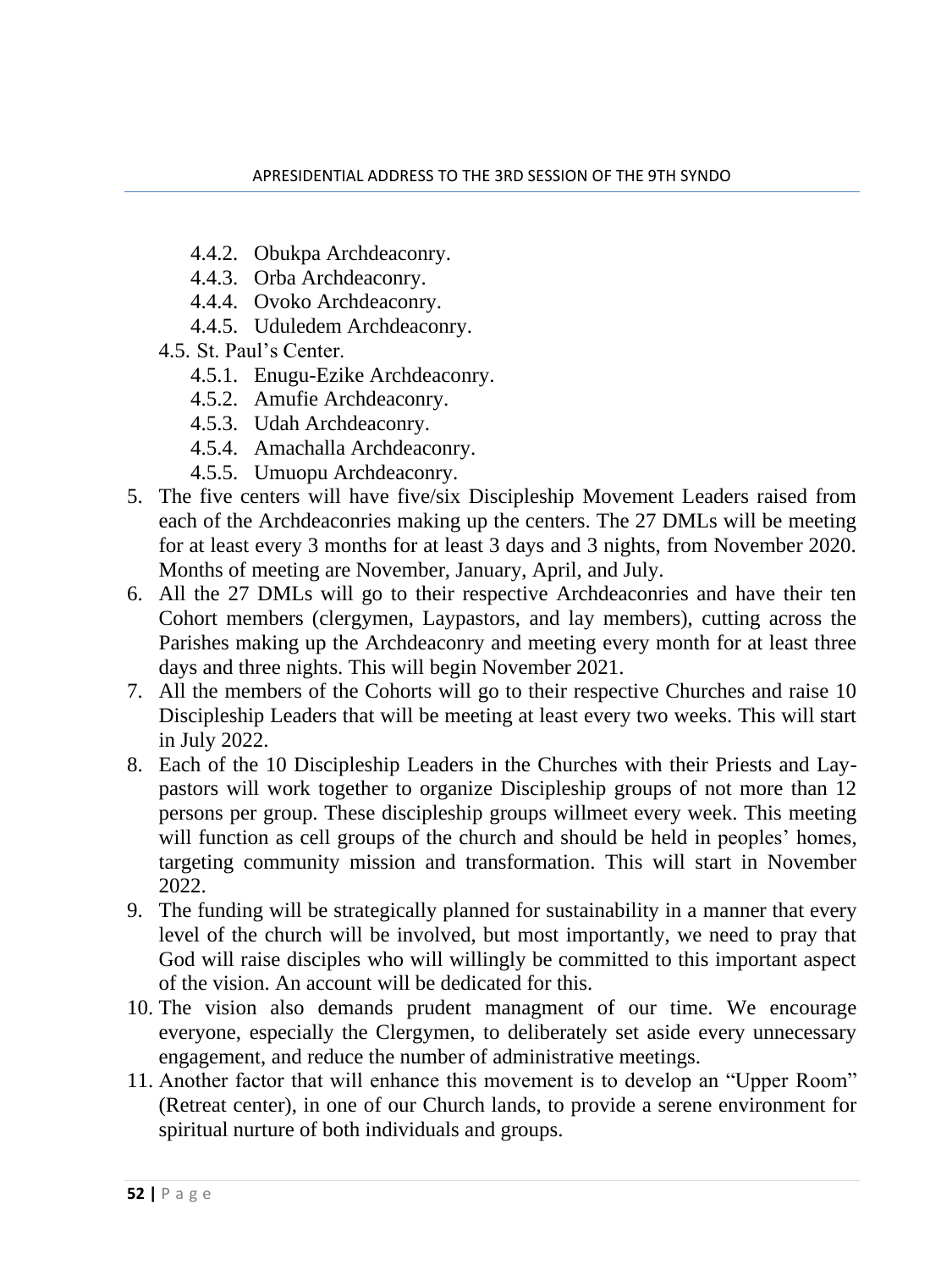#### WHAT WILL BE THE EFFECT OF THE MOVEMENT?

- $\triangleright$  Discipleship will be considered essential by a significant and growing number of churches and individuals.
- ➢ Authentic disciples will be engaged in multiplication of disciples: disciplesmaking disciple.
- $\triangleright$  More and more members will recognize that evangelism and discipleship work together.
- ➢ Unbelievers will see more examples of Christians displaying the fruit of the Spirit and living lives fully devoted to Christ.
- $\triangleright$  Through the impact of credible role models, the credibility of the Church will increase.
- $\triangleright$  There will be an explosion of new evangelistic/discipleship leaders coming from a decade focusing on intentional discipleship.
- ➢ Norminalism, materialism, Syncretism and false teaching will hopefully vanish.
- $\triangleright$  Authentic disciples will be living their faith in all walks of life: Family and Marriage, Faith and Religion, Education and Academia, Business and Economy, Politics and Governance, Judiciary and Legal, Media and Communication, and in the celebration of Arts, Entertainment, Culture, Music, and Sports.
- $\triangleright$  Young people, in particular, will be drawn to the authenticity of the Gospel through people who take their faith seriously and seek to live it out with courage.
- ➢ Spontaneous and healthy Church growth that will manifest in both numerical strength and spirituality.
- ➢ Care and welfare will be natural as needs of workers, members and the Church will be met without stress or coercion.
- ➢ Missions, reaching across cultural boundaries will make disciples.

#### **CONCLUSION**

Becoming mature disciples is important in order to experience the fullness of life in Christ and to represent Him to the world around us. If we call ourselves followers of Christ but don't live and love like Him or help other believers do the same, then we bring shame on His name and His Kingdom. Also, making disciples is the Lord's chosen method of spreading the Good News of salvation through Jesus Christ. It was so important that Jesus spent much of the three years of his public ministry focused on teaching and training His twelve carefully chosen disciples. Jesus' plan was not to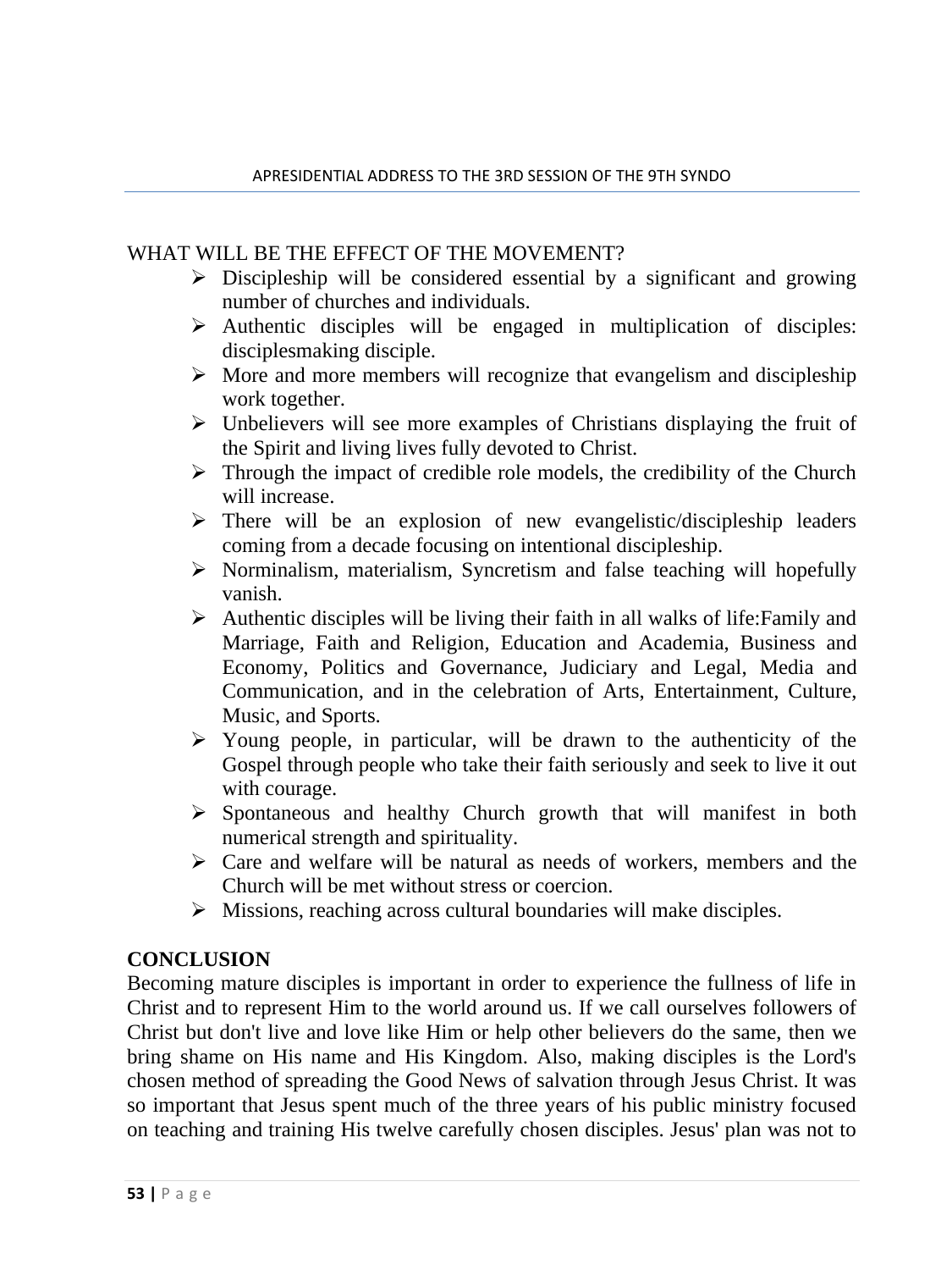remain on the earth and reach every person Himself, but rather to multiply Himself and to reach others through us, His disciples.

Focusing on intentional disciple-making is critical, because in many places where the Church seems to be growing, there is a low impact on society. The Church is being filled with many people who are not living Christ-like lives. For instance, in Nigeria, a country that is becoming the heartland of the Christian faith in the world, there is minimal evidence of the transforming power of Christ demonstrated in the lives of Christians here. This is a result of a lack of intentional discipleship. Christ has given the Great Commission to every individual and each local church, and we must all devote ourselves to intentional disciple-making as the key to the transformation of lives that will impact our society and generation with the Gospel.

#### **Let us take our theme hymn:**

- 1. A Charge to keep I have, A God to glorify, A never dying soul to save, And fit it for the sky.
- 2. To serve this present age, My calling to fulfill, O may it all my pow'rs engage, To do my Master'swill!
- 3. Arm me with jealous care, As in Thy sight to live, And now Thy servant, Lord, prepare A strict account to give!
- 4. Help me to watch and pray, And stillon Thee rely, O let me not my trust betray, But press to realms on high.

Thanks for your patience in listening and May God bless you as you make up your mind to be a disciple that will disciple others.

I remain your Friend, brother, and Bishop **+Aloysius, Nsukka.**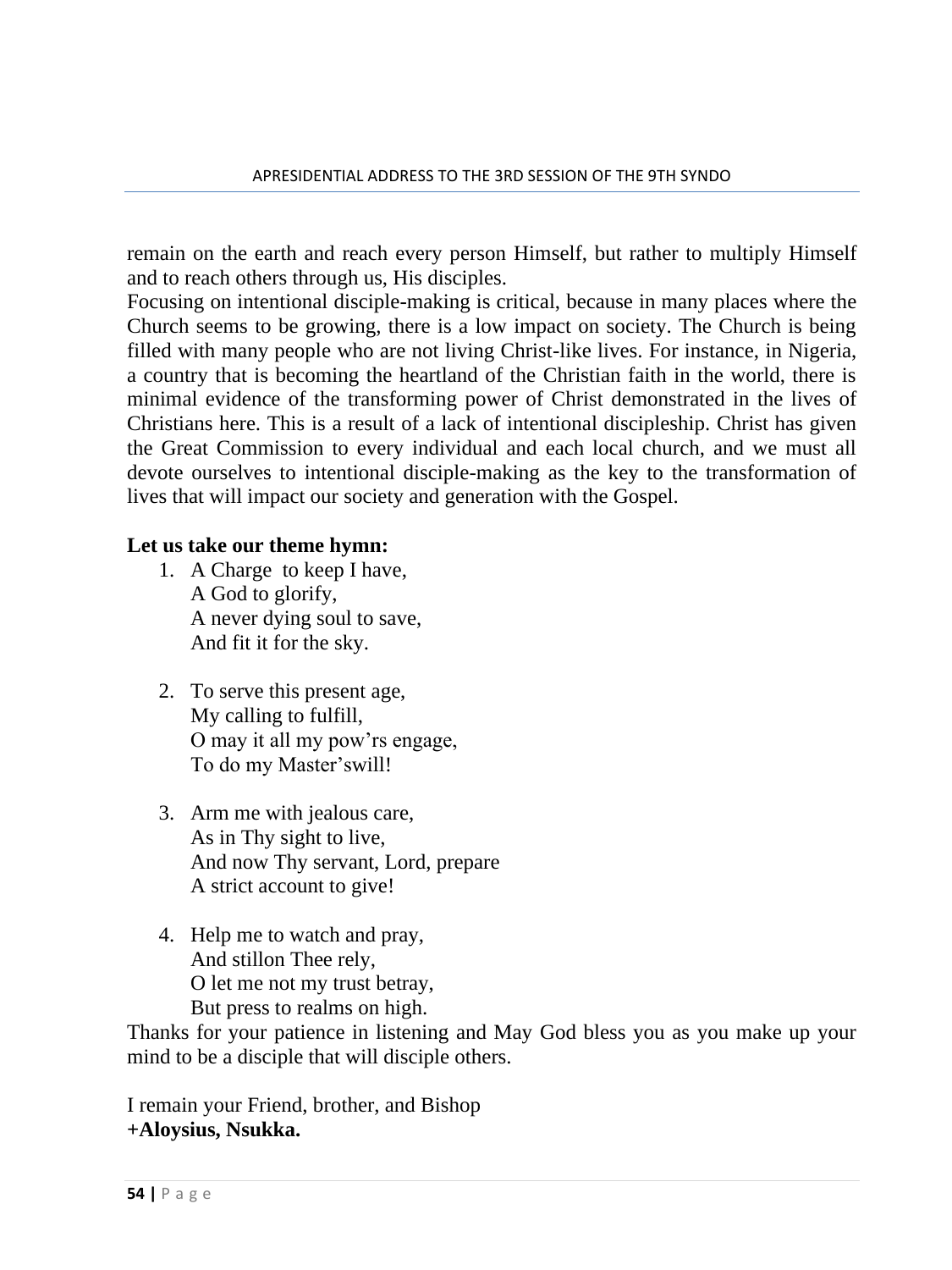### **Bibliography**

The preacher's outline and Sermon Bible ….Alpha and Omega Ministries, INC; Leadership Miniostries Worldwide Chattanooga TN, 2000.

William MacDonald : Believer's Bible Commentary; USA,1990.

Discipleship Lessons Leader's Guide; SIM Ghana, 2018.

William Barclay; The New Daily Study Bible, The Gospel of Matthew Volume 2; Theological Publications; India 2009.

LeRoy Eims; The Lost Art of Disciple Making. Zondervan, Michigan. 1978

[www.eslemisinstitute.org.](http://www.eslemisinstitute.org/) 8/10/20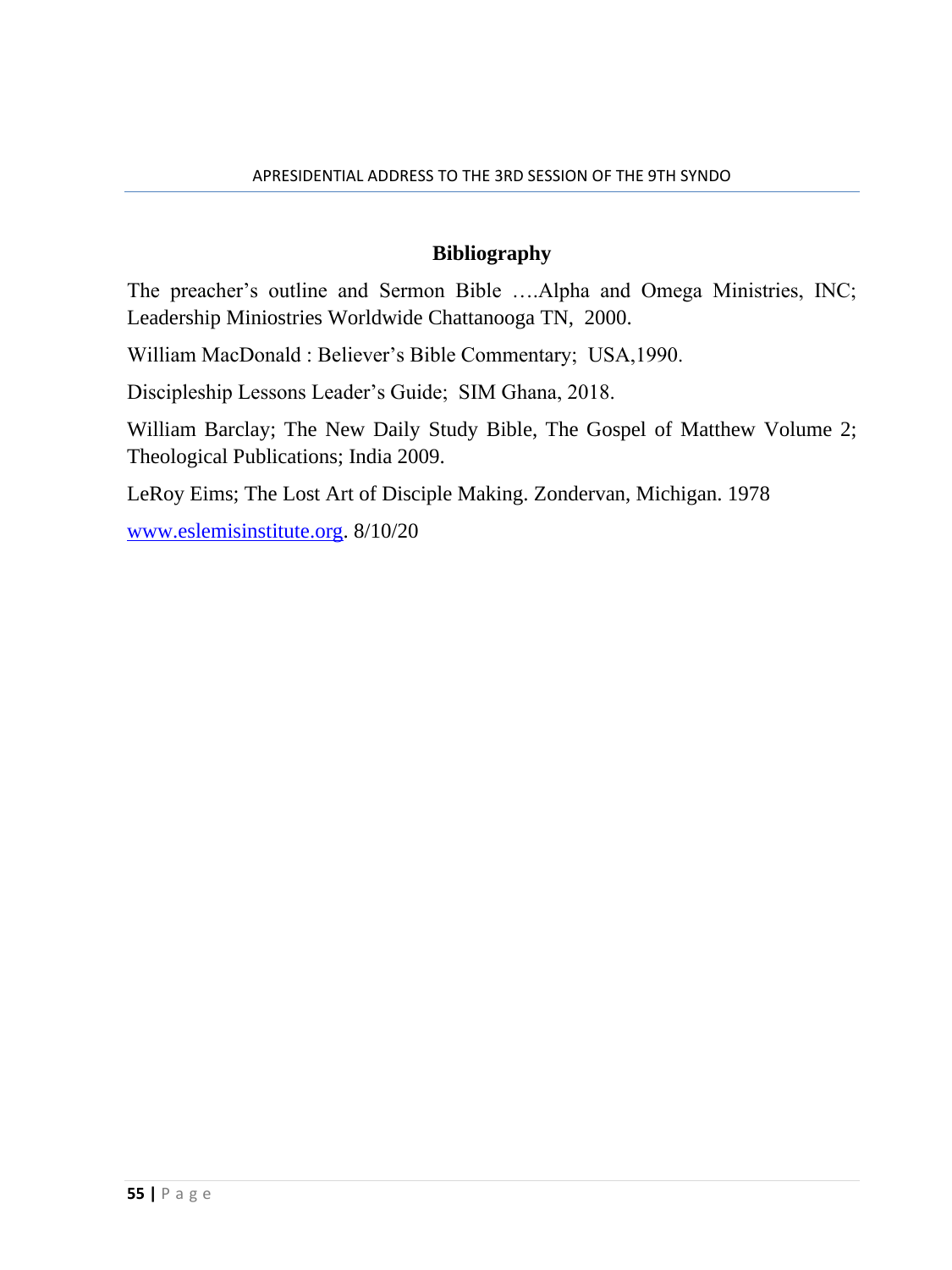### **APPENDIX I**

## **PASTORAL LETTER FROM THE 2ND SESSION OF THE 9TH SYNOD OF THE ANGLICAN DIOCESE OF NSUKKA HELD FROM WEDNESDAY 23RD – SUNDAY 27THOCTOBER, 2019 AT ST ANDREW'S CHURCH IBAGWA-AKA, IBAGWA ARCHDEACONRY. IGBO-EZE LGA**

Beloved in Christ,

In the name of God the Father, the Son and the Holy Spirit, Amen. Greetings!

The  $2<sup>nd</sup>$  session of the 9<sup>th</sup> synod of our dear Diocese was held from Wednesday  $23<sup>rd</sup>$  to Sunday 27th October 2019 at St Andrew's Church Ibagwa-Aka, Ibagwa archdeaconry, Igbo-Eze South Local Government Area. The theme of was "Driven by Eternity" (2Cor. 5:9-11). We are grateful to God Almighty whose mercy has kept us a church and a people despite the daunting challenges of our time. We are pleased to let you know that though the journey has been challenging, the power has always prevailed. We have been blessed in every way: harvest of babies, promotions, appointments, achievements etc. As you may have already known, the Lion of the tribe of Judah has broken the rod of our oppressors. Mama Nsukka was delivered of triplets on  $4<sup>th</sup>$  of October 2019 and our joy knows no bounds. It is true we had our sorrows in the death of some clergymen and laity; in all, our joy overcomes our sorrow. Our God is indeed faithful.

Brethren, the theme of this year's synod, reminds us that we are living at a time when the pleasures of this life are beclouding our sense of the hereafter. You will agree with me that the contemporary church has become a church that has largely lost the vision of eternity; a church that has entered a marriage of convenience with the world. The subtle appeal of secularism packaged in shifting opinions of men has turned our hearts away from God and things of eternal value to worldly and mundane things. Hence, the need to remind ourselves that as Christians, we live in a world of a pluralistic culture, which assumes that everything is true relative to something else. The Gospel as a supra culture must be placed over and above the conflicting opinions, philosophies, and practices of men. We enjoin you to avoid some pastors, prophets, and the so-called men of God in whose hands the Christian faith has suffered atrocious adulteration. We wish to remind you that our preparation for eternity must be deliberate. This must be in 2 dimensions: personal preparation and helping others to prepare. Helping others to prepare depicts the mission character of the church, which we may have almost lost. This must involve provision of healthcare, education, and other social action. This area of our weakness must be addressed by our members. However, we remind you, as the conscience of the society, to get involved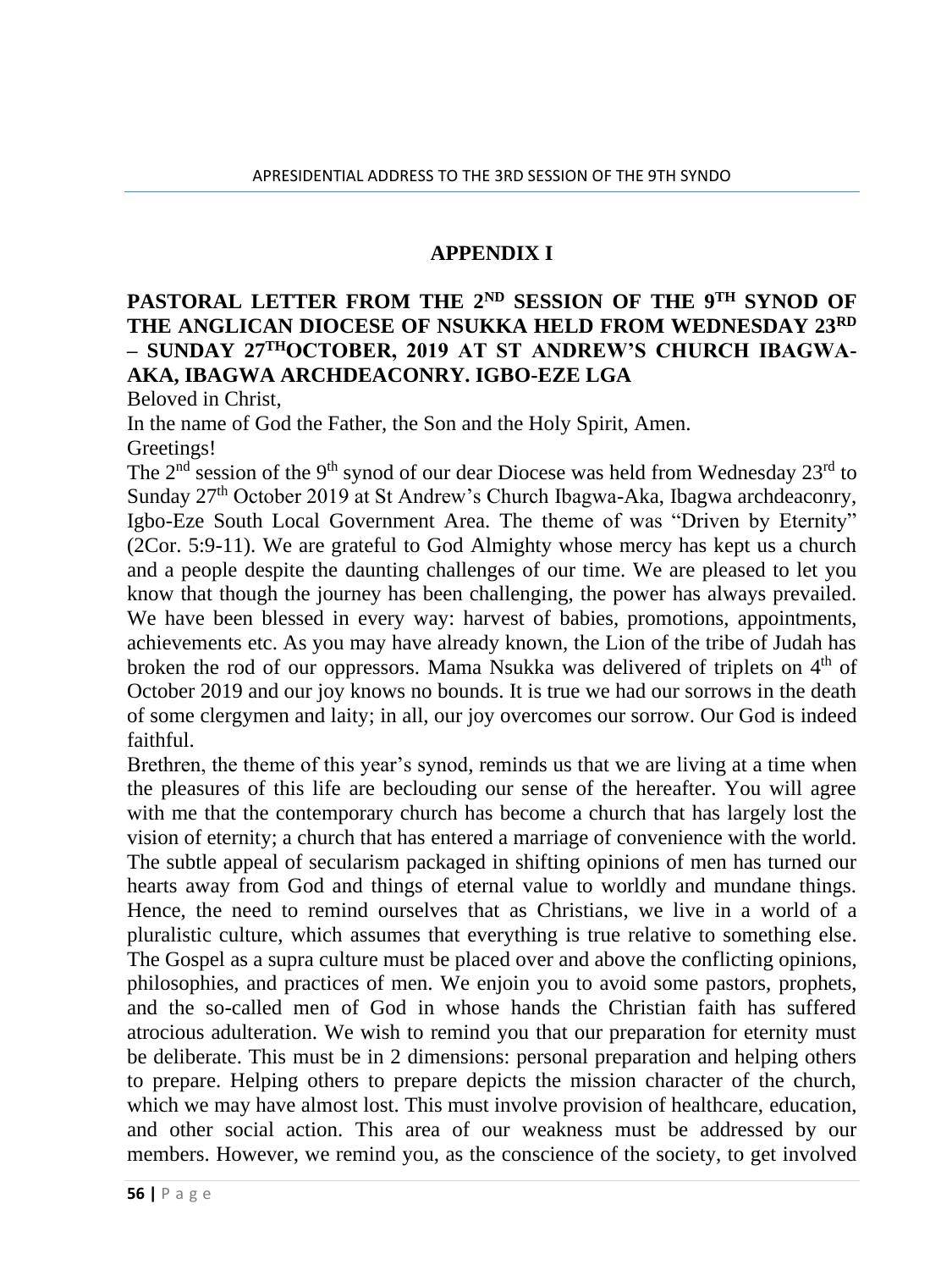in political participation and community development, thoughwe are not of this world.

The good people of God, we are committed to providing pastoral care and guidance for your spiritual wellbeing and all-round development. The celebration of the  $25<sup>th</sup>$ anniversary of our dear diocese, which was a huge success, has ushered us into a fresh phase and higher level of ministry. This requires prayers and fresh commitment from all. The resolutions we have taken in this synod reflect this. Our January fasting and prayer has come to stay, and we request the active participation of every member of our church. Its spiritual benefits are unquantifiable. Our commitment to youth ministry through SOMAYCO is taking a higher dimension. The Primate of all Nigeria graced this year's conference, which also witnessed high-profile servants of God such as Gbile Akani. We have mandated the leadership to start planning early to avoid unnecessary pressure. It is our wish that you give this laudable programme the needed support it deserves. With fresh resolve and new arrangements to cover every parish in two years for confirmation and admissions, we enjoin parishes to make adequate preparations using the follow-up materials provided for such purpose. It is our joy that all the organisations in the church are supporting the work of God under our charge. The ultra-modern 60-bed capacity building at Faith Foundation Mission Hospital has been dedicated. The re-modeled Bishopscourt is nearing completion and will be dedicated next year by the grace of God. We shall invite you at the appropriate time.

Inasmuch as the zeal and passion with which schools and churches are being established are commendable, we have given as a rule, that establishment of schools should follow the Diocesan Education Board template/guidelines. In the same vein, demographic data and other considerations should be given attention in establishment and planting of churches. We note that participation in the Diocesan Endowment Fund has been slow and encourage our members to wake up and subscribe to it. We commend those who have pledged and encourage them to redeem their pledges. The synod resolves to continue with the project. The synod resolves that every member of the diocese should contribute a minimum of #2,000:00 for four years. A committee of 3 should be set up in every church. Endowment fund card will be provided.

We note with concern the grave condition of the security situation in our nation. It is our informed position that the security agencies of government are overwhelmed by this development. Therefore, we encourage our members to be security conscious and support security measures operational in their areas to curb the menace of insecurity in our nation. We condemned in strong terms, the subtle damage which "The Big Brother Reality Show" has done to the moral fabric of our nation, especially to our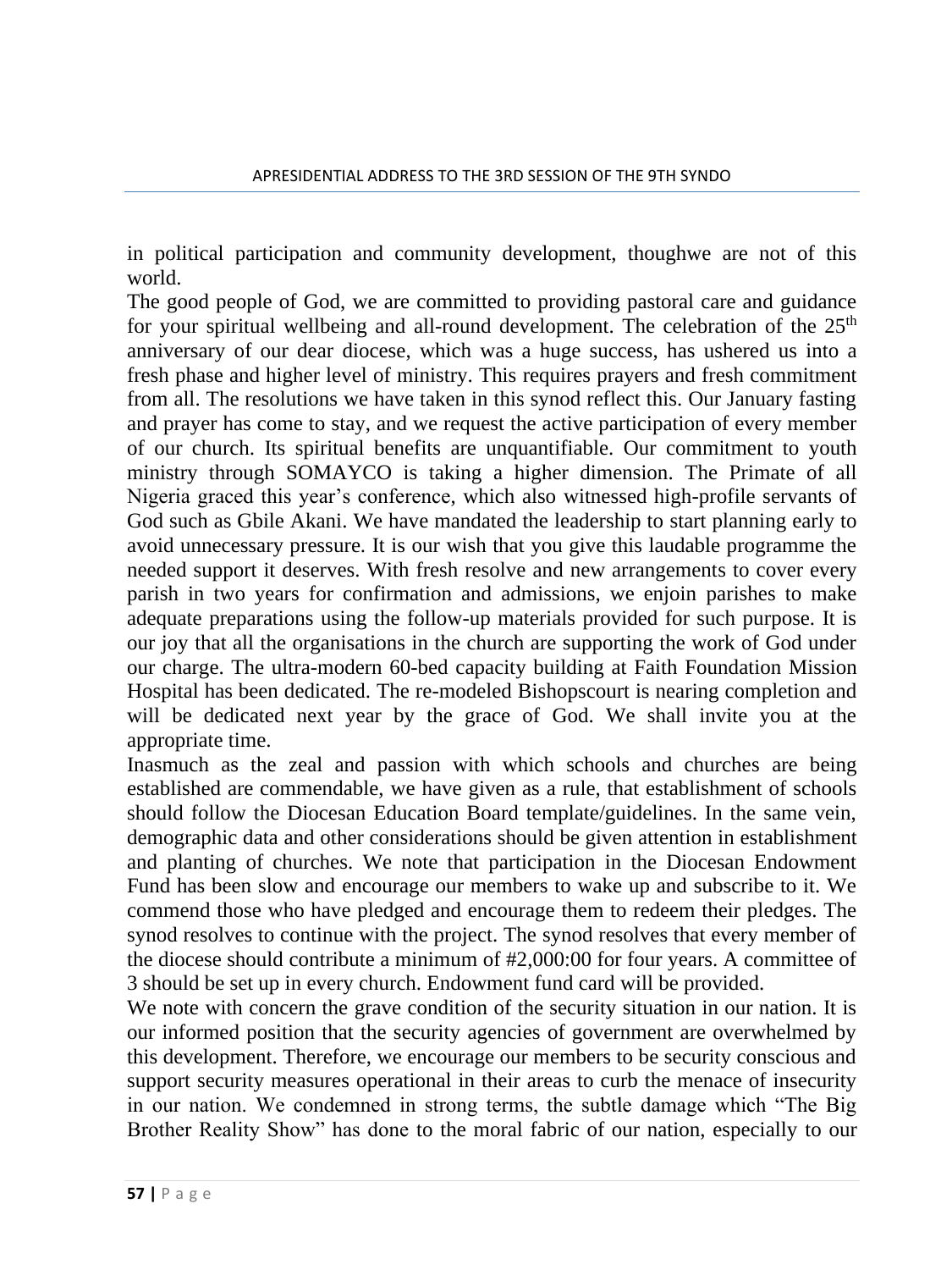youths. We advise our members to rise up against this and other platforms that promote immoral activities

We appreciate our retiring clergymen: Ven. Prof. Theophilus Madueme, Ven. Steve Nwankwo Dimelu, Ven. ChijiokeOnyechi, Rev. Canon Paul Eze, Rev Emmanuel Omeje, and our internal auditor Sir Jonathan Onuh, for their sincere labour of love, hard work and dedication to duty. We wish them a happy and enjoyable retirement life.

We congratulate our Primate, the Most Rev. Dr. Nicholas Okoh on the completion and dedication of Church of Nigeria Secretariat at Abuja. We are particularly pleased to inform you about the election of the Most Rev. Henry Ndukuba, the Archbishop of Jos and bishop of Gombe, as the new Primate of all Nigeria. We rejoice with him and assure him of our prayers and support as he takes over from the retiring Primate. We also rejoice with all the newly elected bishops and wish the retired ones well in their retirement.

We are grateful to the Archdeacon of Ibagwa Archdeaconry Ven. Samuel Okonkwo Obetta, his wife, Dr. Amaka Obetta; the clergy and their wives, lay pastors and their wives, the local organizing committee, and the entire good people of the Archdeaconry for their sincere commitment in ensuring the good success of this synod. May they receive their reward in this world and in eternity!

In conclusion, my brothers and sisters, our citizenship is in heaven and we encourage you to endure temporary affliction knowing that everlasting glory awaits us in eternity. We wish to remind you to set your hearts not on the things that are in the world but on the things that are above and by so doing, prepare ourselves for the eternal kingdom of Christ and his Father.

May the grace of God be always multiplied to you in the name of Jesus Christ our Lord. Amen!

Your Bishop and friend

**The Rt. Rev Aloysius Eze Agbo (JP)**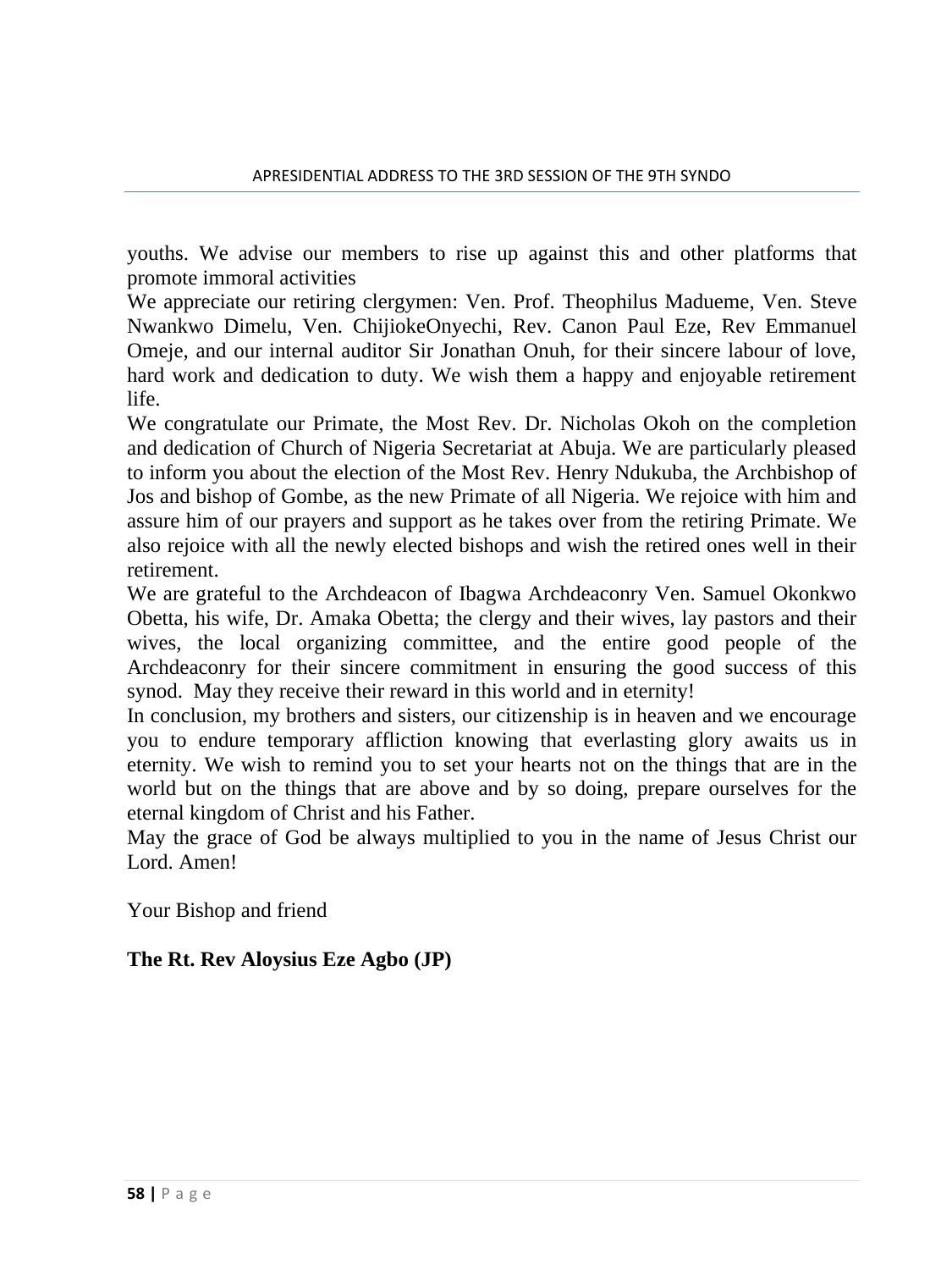#### **APPENDIX II**

## **COMMUNIQUÉ ISSUED AT THE END OF THE 2ND SESSION OF THE 9TH SYNOD OF THE ANGLICAN DIOCESE OF NSUKKA HELD FROM WEDNESDAY, OCTOBER 23RD – SUNDAY 27TH, 2019 AT ST ANDREW'S CHURCH IBAGWA-AKA, IBAGWA ARCHDEACONRY, IGBO-EZE LGA**

To the glory of God, the Synod after its sitting and due deliberations and reflections on events around us, particularly those of the government both at National and State levels after the 2019 general elections, presents the following Communiqué.

- 1. The Synod appreciates God for the 2019 general elections and equally commends the major contender during the last Presidential Election Alhaji Atiku Abubakar and indeed other contestants who were declared losers during the last elections for the civil way and mannerthey are challenging the outcome of the elections through the Election's tribunals and equally charges the Judiciary to live up to expectation.
- 2. The Synod frowns on and expresses displeasure at the Security situation in Nigeria. The Synod describes the security situation as simply worrisome. The Synod charges Mr. President to rejig the security architecture to add fresh ideas and strategies thereby stepping up the security of lives and properties in Nigeria which is the major responsibility of any government.
- 3. The Synod in session calls the attention of the Federal government to the deplorable state of Federal roads within the South-East. The Synod wishes, that much as the roads in the South-East are in very bad condition, that more of the federal government's presence is highly needed in the South-East and implores Muhamdu Buhari-led federal government to kindly consider the South-East as a full-fledged component part of the entity called Nigeria.
- 4. The Synod commends the federal government for approving the sum of N10 Billion Naira for the reconstruction of the Akanu-Ibiam International Airport, Enugu. The Synod further advises that the Contractors be mobilized on site with thorough supervision to ensure that standard work is done and on time.
- 5. The Synod condemns the alleged sabotage of soldiers on roadblock against the arrest of a notorious kidnapper BalaHamisu aka Wadume at Ibi in Taraba State where in the process some fine Nigerian Police Officers were killed. The Synod urges the Muhammad Buhari-led Federal government to ensure that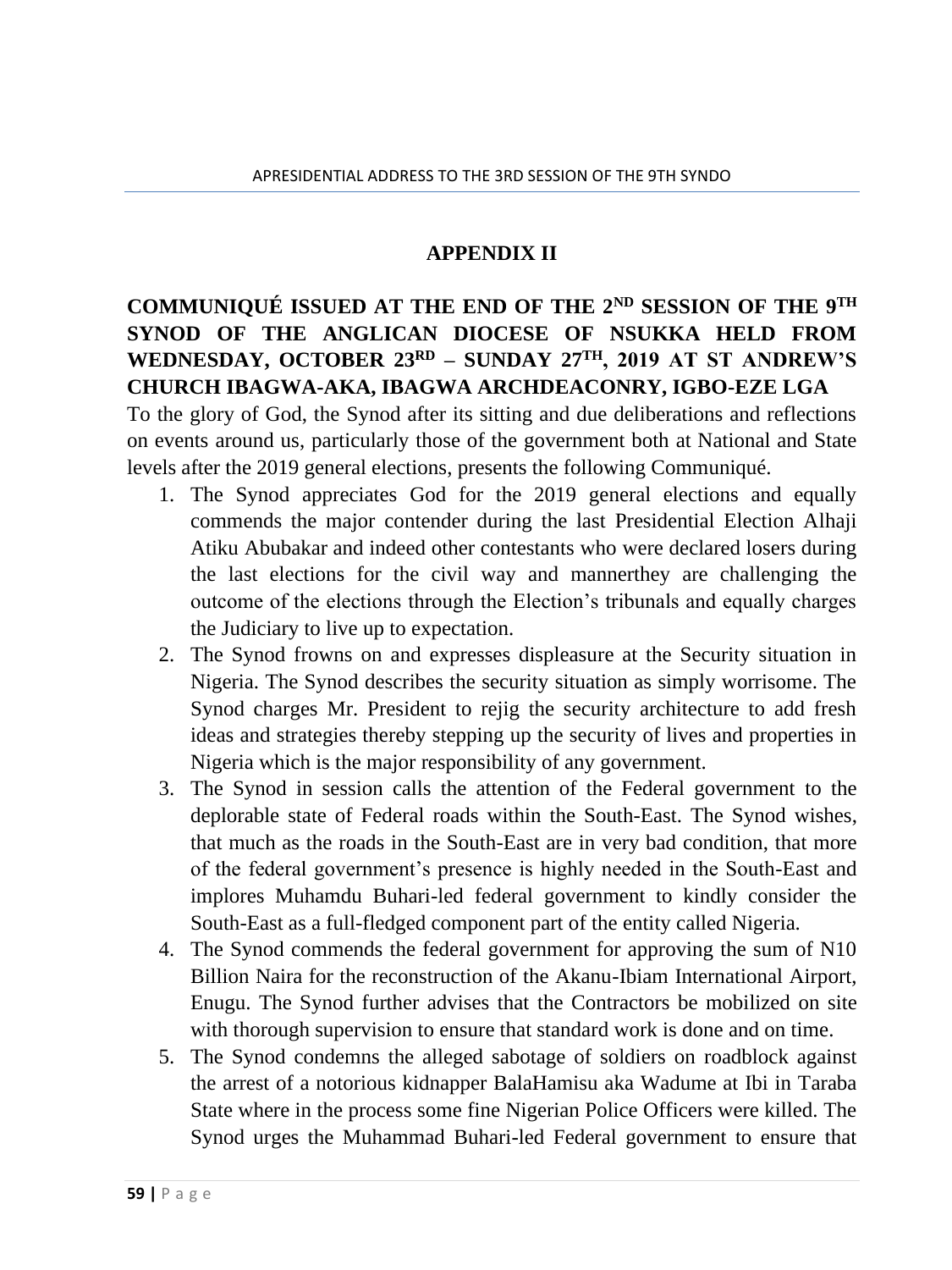proper justice is served all concern to serve as deterrence to other criminally minded officers of the Nigerian Army or other security Agencies.

- 6. The Synod congratulates the governor of Enugu State His Excellency Rt. Hon Ifeanyi Lawrence Ugwuanyi and his Deputy Her Excellency Hon MrsEzeilo, on their victory during the general elections for their second term in office. The Synod however, charged them to bring good governance to the people of Enugu state having received a second chance.
- 7. The Synod applauds the governor of Enugu State, His Excellency the Rt. Hon. Ifeanyi Lawrence Ugwuanyi on his current efforts in putting measures in place to curb herdsmen attacks such as the setting up of Forest Guards and reviving of vigilante groups across the state. The Synod however advises the Traditional Rulers, the Clergy, and other stakeholders to ensure that credible persons are appointed into these positions and to never allow politicians to settle their loyalists, who may be of questionable character, in those positions. The Synod also commends his Excellency the governor of Enugu state for his effort in providing vehicles and other logistics to the Army and Nigerian Police in Enugu State to combat crimes within the State. The Synod advices the Security agencies to use the facilities to improve the security and wellbeing of the people.
- 8. The Synod commends the Enugu State Government for awarding contracts for the construction and reconstruction of urban and rural roads as well as emergency erosion control works totalling N1,757,449,314. Some of these roads include Onuiyi junction, AmobiStreet-MCC junction, Nsukka, Onuiyi Beach-Umano-Ibagwa Road, Nsukka, Echara Road-Obechara Junction, Nsukka. The Synod encourages the state government to ensure that all roads already awarded in the state are completed with adequate drainage systems.
- 9. The Synod reminds the Governor of his promise of making Nsukka an Urban City, for which Nsukka Urban Renewal Committee was set up. The Synod further charges the Governor, as a matter of urgency, to hit the ground running to realize this noble objective.
- 10. The Synod congratulates Sir Prof. Charles ArizechukwuIgwe on his emergence in May 2019 as the  $15<sup>th</sup>$  Vice-Chancellor of the University of Nigeria. The Synod further prays that God will grant him a successful tenure.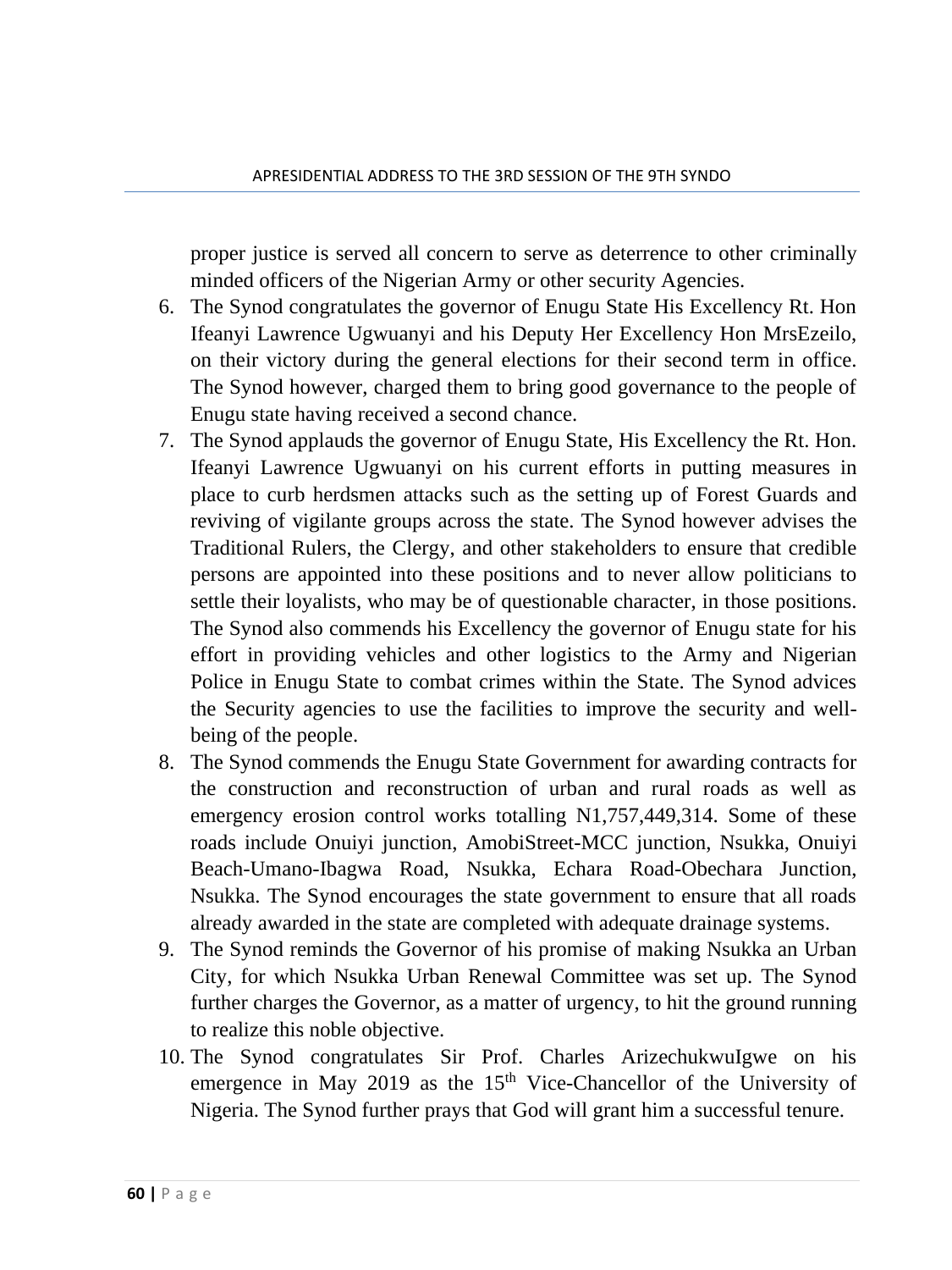#### **APPENDIX III**

## **COMMUNIQUÉ ISSUED AT THE END OF THE BISHOP'S RETREAT HELD AT ST. MATTHIAS' HOUSE, CHURCH OF NIGERIA NATIONAL SECRETARIAT, GUDU, ABUJA FROM MONDAY, 20TH TO THURSDAY, 23RD JULY 2020**

Introduction

The Retreat of the Bishops of the Church of Nigeria (Anglican Communion) was presided over by the Most Rev'd Henry ChukwudumNdukuba, the Archbishop, Metropolitan and primate of the Church of Nigeria (Anglican Communion), accompanied by his wife, Mrs. Angela EberechukwuNdukuba and attended by 149 Bishops in person while 10 Bishops joined online. The Retreat was grateful to have the Most Rev'd Peter Jasper Akinola, a former Primate of the Church of Nigeria, as its keynote speaker, the Bible Study ably led by the Most Rev'd Benjamin Kwashi, Bishop of Jos, and other inspiriing speakers who led the various seminars of the Retreat. The immediate past Primate of the Church, the Most Rev'd Dr. Nicholas D. Okoh, sent in a gratefully received goodwill message to the Bishops.

THEME: THE DECADE OF THE REIGN OF GOD (ISAIAH 52:7-10)

The focus of the Primacy of the Most Rev'dHenry C. Ndukuba, whose maiden retreat it was as the Primate of the church, was chosen as the theme of the Retreat. The theme is very apt, as it calls for the recognition of the awesome power of God to reign over the affairs of His people, especially in the Church of Nigeria. The Bishops rose with a passionate appeal to all to submit wholly to the Almighty God to reign over His Church and His will to prevail in all situations.

The Retreat charge calls on Bishops and leaders of the Church to re-examine their callings, attidues and operations in the church of God to ensure that they are in conformity with the will of God as a symbol of a kingdom where God reigns. It calls on the leadership of the Church and all who are involved in Church ministry to shun all attitudes and behaviours that are inimical to the reign of God in His Church.

The retreat identifies different forms of indiscipline, carelessness, division, corruption, and ungodly practices that have surreptitiously crept into the Church of God today, as inconsistent with the reign of God in His Church.

Therefore, it calls on leaders and members of the Church of God all over to abhor all such practices and stand up for godliness in the name of the Lord.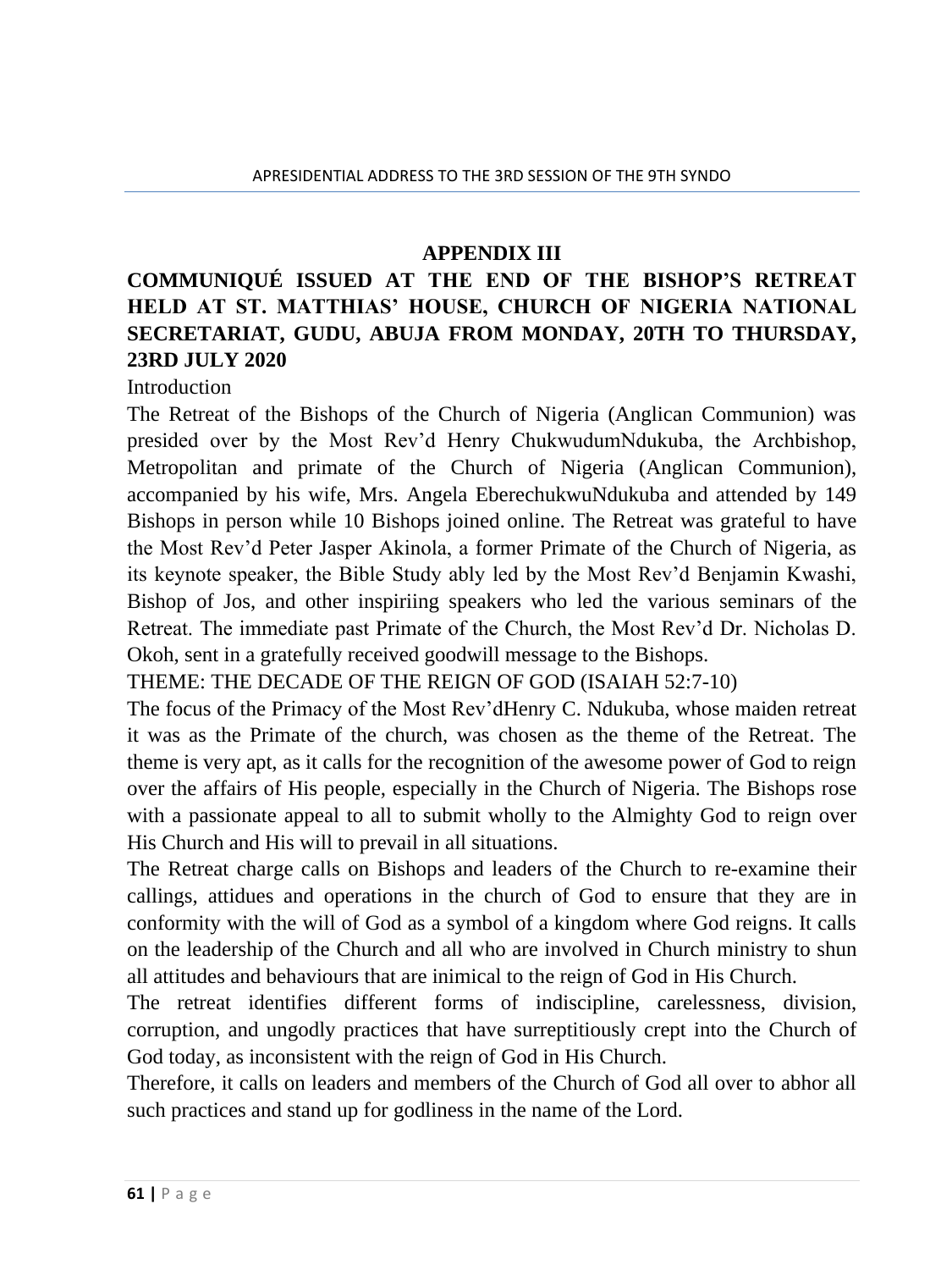## **THE CHURCH AND THE COVID-19 PANDEMIC**

The Bishops lament the pains that have been caused to humanity because of the Global Pandemic of COVID-19 that has led to the death of more than one million people all over the world, and the closure of schools and church buildings all over the country. It calls on all believers to continue to pray and seek the face of God for His mercy on His creatures. It laments the socio-economic impacts of this pandemic and commends the Federal and State governments for their actions so far as containing this pandemic. It commends the Church of Nigeria and its various Dioceses for the diverse acts of charity and palliatives made available to both members and nonmembers throughout this time. It calls on the churches to continue in this spirit of caring for one another in the light of its mission, as expressly received from the early Church.

The Church commends the efforts of frontline workers, including doctors and nurses and others who are involved in the fight against the pandemic, noting that some have had to pay the ultimate price. It calls for integrity in the process of identifying, managing, and fighting the infections. It further calls on all citizens to maintain and obey the set protocol, including frequent hand wash with soap and use of sanitizer with effective physical distancing, to minimize the effect of this pandemic and stem its spread. It noted that this pandemic is real and should be treated with utmost seriousness.

### **INSECURITY**

The Bishops expressed worries about the spate of insecurity in the land, appealing to the Federal Government to be relentless in fighting the various threats to the safety and security of the citizenry.

## **CANA AND GAFCON**

The Retreat restated its commitment to its overseas missions and to maintaining a strong partnership with GAFCON and its member provinces in serving God and this world together, without compromising the orthodox faith that was once for all delivered to the saints.

## **CHURCH OF NIGERIA VISION**

The Retreat revisited its vision and mission document with a determination to refocus and update appropriately, so that it can continue to be a relevant church, ministering